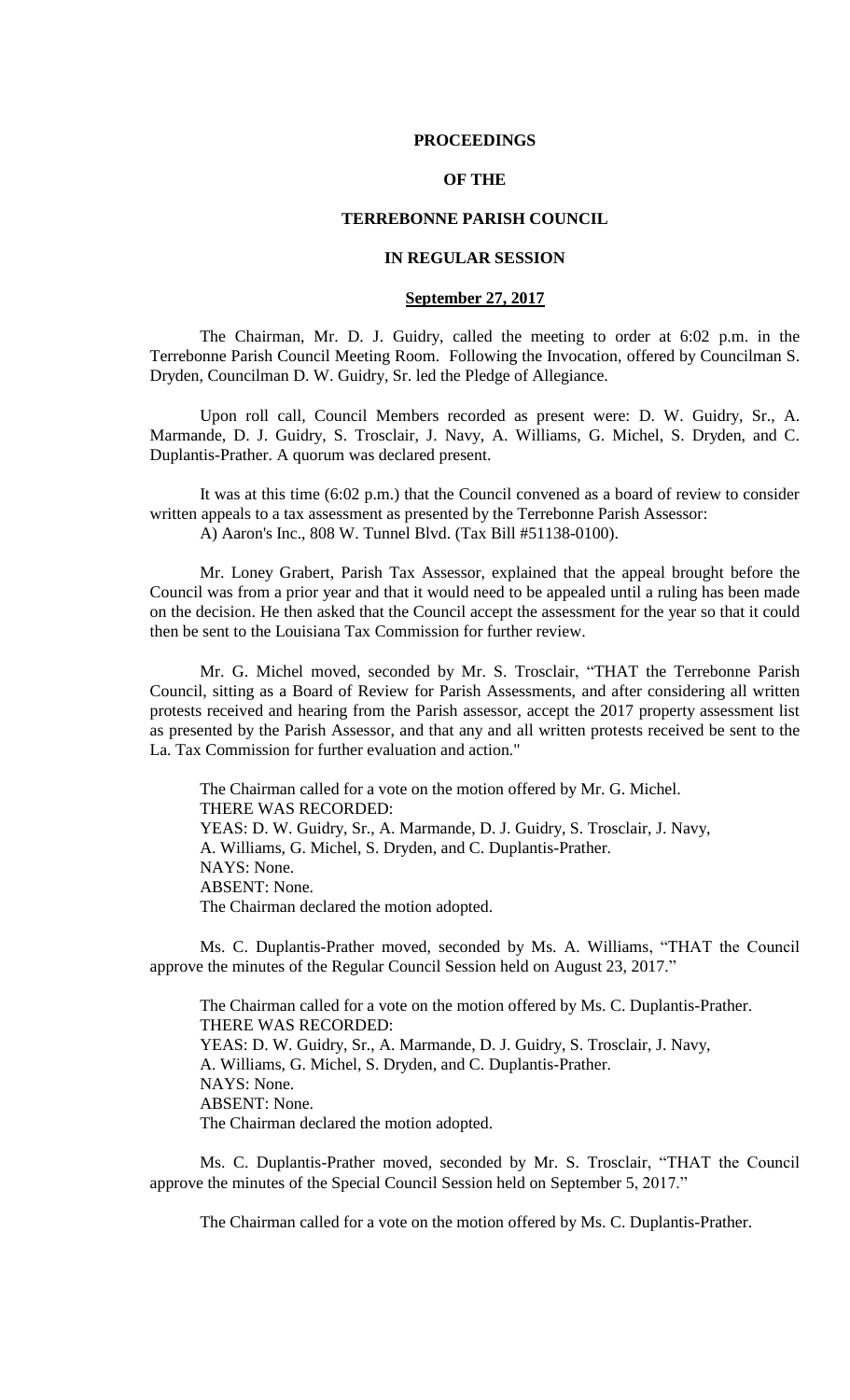THERE WAS RECORDED: YEAS: D. W. Guidry, Sr., A. Marmande, D. J. Guidry, S. Trosclair, J. Navy, A. Williams, G. Michel, S. Dryden, and C. Duplantis-Prather. NAYS: None. ABSENT: None. The Chairman declared the motion adopted.

Ms. A. Williams moved, seconded by Mr. S. Trosclair, "THAT the Council approve the Parish Bill Lists dated 09/18/2017 and 09/25/2017."

The Chairman called for a vote on the motion offered by Ms. A. Williams. THERE WAS RECORDED: YEAS: A. Marmande, D. J. Guidry, S. Trosclair, J. Navy, A. Williams, G. Michel, S. Dryden, and C. Duplantis-Prather. NAYS: None. ABSENT: None. ABSTAINING: D. W. Guidry, Sr. The Chairman declared the motion adopted.

Ms. C. Duplantis-Prather moved, seconded by Ms. A. Williams, "THAT the Council approve the Manual Check Listing for August 2017."

The Chairman called for a vote on the motion offered by Ms. C. Duplantis-Prather. THERE WAS RECORDED: YEAS: D. W. Guidry, Sr., A. Marmande, D. J. Guidry, S. Trosclair, J. Navy, A. Williams, G. Michel, S. Dryden, and C. Duplantis-Prather. NAYS: None. ABSENT: None. The Chairman declared the motion adopted.

Councilwoman A. Williams read aloud a commendation congratulating Mr. Geoffrey Large on his upcoming retirement and thanking him for his years of service to Terrebonne Parish Consolidated Government.

Mr. Geoffrey Large, Assistant Director of Planning and Zoning, accepted the commendation and shared his pleasure for having served the Parish as well as some of his experiences in working for the Parish. He then commended his coworkers in the Planning and Zoning Department for their hard work and support in serving Terrebonne Parish.

Several Council members then gave their thanks to Mr. Large for his assistance, his volunteering, and his friendship over the years and gave their best wishes for his retirement.

Councilwoman C. Duplantis-Prather read aloud a proclamation declaring October 2017 as "Domestic Violence Awareness Month" and October 17, 2017 as "Paint the Parish Purple" Day.

Ms. Melissa Williams, Thibodaux resident, accepted the proclamation and thanked the Council on behalf of The Haven's Board of Directors for their support of the proclamation, then encouraged everyone to participate by wearing purple clothing to be a small sign of support to the victims in the community.

Ms. C. Duplantis-Prather thanked Ms. Williams, her fellow staff, and the volunteers of The Haven for their work with those victims and shared her support for greater awareness toward ending the issue of domestic violence.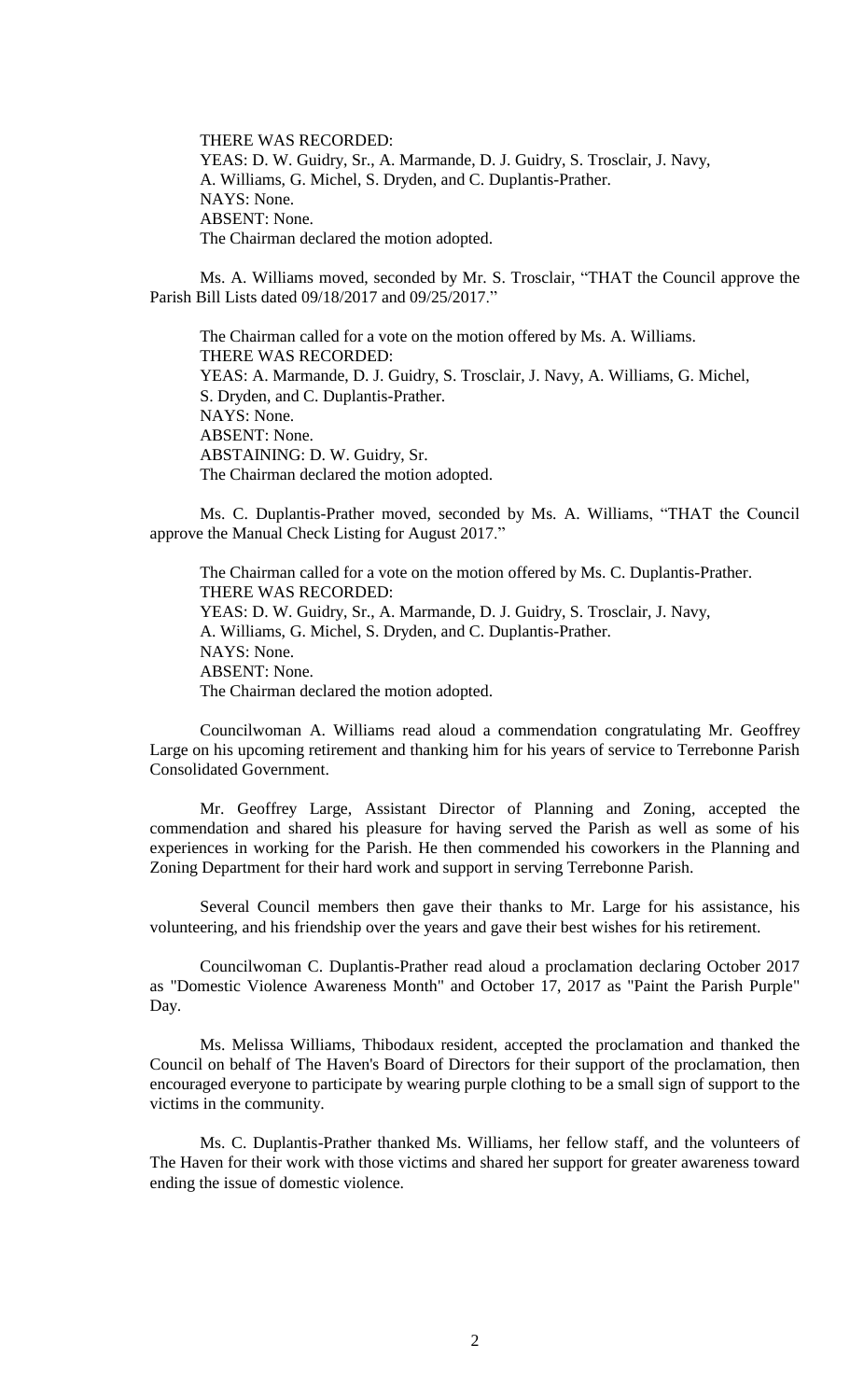Councilman J. Navy read aloud a proclamation declaring October 2017 as "Community Safety Awareness Month" in Houma-Terrebonne.

Ms. Judy Smart, Houma resident, received the proclamation on behalf of her local Neighborhood Watch and encouraged the public to get involved to better their community. She then encouraged the public to attend one of the many Night Out Against Crime events being held by the Neighborhood Watch groups across the Parish on October 3 and to participate in the Prescription Take Back event on October 28 to help reduce the misuse and theft of prescription drugs in the Parish.

Several Council members thanked Ms. Smart for her service to the Parish as an active community member, commended her on her work with her local Night Out Against Crime event, and shared with the public several locations where Night Out Against Crime events would be held in their districts.

Mr. S. Trosclair moved, seconded by Mr. G. Michel, "THAT, it now being 6:30 p.m., the Council open public hearings."

The Chairman called for a vote on the motion offered by Mr. S. Trosclair. THERE WAS RECORDED: YEAS: D. W. Guidry, Sr., A. Marmande, D. J. Guidry, S. Trosclair, J. Navy, A. Williams, G. Michel, S. Dryden, and C. Duplantis-Prather. NAYS: None. ABSENT: None. The Chairman declared the motion adopted.

The Chairman recognized the public for comments on the following:

A. A proposed ordinance to declare as surplus a tax property located at 214 Margaret Street adjudicated to the Terrebonne Parish Consolidated Government and to acquire authorization to dispose of said property in accordance with LA R.S. 47:2196.

There were no comments from the public on the proposed ordinance.

Ms. A. Williams moved, seconded by Mr. S. Trosclair, "THAT the Council close the aforementioned public hearing."

The Chairman called for a vote on the motion offered by Ms. A. Williams. THERE WAS RECORDED: YEAS: D. W. Guidry, Sr., A. Marmande, D. J. Guidry, S. Trosclair, J. Navy, A. Williams, G. Michel, S. Dryden, and C. Duplantis-Prather. NAYS: None. ABSENT: None. The Chairman declared the motion adopted.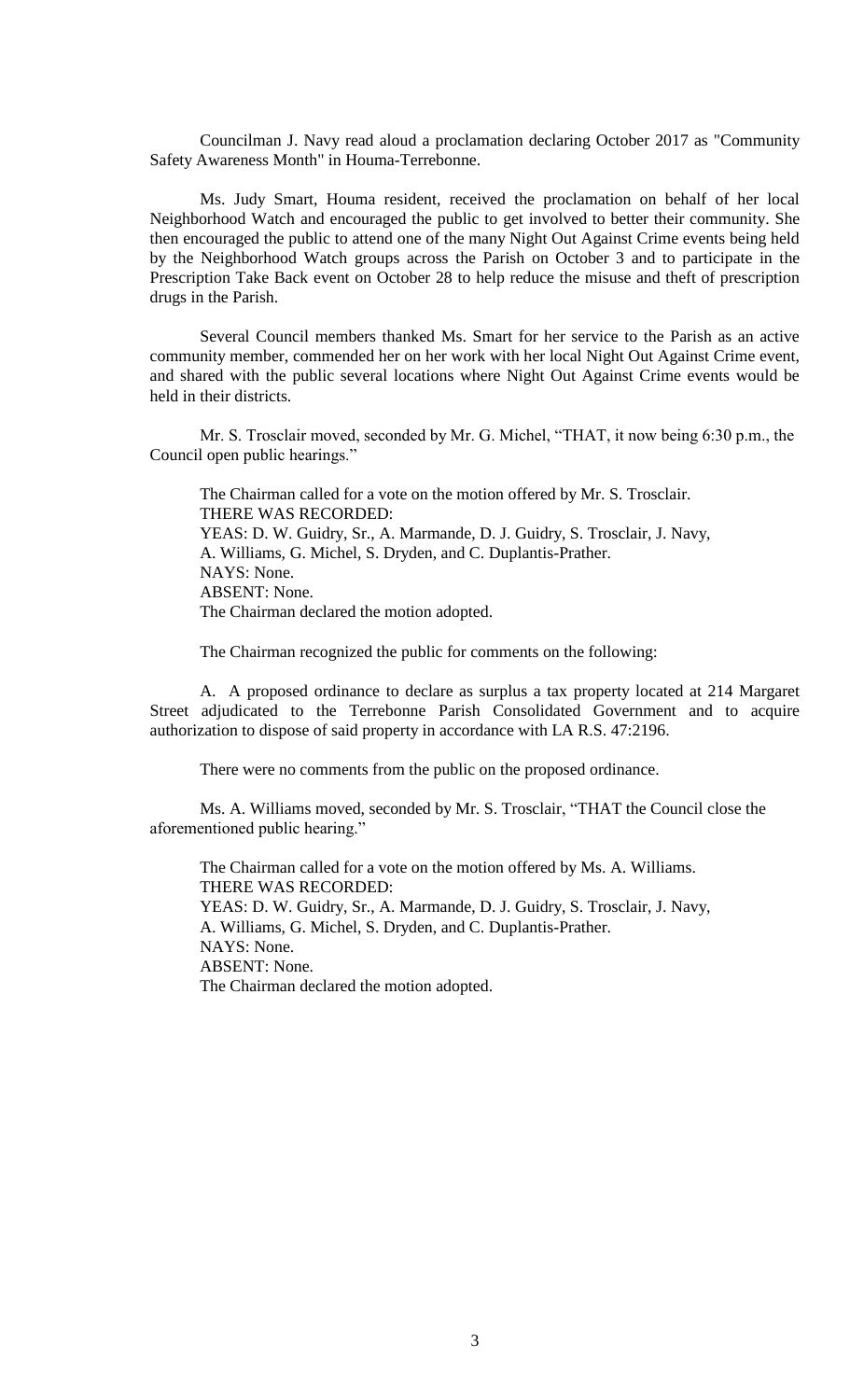OFFERED BY: MS. A. WILLIAMS SECONDED BY: MR. S. TROSCLAIR

#### **ORDINANCE NO. 8879**

AN ORDINANCE DECLARING PROPERTY ADJUDICATED TO TERREBONNE PARISH CONSOLIDATED GOVERNMENT AS SURPLUS AND NOT NEEDED FOR A PUBLIC PURPOSE; LOT 10 BLOCK 2 BREAUX-MORRISON ADDITION, (214 MARGARET STREET) (PARCEL #22659) WITH AN OWNER OF RECORD OF L P R, L.L.C. AND TO ADDRESS OTHER MATTERS RELATIVE THERETO.

**WHEREAS,** 100% of immovable property owned by L P R, L.L.C. and described below was adjudicated to the Terrebonne Parish Consolidated Government on JUNE 23, 2014 for nonpayment of taxes; and

**WHEREAS**, LA R.S. 47:2196, *et seq.* authorizes the parish to sell adjudicated property in accordance with law; and

**WHEREAS,** the three (3) year period for redemption provided by Art. 7, §25 of the Louisiana Constitution has elapsed without redemption; and

**WHEREAS,** the Terrebonne Parish Consolidated Government now wishes to declare the property described below surplus and not needed for a public purpose and to dispose of said property in accordance with LA R.S. 47:2196, *et seq*.; and

**NOW BE IT ORDAINED** by the Terrebonne Parish Council, on behalf of the Terrebonne Parish Consolidated Government, that the following described property adjudicated to the Terrebonne Parish Consolidated Government, with an owner of record of L P R, L.L.C. and depicted on the attached plat, if any, is hereby declared surplus:

### **LOT 10 BLOCK 2 BREAUX-MORRISON ADDITION**

**BE IT FURTHER ORDAINED**, by the Terrebonne Parish Council, on behalf of the Terrebonne Parish Consolidated Government, that Administration be hereby authorized to dispose of the property in accordance with LA R.S. 47:2196, *et seq*. and inclusive of the following terms.

#### **SECTION I**

Each bid shall be accompanied by a deposit in the form of a Certified Check, Cashier's Check, Money Order or Bid Bond with Power of Attorney (Letters of Credit WILL NOT be accepted) in the amount of twenty percent (20%) of the proposed price made payable to the Terrebonne Parish Consolidated Government. The bid deposit made with the winning bid shall be non-refundable, unless redemption occurs, and paid towards the purchase price. The balance of the purchase price is due at the time of closing and payable in the form of a Certified Check, Cashier's Check, or Money Order.

#### **SECTION II**

Additionally, the winning bidder shall bear the cost of recording the sale document into the conveyance records of the Parish of Terrebonne pursuant to La. R.S. 47:2207.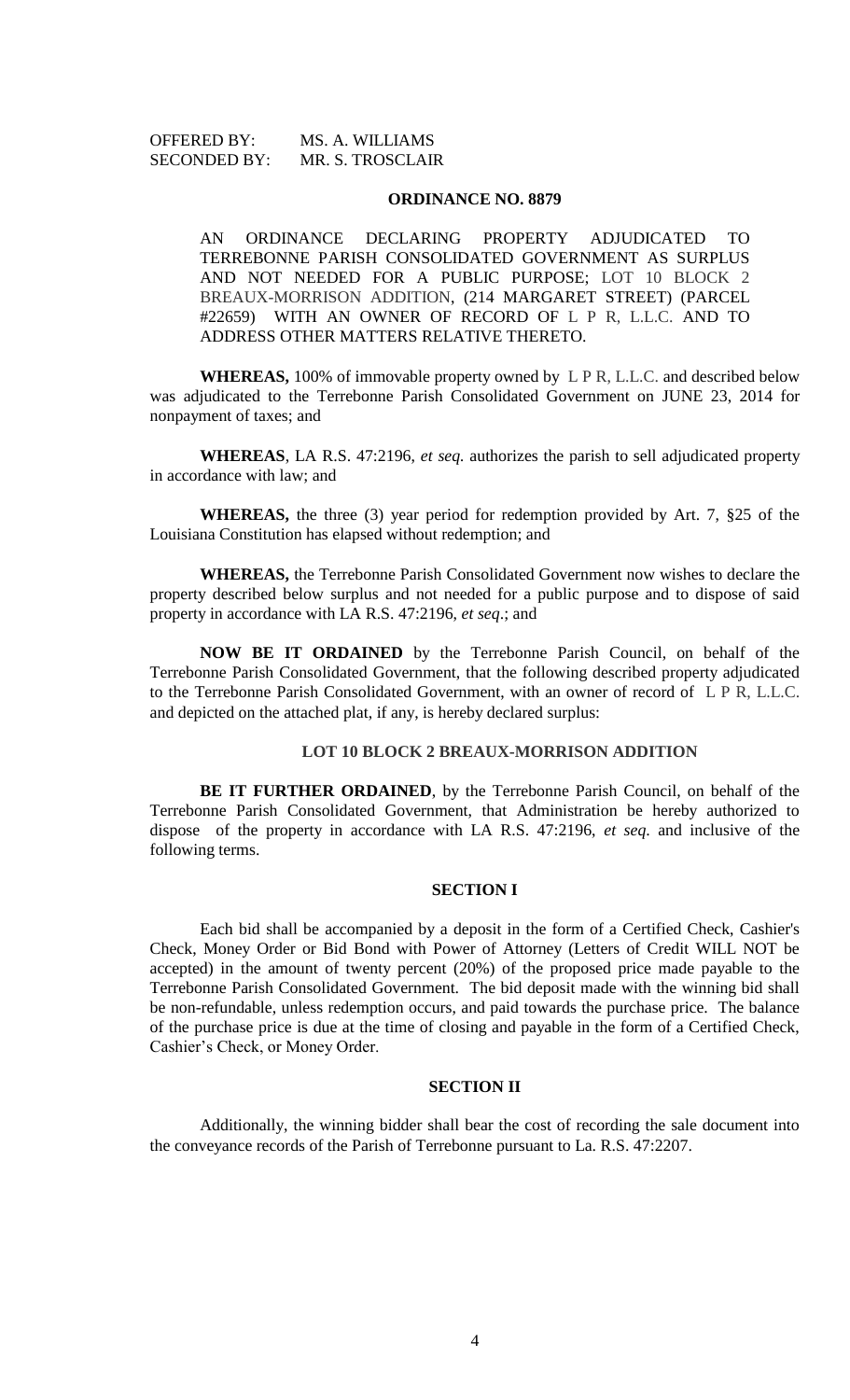### **SECTION III**

The winning bidder, otherwise known as the Purchaser or Acquirer, of this adjudicated property is solely responsible for compliance with La. R.S. 47:2206 regarding notification of parties who may have had an interest in the property regarding their rights of redemption and La. R.S. 47:2208 regarding recordation of those notices. Copies of the applicable law will be distributed along with bid packets for this adjudicated property. Terrebonne Parish Consolidated Government has not and will not perform these requirements; thus, it is the purchaser's or acquiring person's responsibility to do so. Terrebonne Parish Consolidated Government encourages the Purchaser or Acquiring Person to consult legal counsel regarding Louisiana law on adjudicated property.

#### **SECTION IV**

By acquiring a bid packet for the bid/purchase of this adjudicated property, each bidder acknowledges that he/she/it has received all information discussed in this ordinance as well as the statutes (laws) discussed in Section II above, and that he/she/it understands these procedures must be followed in order to fully protect he/she/its rights in the adjudicated property purchased from the parish.

#### **SECTION V**

If any word, clause, phrase, section or other portion of this ordinance shall be declared null, void, invalid, illegal, or unconstitutional, the remaining words, clauses, phrases, sections and other portions of this ordinance shall remain in force and effect, the provisions of this ordinance hereby being declared to be severable.

### **SECTION VI**

Any ordinance or part thereof in conflict herewith is hereby repealed.

### **SECTION VII**

This ordinance shall become effective upon approval by the Parish President or as otherwise provided in Section 2-13 (b) of the Home Rule Charter for a Consolidated Government for Terrebonne Parish, whichever occurs sooner.

This ordinance, having been introduced and laid on the table for two weeks, was voted upon as follows:

THERE WAS RECORDED: YEAS: D.W. Guidry, Sr., A. Marmande, D.J. Guidry, S. Trosclair, J. Navy, A. Williams, G. Michel, S. Dryden and C. Duplantis. NAYS: None. NOT VOTING: None. ABSTAINING: None. ABSENT: None. The Chairman declared the ordinance adopted on this the 27th day September 2017.

The Chairman recognized the public for comments on the following:

B. A proposed ordinance to declare as surplus a tax property located at 207 Authement Street adjudicated to the Terrebonne Parish Consolidated Government and to acquire authorization to dispose of said property in accordance with LA R.S. 47:2196.

There were no comments from the public on the proposed ordinance.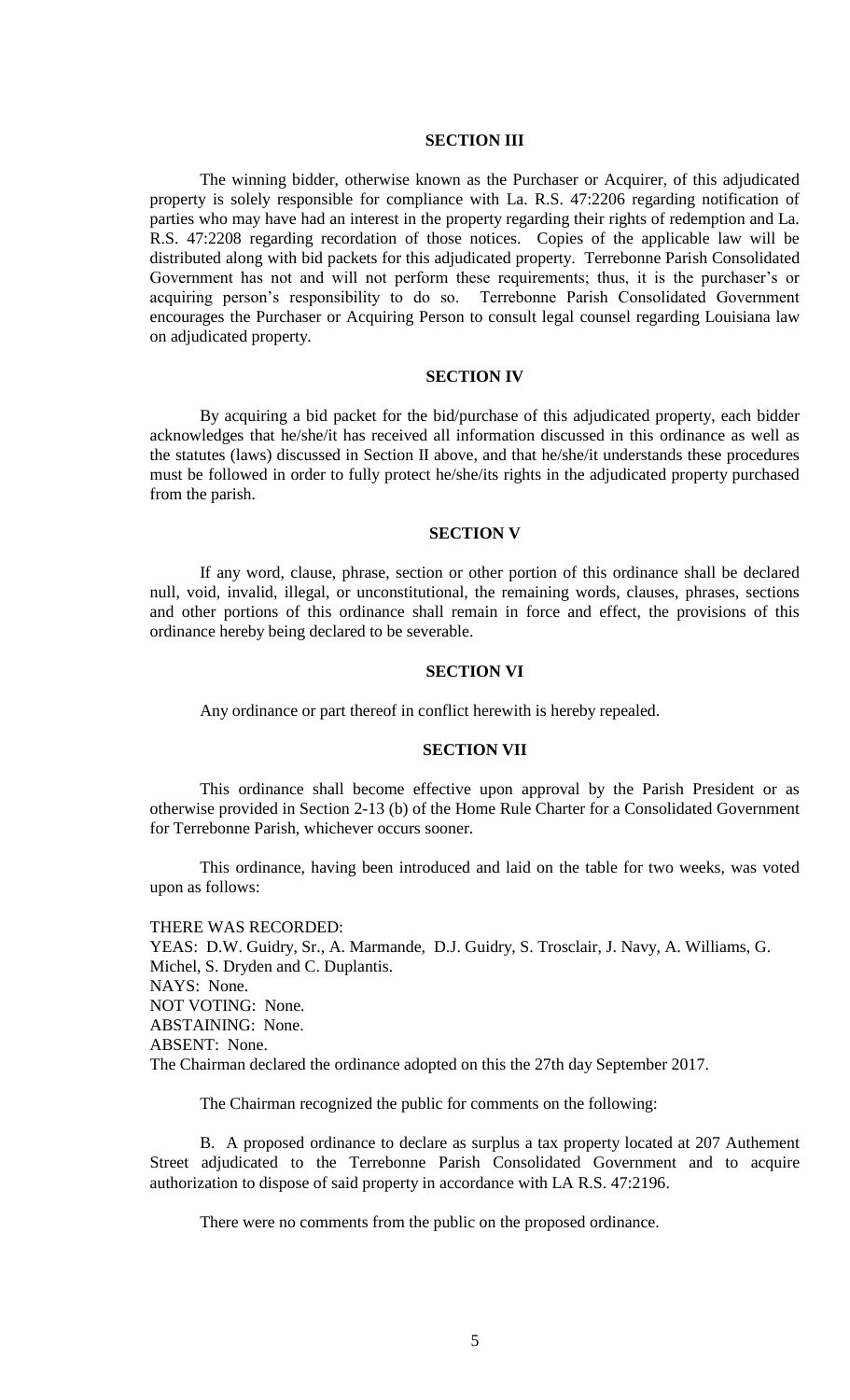Mr. G. Michel moved, seconded by Mr. S. Trosclair, "THAT the Council close the aforementioned public hearing."

The Chairman called for a vote on the motion offered by Mr. G. Michel. THERE WAS RECORDED: YEAS: D. W. Guidry, Sr., A. Marmande, D. J. Guidry, S. Trosclair, J. Navy, A. Williams, G. Michel, S. Dryden, and C. Duplantis-Prather. NAYS: None. ABSENT: None. The Chairman declared the motion adopted.

OFFERED BY: MR. D. W. GUIDRY, SR. SECONDED BY: MR. S. TROSCLAIR

# **ORDINANCE NO. 8880**

AN ORDINANCE DECLARING PROPERTY ADJUDICATED TO TERREBONNE PARISH CONSOLIDATED GOVERNMENT AS SURPLUS AND NOT NEEDED FOR A PUBLIC PURPOSE; LOT 1 BLOCK 2 HORACE AUTHEMENT SUBD. CB 2381/516. (207 AUTHEMENT STREET) WITH AN OWNER OF RECORD OF CHARLIE SCHRADER AND TO ADDRESS OTHER MATTERS RELATIVE THERETO.

**WHEREAS,** 1% of immovable property owned by Charlie Schrader and described below was adjudicated to the Terrebonne Parish Consolidated Government on June 24, 2014 for nonpayment of taxes; and

**WHEREAS**, LA R.S. 47:2196, *et seq.* authorizes the parish to sell adjudicated property in accordance with law; and

**WHEREAS**, the three (3) year period for redemption provided by Art. 7, §25 of the Louisiana Constitution has elapsed without redemption; and

**WHEREAS**, the Terrebonne Parish Consolidated Government now wishes to declare the property described below surplus and not needed for a public purpose and to dispose of said property in accordance with LA R.S. 47:2196, *et seq*.; and

**NOW BE IT ORDAINED** by the Terrebonne Parish Council, on behalf of the Terrebonne Parish Consolidated Government, that the following described property adjudicated to the Terrebonne Parish Consolidated Government, with an owner of record of Charlie Schrader and depicted on the attached plat, if any, is hereby declared surplus:

### **LOT 1 BLOCK 2 HORACE AUTHEMENT SUBD. CB 2381/516.**

**BE IT FURTHER ORDAINED**, by the Terrebonne Parish Council, on behalf of the Terrebonne Parish Consolidated Government, that Administration be hereby authorized to dispose of the property in accordance with LA R.S. 47:2196, *et seq*. and inclusive of the following terms.

#### **SECTION I**

Each bid shall be accompanied by a deposit in the form of a Certified Check, Cashier's Check, Money Order or Bid Bond with Power of Attorney (Letters of Credit WILL NOT be accepted) in the amount of twenty percent (20%) of the proposed price made payable to the Terrebonne Parish Consolidated Government. The bid deposit made with the winning bid shall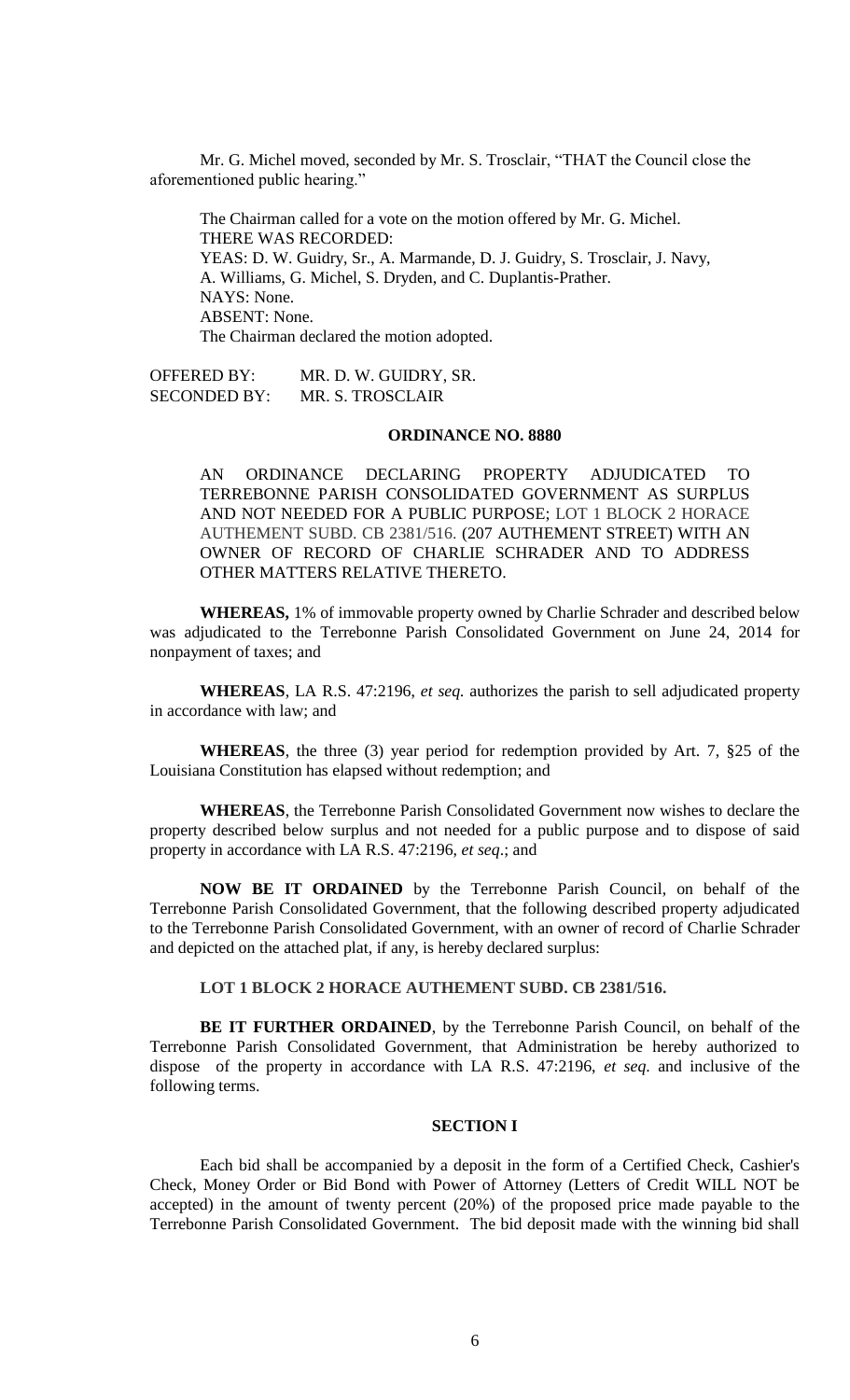be non-refundable, unless redemption occurs, and paid towards the purchase price. The balance of the purchase price is due at the time of closing and payable in the form of a Certified Check, Cashier's Check, or Money Order.

### **SECTION II**

Additionally, the winning bidder shall bear the cost of recording the sale document into the conveyance records of the Parish of Terrebonne pursuant to La. R.S. 47:2207.

### **SECTION III**

The winning bidder, otherwise known as the Purchaser or Acquirer, of this adjudicated property is solely responsible for compliance with La. R.S. 47:2206 regarding notification of parties who may have had an interest in the property regarding their rights of redemption and La. R.S. 47:2208 regarding recordation of those notices. Copies of the applicable law will be distributed along with bid packets for this adjudicated property. Terrebonne Parish Consolidated Government has not and will not perform these requirements; thus, it is the purchaser's or acquiring person's responsibility to do so. Terrebonne Parish Consolidated Government encourages the Purchaser or Acquiring Person to consult legal counsel regarding Louisiana law on adjudicated property.

### **SECTION IV**

By acquiring a bid packet for the bid/purchase of this adjudicated property, each bidder acknowledges that he/she/it has received all information discussed in this ordinance as well as the statutes (laws) discussed in Section II above, and that he/she/it understands these procedures must be followed in order to fully protect he/she/its rights in the adjudicated property purchased from the parish.

### **SECTION V**

If any word, clause, phrase, section or other portion of this ordinance shall be declared null, void, invalid, illegal, or unconstitutional, the remaining words, clauses, phrases, sections and other portions of this ordinance shall remain in force and effect, the provisions of this ordinance hereby being declared to be severable.

#### **SECTION VI**

Any ordinance or part thereof in conflict herewith is hereby repealed.

### **SECTION VII**

This ordinance shall become effective upon approval by the Parish President or as otherwise provided in Section 2-13 (b) of the Home Rule Charter for a Consolidated Government for Terrebonne Parish, whichever occurs sooner.

This ordinance, having been introduced and laid on the table for two weeks, was voted upon as follows:

THERE WAS RECORDED: YEAS: D.W. Guidry, Sr., A. Marmande, D.J. Guidry, S. Trosclair, J. Navy, A. Williams, G. Michel, S. Dryden and C. Duplantis. NAYS: None. NOT VOTING: None. ABSTAINING: None. ABSENT: None.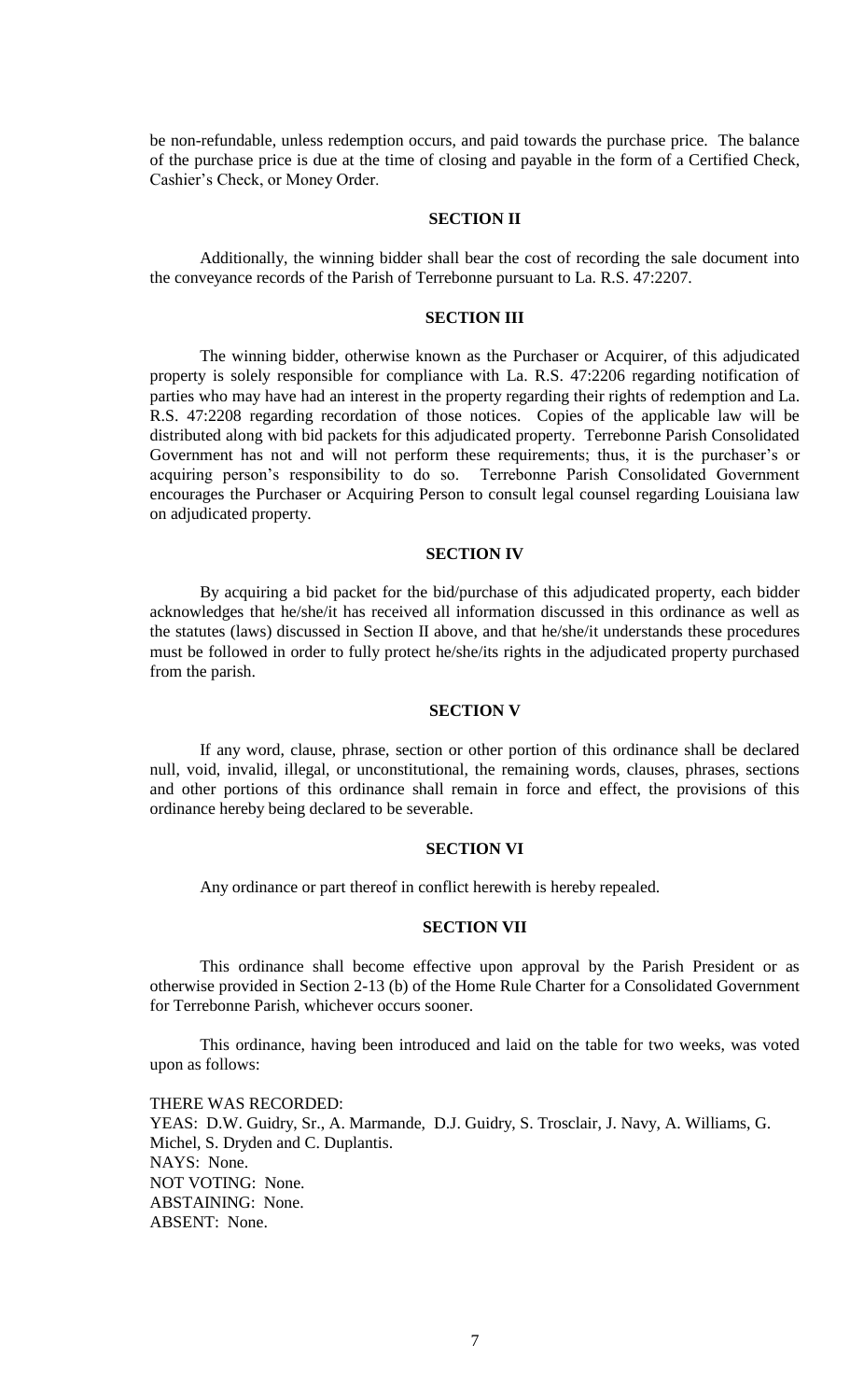The Chairman declared the ordinance adopted on this, the 27th day September 2017.

The Chairman recognized the public for comments on the following:

C. A proposed ordinance to declare as surplus a tax property located at 307 Palm Avenue in which the parish has 1% interest adjudicated to the Terrebonne Parish Consolidated Government and to acquire authorization to dispose of said property in accordance with LA R.S. 47:2196.

There were no comments from the public on the proposed ordinance.

Ms. C. Duplantis-Prather moved, seconded by Mr. S. Trosclair, "THAT the Council close the aforementioned public hearing."

The Chairman called for a vote on the motion offered by Ms. C. Duplantis-Prather. THERE WAS RECORDED: YEAS: D. W. Guidry, Sr., A. Marmande, D. J. Guidry, S. Trosclair, J. Navy, A. Williams, G. Michel, S. Dryden, and C. Duplantis-Prather. NAYS: None. ABSENT: None. The Chairman declared the motion adopted.

OFFERED BY: MS. C. DUPLANTIS-PRATHER SECONDED BY: MR. S. TROSCLAIR

### **ORDINANCE NO. 8881**

AN ORDINANCE DECLARING PROPERTY ADJUDICATED TO TERREBONNE PARISH CONSOLIDATED GOVERNMENT AS SURPLUS AND NOT NEEDED FOR A PUBLIC PURPOSE; LOT 11 & S/2 LOT 13 BLOCK 3 GARNET ADDITION. (307 PALM AVENUE) WITH AN OWNER OF RECORD OF L T D ASSETS MANAGEMENT (1/100) AND TO ADDRESS OTHER MATTERS RELATIVE THERETO.

**WHEREAS**, 1% of immovable property owned by L T D Assets Management and described below was adjudicated to the Terrebonne Parish Consolidated Government on June 24, 2014 for nonpayment of taxes; and

**WHEREAS**, LA R.S. 47:2196, *et seq.* authorizes the parish to sell adjudicated property in accordance with law; and

**WHEREAS**, the three (3) year period for redemption provided by Art. 7, §25 of the Louisiana Constitution has elapsed without redemption; and

**WHEREAS**, the Terrebonne Parish Consolidated Government now wishes to declare the property described below surplus and not needed for a public purpose and to dispose of said property in accordance with LA R.S. 47:2196, *et seq*.; and

**NOW BE IT ORDAINED** by the Terrebonne Parish Council, on behalf of the Terrebonne Parish Consolidated Government, that the following described property adjudicated to the Terrebonne Parish Consolidated Government, with an owner of record of L T D Assets Management and depicted on the attached plat, if any, is hereby declared surplus:

### **LOT 11 & S/2 LOT 13 BLOCK 3 GARNET ADDITION.**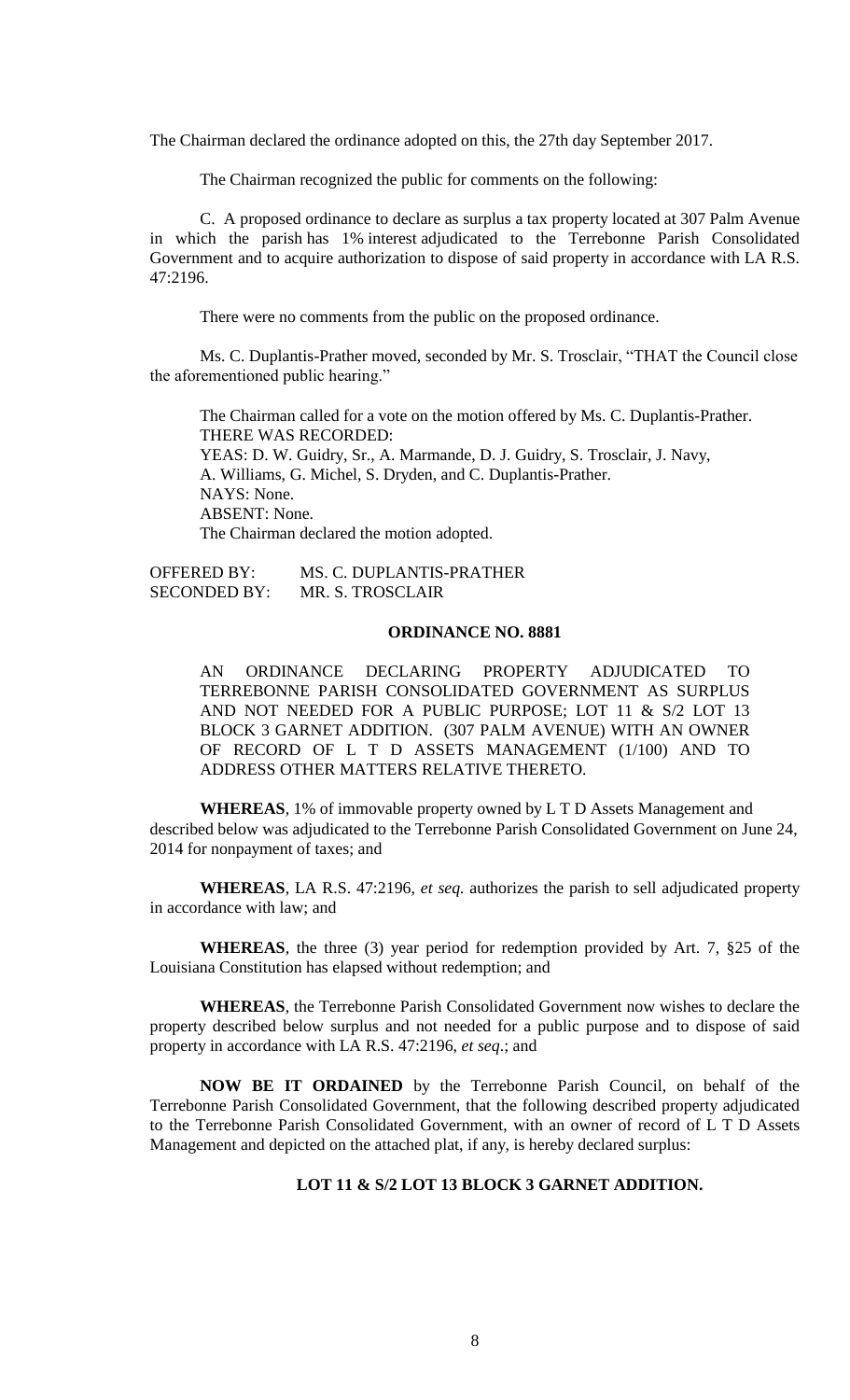**BE IT FURTHER ORDAINED**, by the Terrebonne Parish Council, on behalf of the Terrebonne Parish Consolidated Government, that Administration be hereby authorized to dispose of the property in accordance with LA R.S. 47:2196, *et seq*. and inclusive of the following terms.

#### SECTION I

Each bid shall be accompanied by a deposit in the form of a Certified Check, Cashier's Check, Money Order or Bid Bond with Power of Attorney (Letters of Credit WILL NOT be accepted) in the amount of twenty percent (20%) of the proposed price made payable to the Terrebonne Parish Consolidated Government. The bid deposit made with the winning bid shall be non-refundable, unless redemption occurs, and paid towards the purchase price. The balance of the purchase price is due at the time of closing and payable in the form of a Certified Check, Cashier's Check, or Money Order.

#### SECTION II

Additionally, the winning bidder shall bear the cost of recording the sale document into the conveyance records of the Parish of Terrebonne pursuant to La. R.S. 47:2207.

### SECTION III

The winning bidder, otherwise known as the Purchaser or Acquirer, of this adjudicated property is solely responsible for compliance with La. R.S. 47:2206 regarding notification of parties who may have had an interest in the property regarding their rights of redemption and La. R.S. 47:2208 regarding recordation of those notices. Copies of the applicable law will be distributed along with bid packets for this adjudicated property. Terrebonne Parish Consolidated Government has not and will not perform these requirements; thus, it is the purchaser's or acquiring person's responsibility to do so. Terrebonne Parish Consolidated Government encourages the Purchaser or Acquiring Person to consult legal counsel regarding Louisiana law on adjudicated property.

### SECTION IV

By acquiring a bid packet for the bid/purchase of this adjudicated property, each bidder acknowledges that he/she/it has received all information discussed in this ordinance as well as the statutes (laws) discussed in Section II above, and that he/she/it understands these procedures must be followed in order to fully protect he/she/its rights in the adjudicated property purchased from the parish.

### SECTION V

If any word, clause, phrase, section or other portion of this ordinance shall be declared null, void, invalid, illegal, or unconstitutional, the remaining words, clauses, phrases, sections and other portions of this ordinance shall remain in force and effect, the provisions of this ordinance hereby being declared to be severable.

### SECTION VI

Any ordinance or part thereof in conflict herewith is hereby repealed.

### SECTION VII

This ordinance shall become effective upon approval by the Parish President or as otherwise provided in Section 2-13 (b) of the Home Rule Charter for a Consolidated Government for Terrebonne Parish, whichever occurs sooner.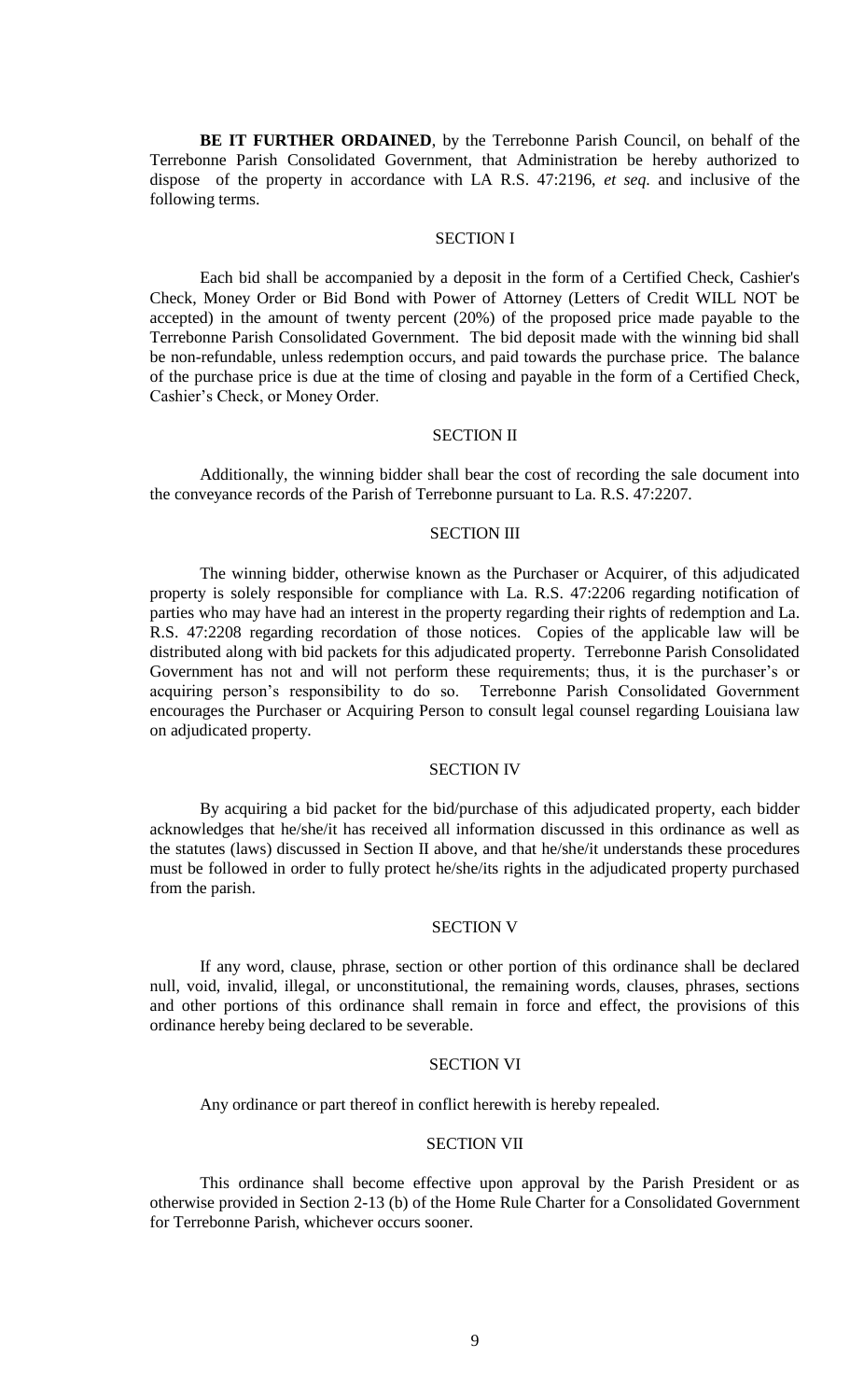This ordinance, having been introduced and laid on the table for two weeks, was voted upon as follows:

THERE WAS RECORDED:

YEAS: D.W. Guidry, Sr., A. Marmande, D.J. Guidry, S. Trosclair, J. Navy, A. Williams, G. Michel, S. Dryden and C. Duplantis. NAYS: None. NOT VOTING: None. ABSTAINING: None. ABSENT: None. The Chairman declared the ordinance adopted on this, the 27th day September 2017.

The Chairman recognized the public for comments on the following:

D. A proposed ordinance that will declare property located at 6321 West Main Street, owned by the Terrebonne Parish Consolidated Government as surplus property.

There were no comments from the public on the proposed ordinance.

Mr. G. Michel moved, seconded by Mr. S. Dryden, "THAT the Council close the aforementioned public hearing."

The Chairman called for a vote on the motion offered by Mr. G. Michel. THERE WAS RECORDED: YEAS: D. W. Guidry, Sr., A. Marmande, D. J. Guidry, S. Trosclair, J. Navy, A. Williams, G. Michel, S. Dryden, and C. Duplantis-Prather. NAYS: None. ABSENT: None. The Chairman declared the motion adopted.

OFFERED BY: MR. G. MICHEL SECONDED BY: MR. S. DRYDEN

### **ORDINANCE NO. 8882**

AN ORDINANCE TO DECLARE PROPERTY LOCATED AT 6321 WEST MAIN STREET OWNED BY TERREBONNE PARISH CONSOLIDATED GOVERNMENT AS SURPLUS PROPERTY: AND TO ADDRESS OTHER MATTERS RELATIVE THERETO.

#### **SECTION I**

**BE IT ORDAINED** that the Terrebonne Parish Council, on behalf of the Terrebonne Parish Consolidated Government, that property owned by the Terrebonne Parish Consolidated Government located at 6321 West Main Street, Houma, Louisiana 70364, more particularly described below, is hereby declared surplus.

# **TRACT A-B-C-D-E-A**

A certain batture lot of land situated in Section 4, T17S-R17E, Parish of Terrebonne, Louisiana, on the right descending bank of Bayou Terrebonne, said lot belonging to Terrebonne Parish Consolidated Government and comprising of 3,382.9 sq. ft. Commencing from the northwest corner of TRACT A-B-C-D-E-A, a found ½" iron pipe, point "A", the POINT OF BEGINNING.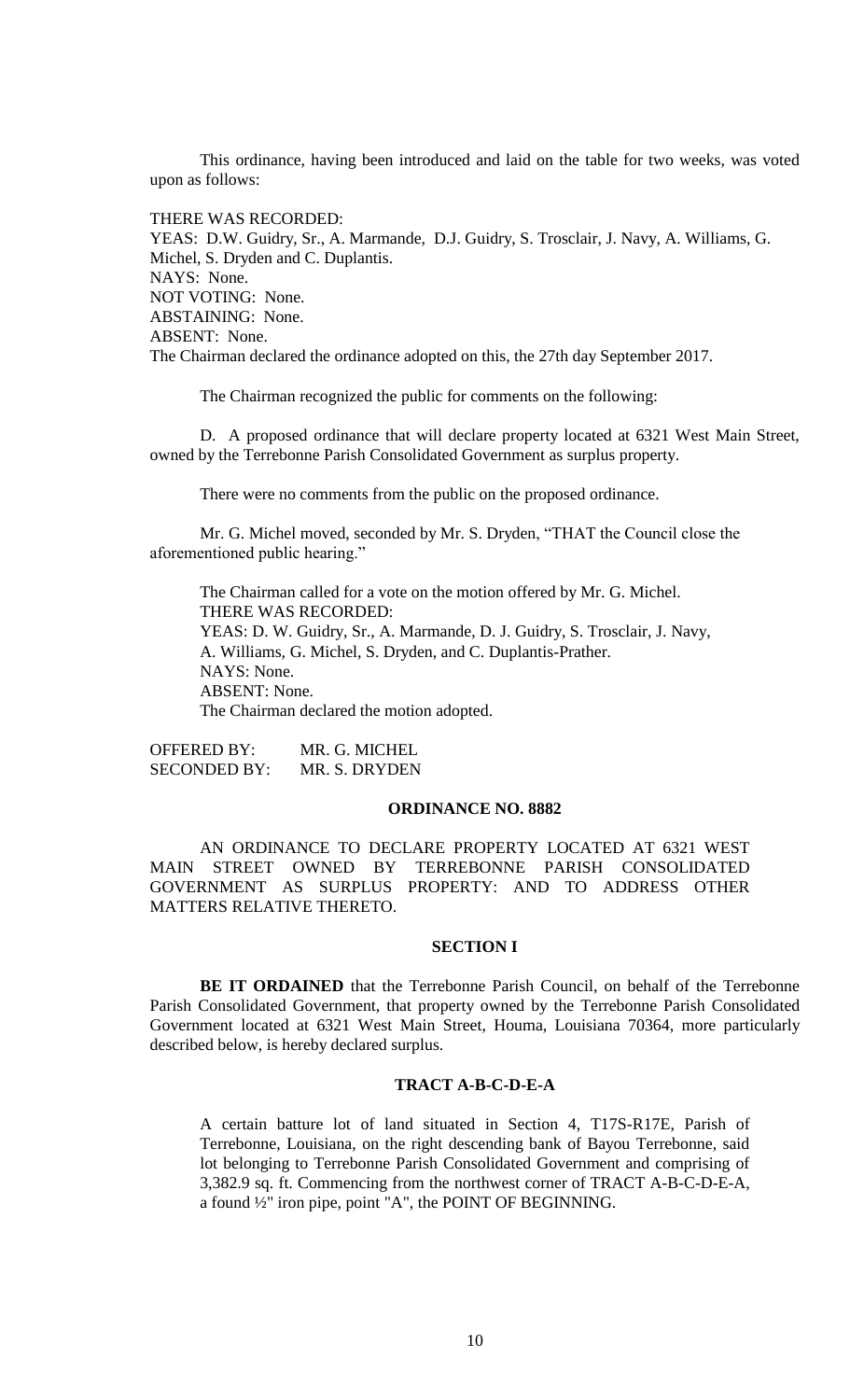Thence N 63°49'39" E, a distance of 50.72' to point "B", the water's edge of Bayou Terrebonne; Thence along said Bayou S 26°09'26" E, a distance of 39.11' to point "C"; Thence along said Bayou S 33°13'56"E, a distance of 31.55' to point "D"; Thence S 57°11'35" W, a distance of 43.98' to point "E", located on the eastern right-of-way of West Main Street; Thence along said right-of-way being a curve bending to the left having a radius of 10,624.48', an arc distance of 76.28', a chord bearing of N 34°23'20" W, and a chord distance of 76.28' to point "A", a found ½" iron point, being the POINT OF BEGINNING, together with all improvements thereon but subject to all public right of ways, privileges, servitudes, mineral rights, zoning, and public utilities thereunto belonging or in anywise appertaining.

All as shown on a plat prepared by Providence Engineering and Design, LLC, under the supervision of Terral J. Martin, Jr., P.L.S. No. 5030, titled: "SURVEY SHOWING TRACT A-B-C-D-E-A ON PROPERTY BELONGING TO TERREBONNE PARISH CONSOLDIATED GOVERNMENT"; located in Section 4, T17S-R17E, Terrebonne Parish, Louisiana, dated August 28, 2017. The plat is hereby attached hereto and incorporated herein as Exhibit "A".

Bearing a municipal address of 6321 West Main Street, Houma, LA 70364.

**BE IT FURTHER ORDAINED**, by the Terrebonne Parish Council, on behalf of the Terrebonne Parish Consolidated Government, that Administration be hereby authorized to dispose of the said property by public bid or any legally approved method.

### **SECTION II**

If any word, clause, phrase, section or other portion of this ordinance shall be declared null, void, invalid, illegal, or unconstitutional, the remaining words, clauses, phrases, sections and other portions of this ordinance shall remain in full force and effect, the provisions of this ordinance hereby being declared to be severable.

### **SECTION III**

This ordinance shall become effective upon approval by the Parish President or as otherwise provided in Section 2-13(b) of the Home Rule Charter for a Consolidated Government for Terrebonne Parish, whichever occurs sooner.

This ordinance, having been introduced and laid on the table for at least two weeks, was voted upon as follows:

THERE WAS RECORDED: YEAS: D.W. Guidry, Sr., A. Marmande, D.J. Guidry, S. Trosclair, J. Navy, A. Williams, G. Michel, S. Dryden and C. Duplantis. NAYS: None. NOT VOTING: None. ABSTAINING: None. ABSENT: None. The Chairman declared the ordinance adopted on this the 27th day September 2017.

# **EXHIBIT "A"**

# SURVEY SHOWING TRACT A-B-C-D-E-A ON PROPERTY BELONGING TO TERREBONNE PARISH CONSOLDIATED GOVERNMENT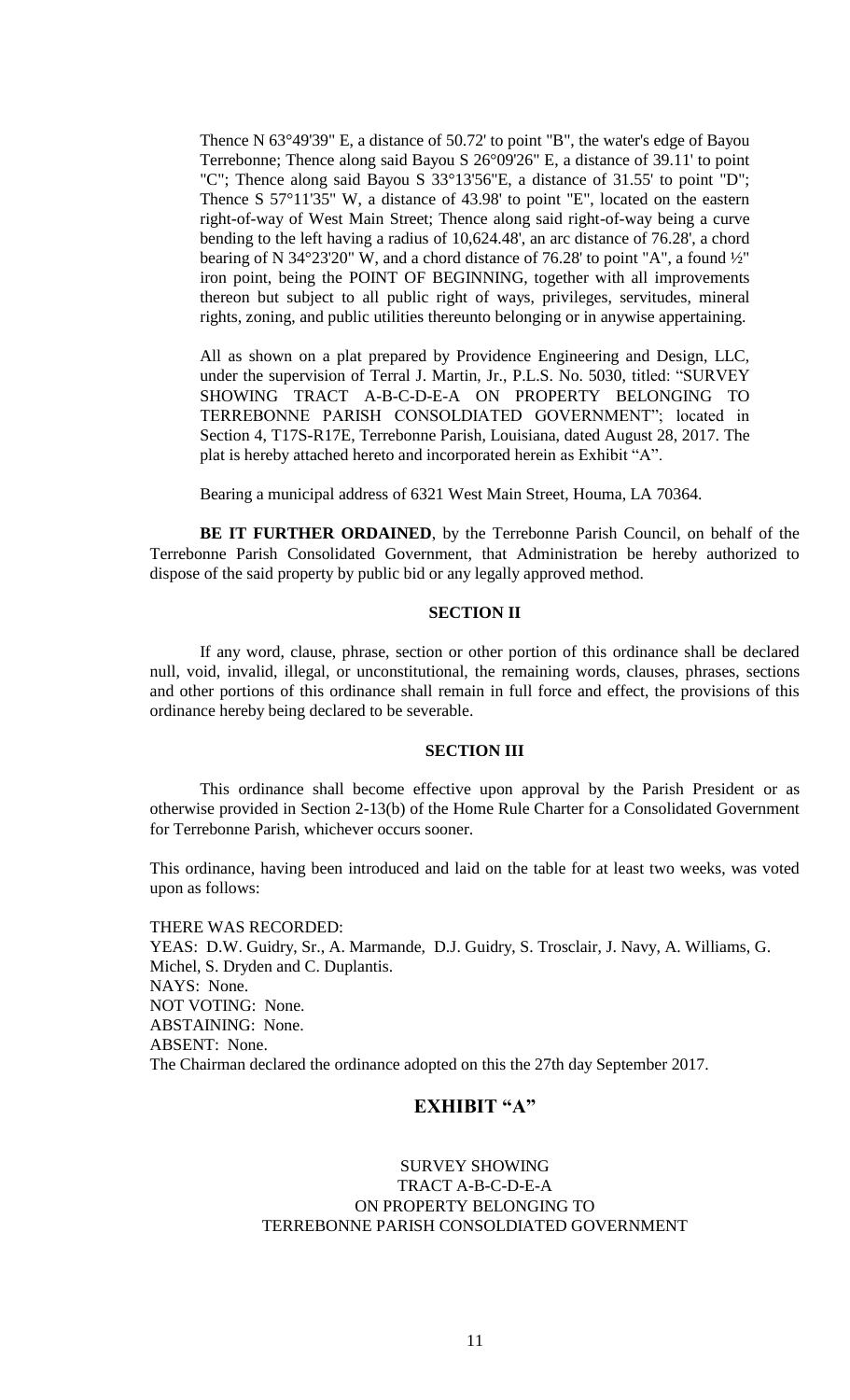

The Chairman recognized the public for comments on the following:

E. A proposed ordinance that will establish Terrebonne Parish Consolidated Government's donation of ten thousand (\$10,000) dollars to the Houma Terrebonne Housing Authority to fund "Youth Empowering Youth Program" (subject to legal approval of both TPCG and HTHA), and amending the 2017 Budget to transfer \$10,000 to the General Fund for said Program.

Ms. Jada Aloisio, XPSynergies Companies, and Ms. Sharon Leblanc, YEY Instructor, explained to the Council the services provided to the youth of Terrebonne Parish through the program and that, due to the federal requirements of HUD Housing funding, the program needs additional funding to serve more students from outside the initial area.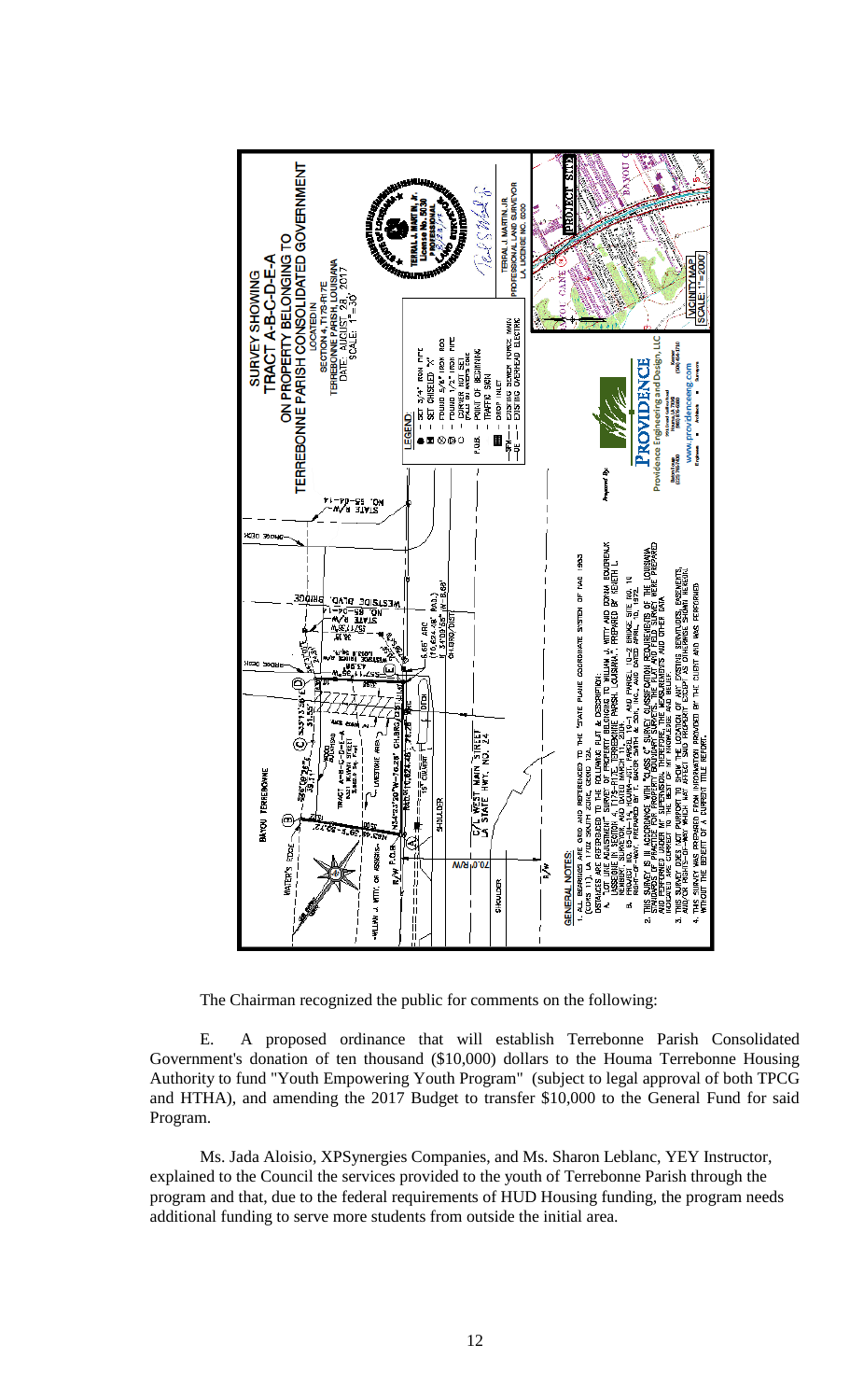Councilman J. Navy shared his intentions for expanding the program to include the new community center as well as additional community members who want to be involved to provide more programming options for those students in the YEY program.

Mr. Corey Harris, Houma resident, thanked the Council for the opportunity to speak and shared his experiences in speaking to the youth of the local community on pressing issues such as bullying and the positive impact it has on him which causes him to look for additional opportunities to speak to and counsel more youth in the community.

Upon request, Ms. Aloisio explained the application and interview requirements for students to be accepted into the program and the methods used for finding applicants.

A discussion then ensued relative to the potential for greater funding to be made available for the program and the budgeting constraints which would inhibit greater support at the time.

There were no further comment from the public on the aforementioned ordinance.

Mr. G. Michel moved, seconded by Ms. A. Williams, "THAT the Council close the aforementioned public hearing."

The Chairman recognized the Nicholls Nursing students who were in attendance for the night's proceedings.

The Chairman called for a vote on the motion offered by Mr. G. Michel. THERE WAS RECORDED: YEAS: D. W. Guidry, Sr., A. Marmande, D. J. Guidry, S. Trosclair, J. Navy, A. Williams, G. Michel, S. Dryden, and C. Duplantis-Prather. NAYS: None. ABSENT: None. The Chairman declared the motion adopted.

OFFERED BY: MS. A. WILLIAMS SECONDED BY: MR. J. NAVY

### **ORDINANCE NO. 8883**

AN ORDINANCE TO ESTABLISH TERREBONNE PARISH CONSOLIDATED GOVERNMENT'S DONATION OF TEN THOUSAND (\$10,000) DOLLARS TO HOUMA TERREBONNE HOUSING AUTHORITY TO FUND "YOUTH EMPOWERING YOUTH PROGRAM"

# **SECTION I**

**WHEREAS**, Sec. 1-06 of the Home Rule Charter for the Parish of Terrebonne provides that parish government shall have the right, power and authority to pass all ordinances requisite or necessary to promote, protect and preserve the general welfare, safety, health, peace and good order of the parish, including, but not by way of limitation, the right, power and authority to pass ordinances on all subject matter necessary, requisite or proper for the management of parish affairs, and all other subject matter without exception, subject only to the limitation that the same shall not be inconsistent with the constitution or expressly denied by general law applicable to the parish; and

**WHEREAS**, Article VII, Section 14 of the Louisiana Constitution further provides that "For a public purpose, the state and its political subdivisions or political corporations may engage in cooperative endeavors with each other, with the United States or its agencies, or with any public or private association, corporation or individual"; and,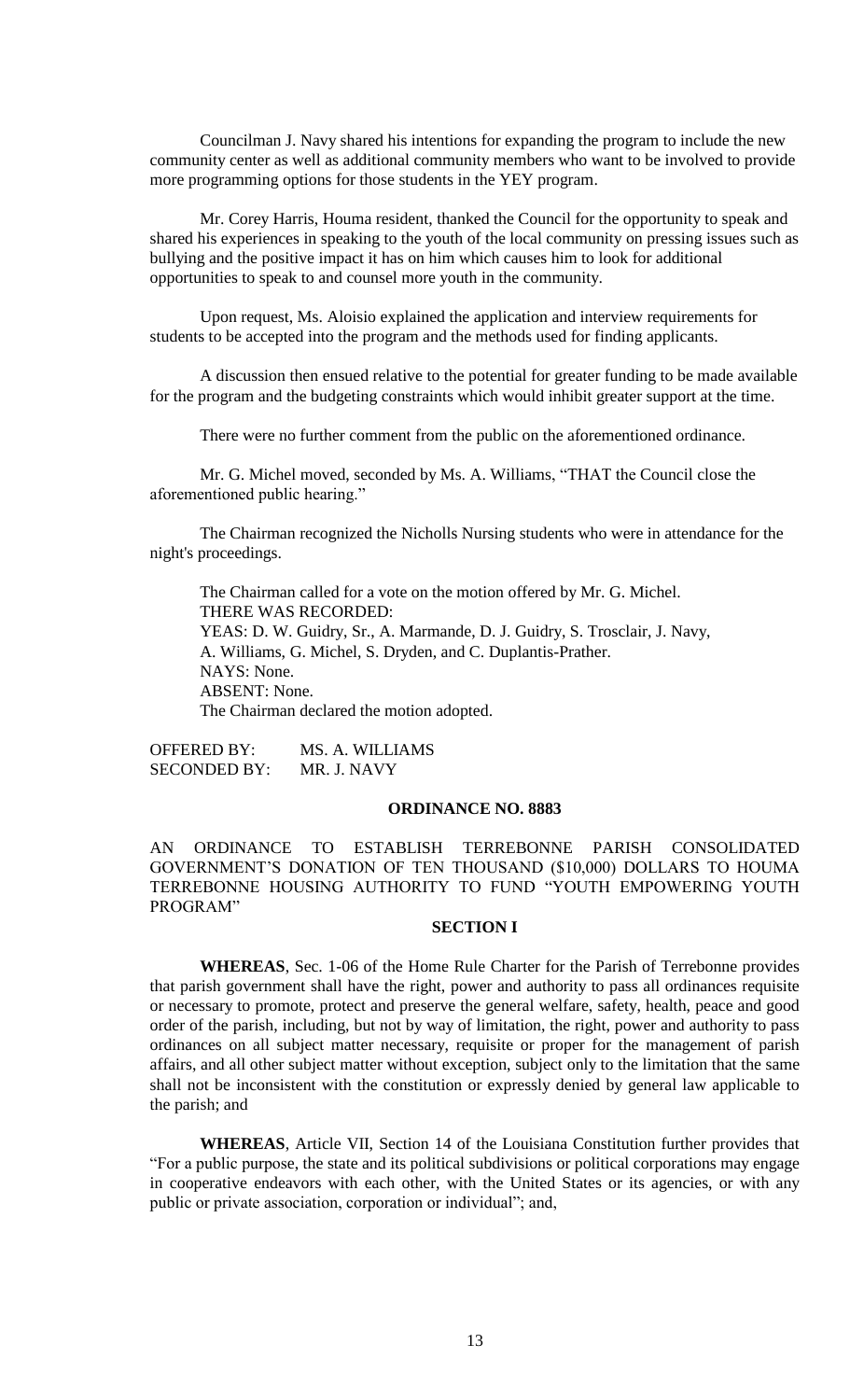**WHEREAS**, Louisiana Constitution Article VI, Section 20, Louisiana Revised Statutes 33:1324 and Section 1-07 of the Terrebonne Parish Charter provides "the parish government is authorized, as provided by state law, to enter into joint service agreements or cooperative efforts with other governmental agencies and political subdivisions"; and,

**WHEREAS**, the Terrebonne Parish Council passed Ordinance 8863 authorized additional funding to Summer Camp Programs by transfer of \$10,000 from General Fund to the Recreation Fund; and

**WHEREAS**, this \$10,000 was not used for the Summer Camp Programs, and

**WHEREAS**, the \$10,000 will be transferred to the General Fund for the Youth Empowering Youth Program, and

**WHEREAS**, Article VII, Section 14 of the Louisiana Constitution further authorizes "the use of public funds for programs of social welfare for the aid and support of the needy"; and

**WHEREAS**, TPCG believes that supporting the "Youth Empowering Youth Program" will serve a public purpose and is not gratuitous in light if the benefit provided for support of the poor pursuant to Louisiana Revised Statute 33:1236(11) & 33:4563;

**WHEREAS**, Houma-Terrebonne Housing Authority is a district of the State of Louisiana as set forth in Louisiana Revised Statutes 40:392(B) & 40:531(D);

**NOW, THEREFORE BE IT ORDAINED** by the Terrebonne Parish Council, on behalf of the Terrebonne Parish Consolidated Government, that Terrebonne Parish Consolidated Government donate, by cooperative endeavor agreement, ten thousand (\$10,000) dollars to Houma Terrebonne Housing Authority to fund the "Youth Empowering Youth Program" subject to objective criteria for "needy" recipients to be established by Houma Terrebonne Housing Authority and further subject to approval by Terrebonne Parish Consolidated Government and Houma Terrebonne Housing Authority legal departments.

**NOW, THEREFORE BE IT FURTHER ORDAINED**, by the Terrebonne Parish Council, on behalf of the Terrebonne Parish Consolidated Government, that the 2017 Adopted Operating Budget be amended for the Youth Empowering Youth Program. (Attachment A)

# **SECTION II**

If any word, clause, phrase, section or other portion of this ordinance shall be declared null, void, invalid, illegal, or unconstitutional, the remaining words, clauses, phrases, sections and other portions of this ordinance shall remain in full force and effect, the provisions of this ordinance hereby being declared to be severable.

#### **SECTION III**

This ordinance shall become effective upon approval by the Parish President or as otherwise provided in Section 2-13(b) of the Home Rule Charter for a Consolidated Government for Terrebonne Parish, whichever occurs sooner.

This ordinance, having been introduced and laid on the table for at least two weeks, was voted upon as follows:

THERE WAS RECORDED: YEAS: D.W. Guidry, Sr., A. Marmande, D.J. Guidry, S. Trosclair, J. Navy, A. Williams, G. Michel, S. Dryden and C. Duplantis. NAYS: None.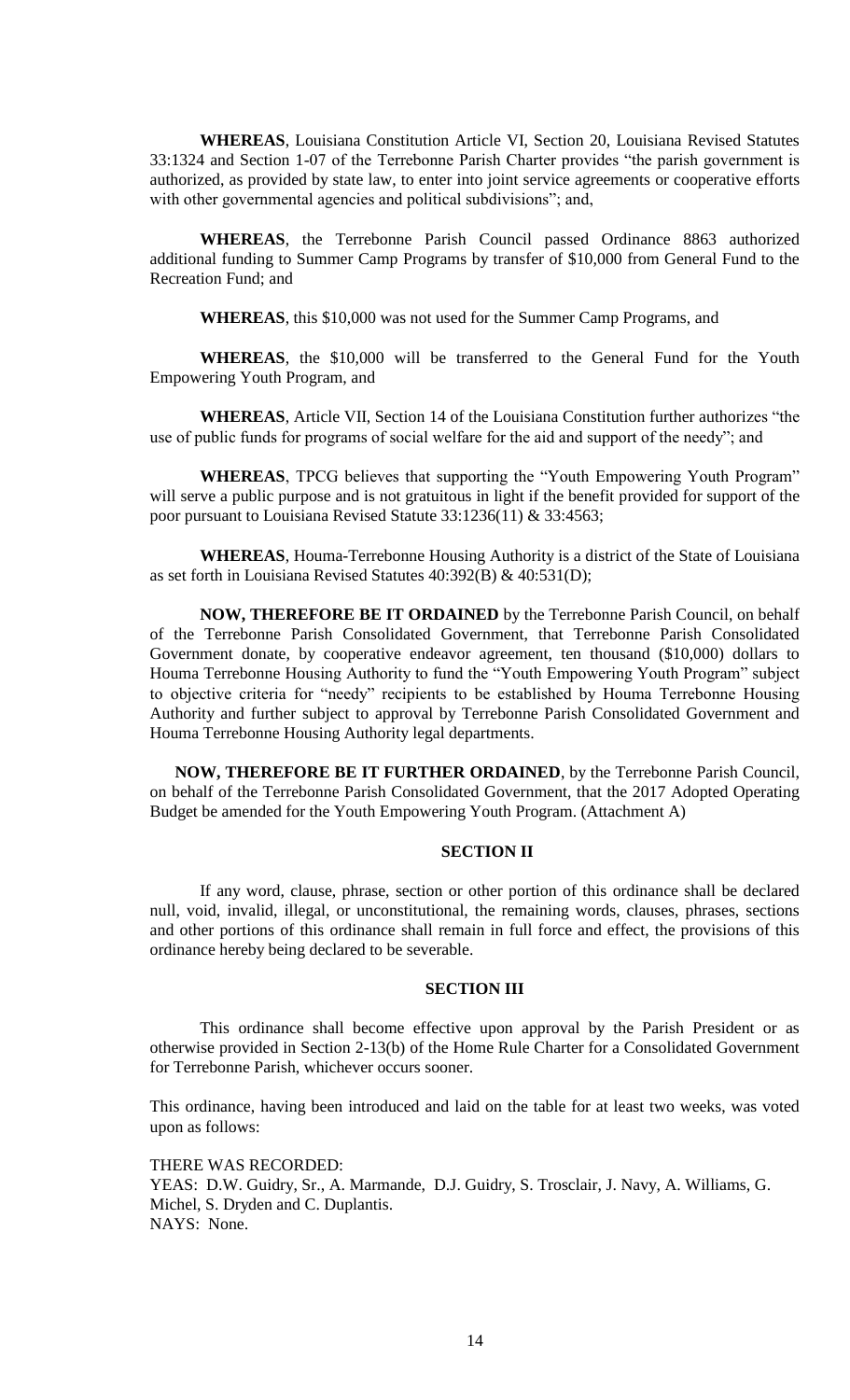NOT VOTING: None. ABSTAINING: None. ABSENT: None. The Chairman declared the ordinance adopted on this, the 27th day September 2017.

#### **ATTACHMENT A - Youth Empowering Youth Program**

|                                      | 2017                     |          |          |
|--------------------------------------|--------------------------|----------|----------|
|                                      | Adopted                  | Change   | Amended  |
| <b>Summer Camp Programs</b>          | 67,435                   | (10,000) | 57,435   |
| <b>Transfer to General Fund</b>      |                          | 10,000   | 10,000   |
| Youth Empowering Youth Program       | $\overline{\phantom{a}}$ | 10,000   | 10,000   |
| <b>Transfer from Recreation Fund</b> |                          | (10,000) | (10,000) |

The Chairman recognized the public for comments on the following:

F. A proposed ordinance to amend the 2017 Adopted Operating Budget and 5-Year Capital Outlay Budget of the Terrebonne Parish Consolidated Government for the following items and to provide for related matters.

Parishwide Drainage Construction, \$338,229 Houma Fire Department-Firehouse Sub donation, \$21,987 Falgout Canal Road Restoration, \$3,896,407 Houma Police Department-Walmart donation, \$1,000 CDBG Program, \$10,513 HOME Investment Partnerships Program, \$11,590 Group Insurance Fund, \$400,000 Drainage Tax Fund, \$500,000 Re-class Several CDBG Recovery Projects, Net Affect - \$0

There were no comments from the public on the proposed ordinance.

Mr. S. Trosclair moved, seconded by Mr. G. Michel, "THAT the Council close the aforementioned public hearing."

The Chairman called for a vote on the motion offered by Mr. S. Trosclair. THERE WAS RECORDED: YEAS: D. W. Guidry, Sr., A. Marmande, D. J. Guidry, S. Trosclair, J. Navy, G. Michel, S. Dryden, and C. Duplantis-Prather. NAYS: None. ABSENT: A. Williams. The Chairman declared the motion adopted.

OFFERED BY: MS. C. DUPLANTIS-PRATHER SECONDED BY: MR. G. MICHEL

# **ORDINANCE NO. 8884**

AN ORDINANCE TO AMEND THE 2017 ADOPTED OPERATING BUDGET AND 5-YEAR CAPITAL OUTALY OF THE TERREBONNE PARISH CONSOLIDATED GOVERNMENT FOR THE FOLLOWING ITEMS AND TO PROVIDE FOR RELATED MATTERS.

- **I.** PARISHWIDE DRAINAGE CONSTRUCTION, \$338,229
- **II.** HOUMA FIRE DEPARTMENT-FIREHOUSE SUB DONATION, \$21,987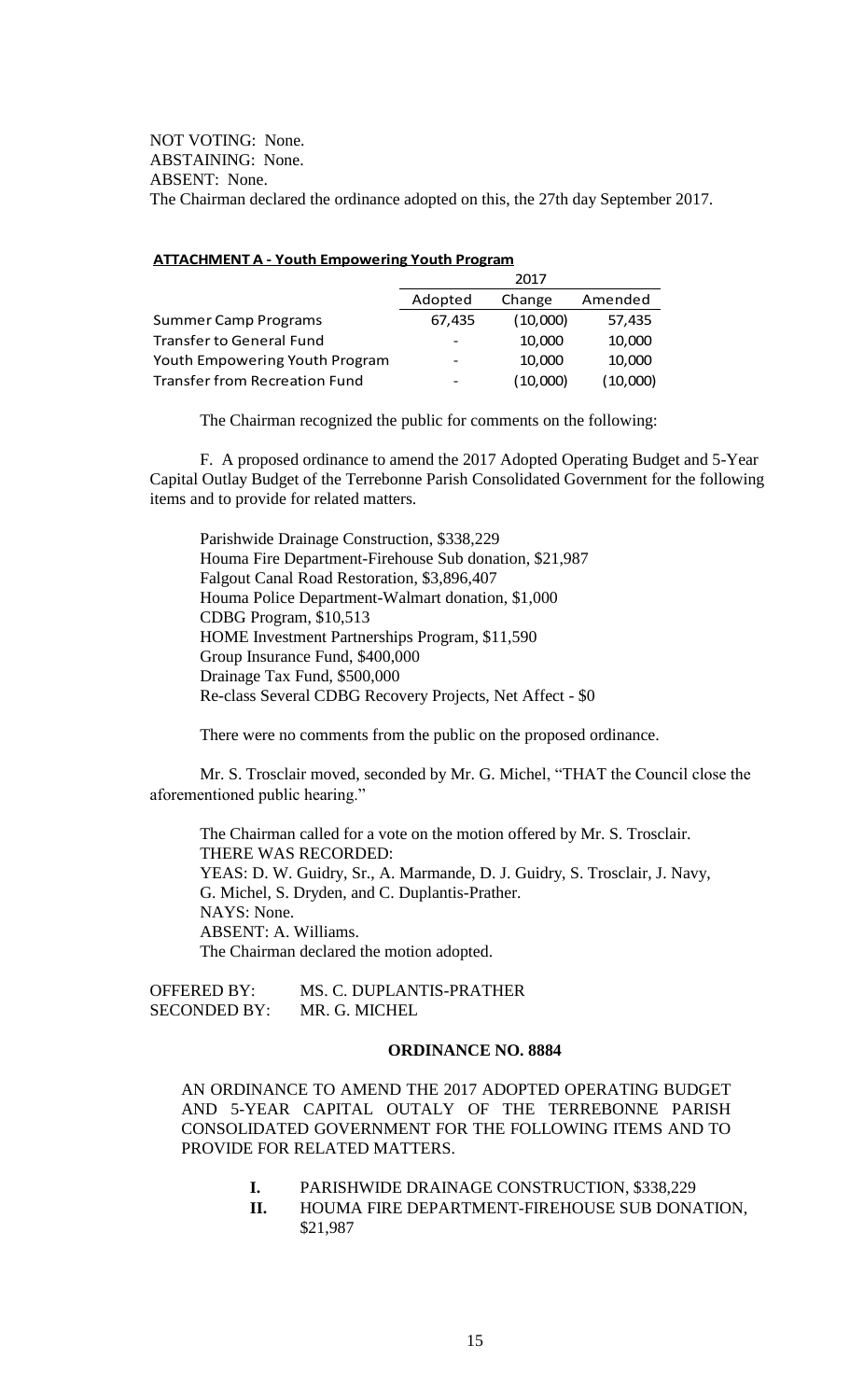- **III.** FALGOUT CANAL ROAD RESTORATION, \$3,896,407
- **IV.** HOUMA POLICE DEPARTMENT-WALMART DONATION, \$1,000
- **V.** CDBG PROGRAM, \$10,513
- **VI.** HOME INVESTMENT PARTNERSHIPS PROGRAM, \$11,590
- **VII.** GROUP INSURANCE FUND, \$400,000
- **VIII.** DRAINAGE TAX FUND, \$500,000
- **IX.** RE-CLASS SEVERAL CDBG RECOVERY PROJECTS, NET AFFECT - \$0

### **SECTION I**

**WHEREAS**, funding is needed for the Parishwide Drainage Construction Fund, and

**WHEREAS**, the funding source is from the Sales Tax Revenue Fund for \$338,229.

**NOW, THEREFORE BE IT ORDAINED.** by the Terrebonne Parish Council, on behalf of the Terrebonne Parish Consolidated Government that the 2017 Adopted Budget and 5- Year Capital Outlay be amended to recognize the funding for the Parishwide Drainage Construction Fund. (See Attachment A)

# **SECTION II**

**WHEREAS**, Firehouse Subs has donated \$21,987 to the Houma Fire Department, and

**WHEREAS**, the funds will be put into the Operating Supplies account to purchase air bottles.

**NOW, THEREFORE BE IT FURTHER ORDAINED**, by the Terrebonne Parish Council on behalf of the Terrebonne Parish Consolidated Government, that the 2017 Adopted Operating Budget be amended for the Houma Fire Department. (Attachment B)

#### **SECTION III**

**WHEREAS**, funding is needed for the Falgout Canal Road Restoration for \$3,896,407, and

**WHEREAS**, the funding source will be from the Terrebonne Levee and Conservation District, and

**WHEREAS**, Terrebonne Levee and Conservation District shall reimburse Terrebonne Parish Consolidated Government for 100% of all costs expended.

**NOW, THEREFORE BE IT FURTHER ORDAINED**, by the Terrebonne Parish Council, on behalf of the Terrebonne Parish Consolidated Government, that the 2017 Adopted Operating Budget and 5-Year Capital Outlay Budget be amended to recognize the funding for the Falgout Canal Road Restoration. (Attachment C)

### **SECTION IV**

**WHEREAS**, the Houma Police Department applied and received a donation from Walmart to work on educating and assisting the children and teenagers within the community, and

**WHEREAS,** the donation of \$1,000 will be put into the Operating Supplies account to purchase supplies needed for educating the children and teenagers.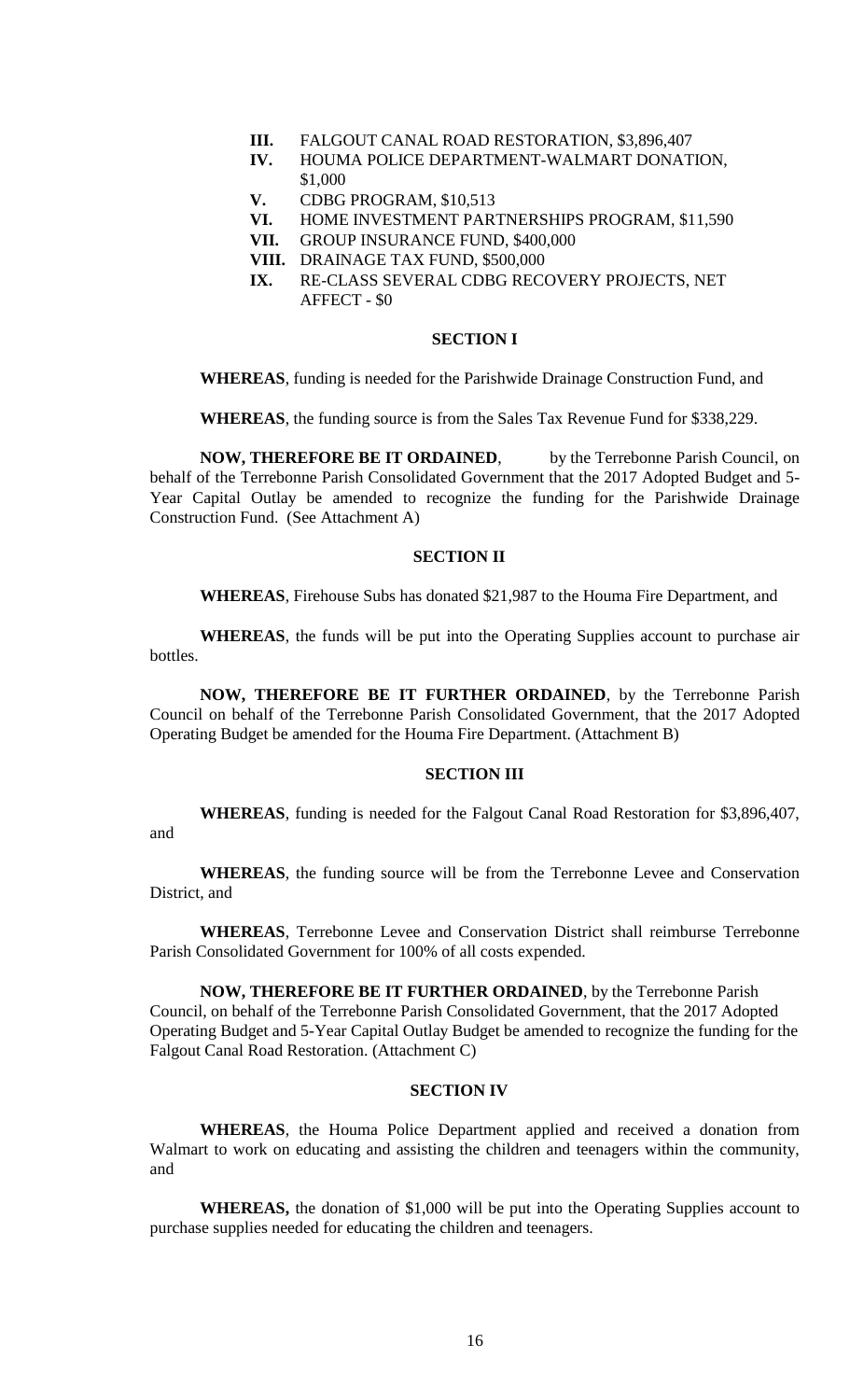**NOW, THEREFORE BE IT FURTHER ORDAINED,** by the Terrebonne Parish Council, on behalf of the Terrebonne Parish Consolidated Government, that the 2017 Adopted Budget of the Terrebonne Parish Consolidated Government be amended to recognize the donation from Walmart to the Houma Police Department. (Attachment D)

## **SECTION V**

**WHEREAS**, the Parish receives an entitlement from CDBG Program yearly; and

**WHEREAS**, at the time of the 2017 budget process, the 2016 amount of entitlement was used for the 2017 budget year's estimate, and

**WHEREAS**, at this time, the Parish received an update on its allotted amount which needs to be adjusted to the actual grant resulting in an increase in the amount of \$10,513.

**NOW, THEREFORE BE IT FURTHER ORDAINED**, by the Terrebonne Parish Council, on behalf of the Terrebonne Parish Consolidated Government, that the 2017 Adopted Budget of the Terrebonne Parish Consolidated Government be amended for the CDBG Program. (Attachment E)

### **SECTION VI**

**WHEREAS**, the Parish receives an entitlement from HOME Investment Partnerships Program yearly; and

**WHEREAS,** at the time of the 2017 budget process, the 2016 amount of entitlement is used for the 2017 budget estimate, and

**WHEREAS**, at this time, the Parish received an update on its allotted amount and the budget needs to be adjusted to the actual grant resulting in an increase in the amount of \$11,590.

**NOW, THEREFORE BE IT FURTHER ORDAINED**, by the Terrebonne Parish Council, on behalf of the Terrebonne Parish Consolidated Government, that the 2017 Adopted Budget of the Terrebonne Parish Consolidated Government be amended for the HOME Investment Partnerships Program. (Attachment F)

### **SECTION VII**

**WHEREAS**, the Parish is self-funded for a major portion of group insurance and prescription claims, and

**WHEREAS**, the Parish Group Insurance Fund continues to suffer from escalating medical claims in excess of the 2017 projections, and

**WHEREAS**, the 2017 Proposed Budget was submitted to the Council with the expectations of a \$20,000 supplement based on claims history through August 2016, and

**WHEREAS**, subsequent analysis of the medical claims with the current brokers through this date project our losses to be in the range of \$350,000 to \$400,000, and

**WHEREAS**, any General Fund Supplements to the Group Insurance Fund shall be returned to the General Fund as the Self-Funded Plan becomes stabilized.

**NOW, THEREFORE BE IT FURTHER ORDAINED**, by the Terrebonne Parish Council, on behalf of the Terrebonne Parish Consolidated Government, that the 2017 Adopted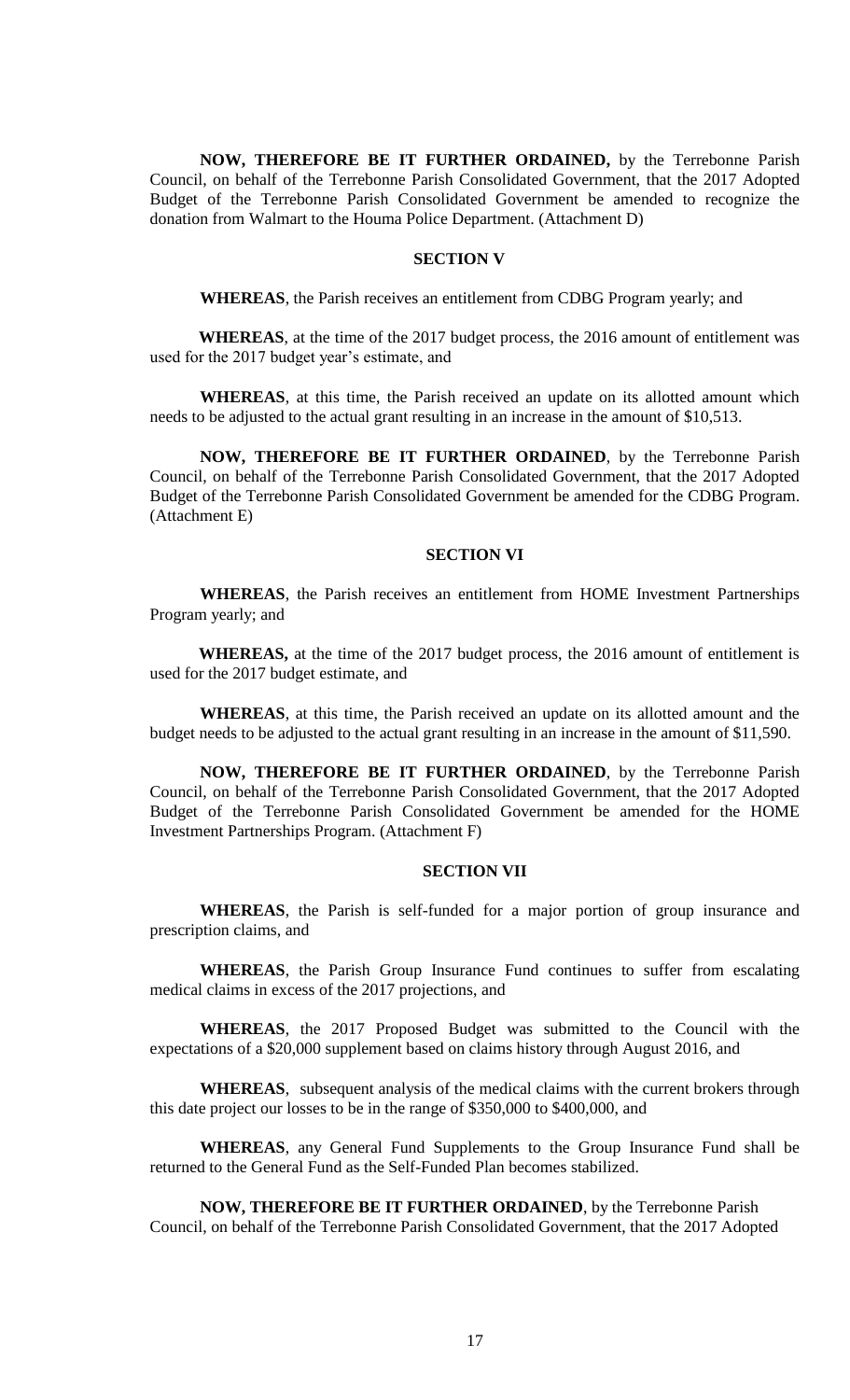Operating Budget of the Terrebonne Parish Consolidated Government be amended for the Group Insurance Fund. (Attachment G)

## **SECTION VIII**

**WHEREAS**, Administration is requesting \$500,000 in order to acquire additional pumps, culverts and gates to expand the existing drainage system, and

**WHEREAS**, sufficient funds exist in the Drainage Tax Fund reserves to proceed with the acquisition.

**NOW, THEREFORE BE IT FURTHER ORDAINED**, by the Terrebonne Parish Council, on behalf of the Terrebonne Parish Consolidated Government, that the 2017 Adopted Budget of the Terrebonne Parish Consolidated Government be amended for the Drainage Tax Fund. (Attachment H)

### **SECTION IX**

**WHEREAS**, several CDBG Recovery Projects have now been completed with budgeted dollars remaining needed to be distributed as listed below:

| <b>Falgout Canal Pontoon Bridge</b> | (25, 281)   |
|-------------------------------------|-------------|
| Cedar Grove Levee & Pump Station    | (82,220)    |
| Drainage P/S Cedar Grove to Ashland | (1,702,856) |
| Falgout Canal Rd. Levee Reach E     | 1,810,357   |

**WHEREAS**, the Engineering Department has reviewed and reassigned these dollars along with the approval of the State of Louisiana, Office of Community Development.

**NOW, THEREFORE BE IT FURTHER ORDAINED**, by the Terrebonne Parish Council, on behalf of the Terrebonne Parish Consolidated Government, that the 2017 Adopted Operating Budget and 5-Year Capital Outlay Budget of the Terrebonne Parish Consolidated Government be amended for the various CDBG Recovery Projects. (Attachment I)

# **SECTION X**

If any word, clause, phrase, section or other portion of this ordinance shall be declared null, void, invalid, illegal, or unconstitutional, the remaining words, clauses, phrases, sections and other portions of this ordinance shall remain in full force and effect, the provisions of this ordinance hereby being declared to be severable.

### **SECTION XI**

This ordinance shall become effective upon approval by the Parish President or as otherwise provided in Section 2-13(b) of the Home Rule Charter for a Consolidated Government for Terrebonne Parish, whichever occurs sooner.

This ordinance, having been introduced and laid on the table for at least two weeks, was voted upon as follows:

THERE WAS RECORDED: YEAS: D.W. Guidry, Sr., A. Marmande, D.J. Guidry, S. Trosclair, J. Navy, A. Williams, G. Michel, S. Dryden and C. Duplantis. NAYS: None. NOT VOTING: None. ABSTAINING: None.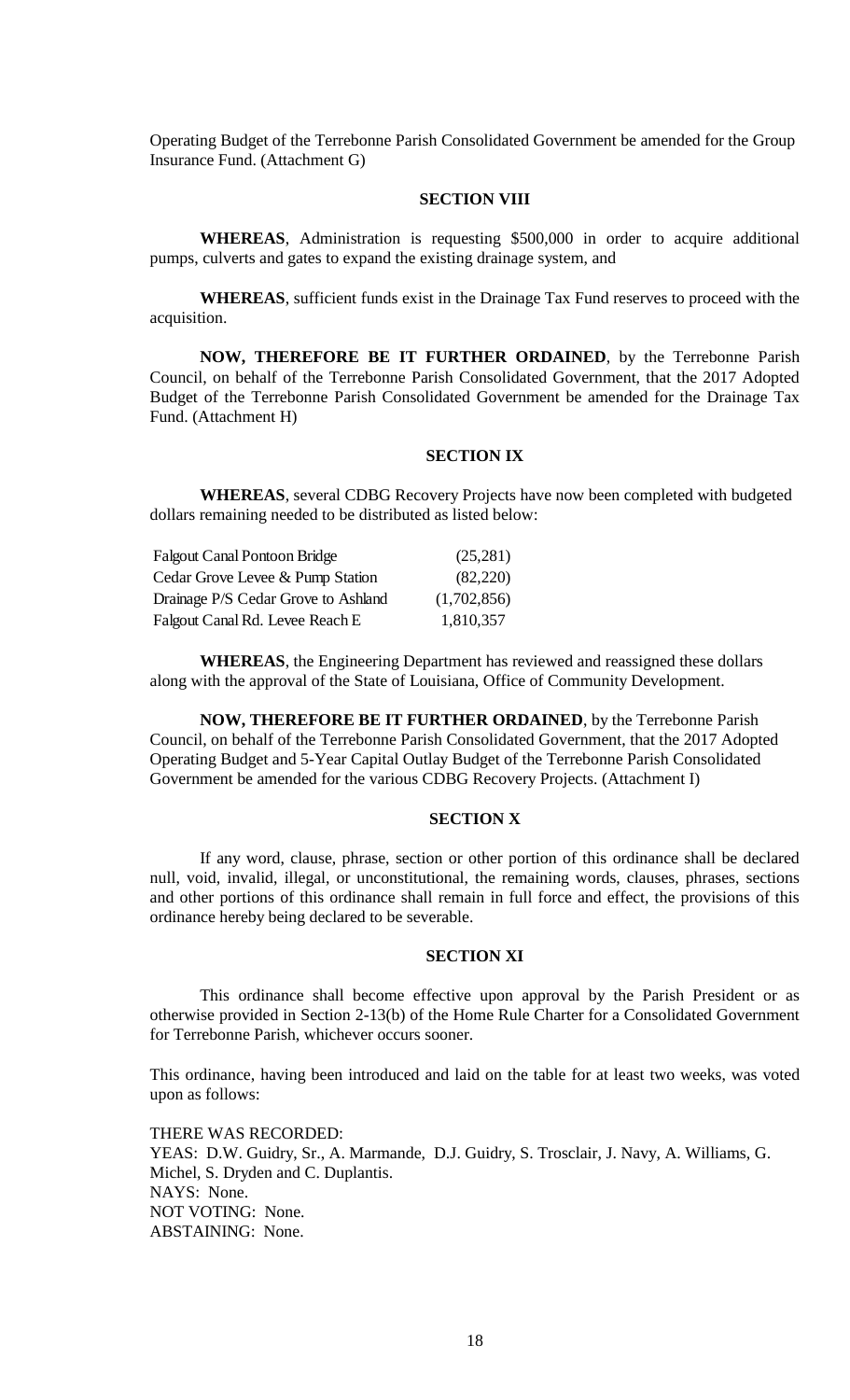ABSENT: None. The Chairman declared the ordinance adopted on this, the 27th day September 2017.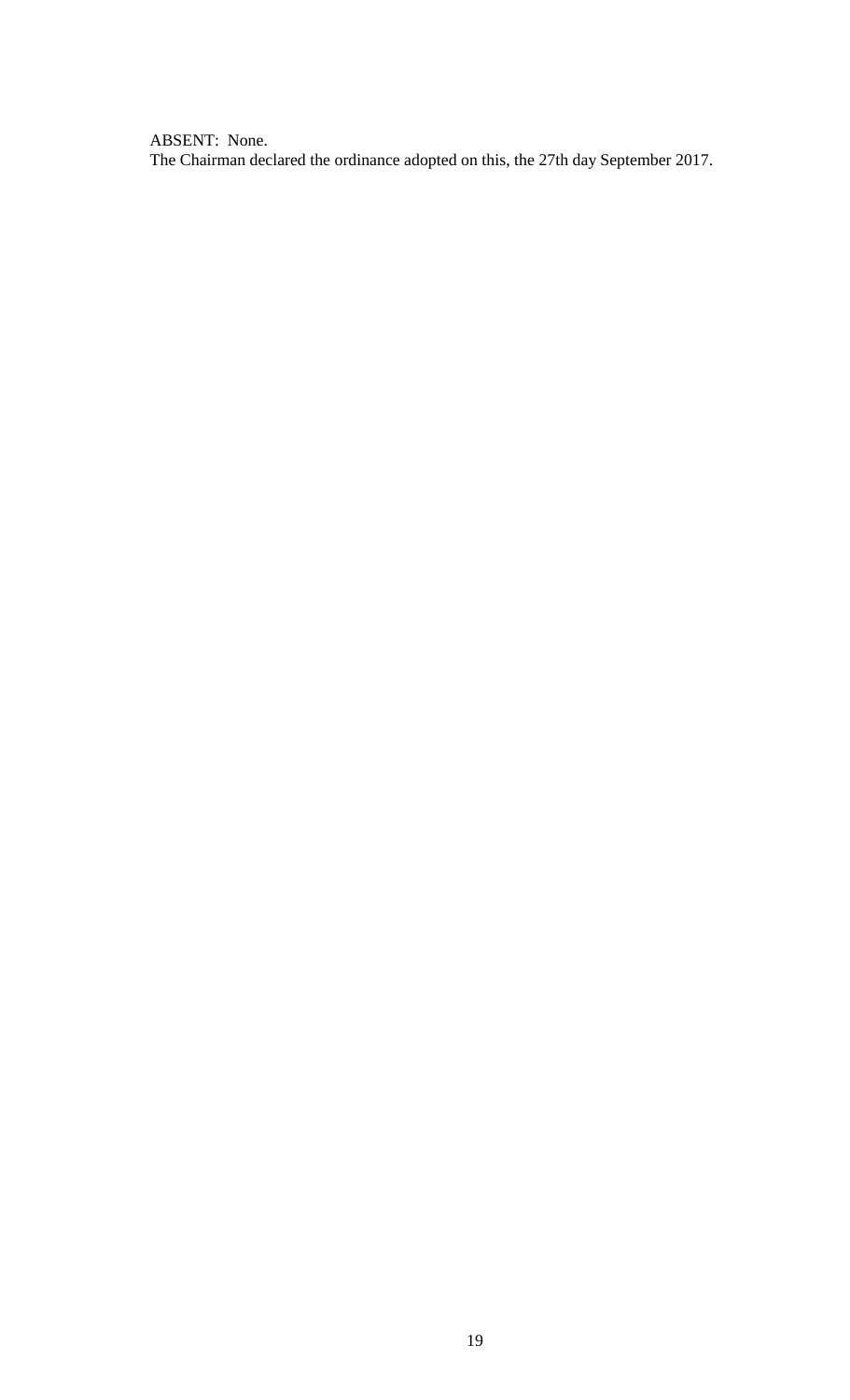# **ATTACHMENT A - Parishwide Drainage Construction**

| 2017           |               |            |
|----------------|---------------|------------|
| <b>Adopted</b> | <b>Change</b> | Amended    |
|                | 338,229       | 338,229    |
|                | (338, 229)    | (338, 229) |
|                | (338, 229)    | (338, 229) |
|                | 338,229       | 338,229    |
|                |               |            |

# **ATTACHMENT B - Houma Fire Department**

|                           | 2017           |           |           |
|---------------------------|----------------|-----------|-----------|
|                           | <b>Adopted</b> | Change    | Amended   |
| Miscellaneous-Other       | (1,000)        | (21, 987) | (22, 987) |
| <b>Operating Supplies</b> | 45.000         | 21,987    | 66,987    |

# **ATTACHMENT C - Falgout Canal Road Repaving**

|                                       | 2017           |               |             |
|---------------------------------------|----------------|---------------|-------------|
|                                       | <b>Adopted</b> | <b>Change</b> | Amended     |
| <b>Falgout Canal Road Restoration</b> | (151,040)      | (3,896,407)   | (4,047,447) |
| <b>Falgout Canal Road Restoration</b> | 151.040        | 3.896.407     | 4.047.447   |

# **ATTACHMENT D - Houma Police Department**

|                                     | 2017           |               |         |
|-------------------------------------|----------------|---------------|---------|
|                                     | <b>Adopted</b> | <b>Change</b> | Amended |
| <b>Community Policing Donations</b> | (1,000)        | (1,000)       | (2,000) |
| <b>Operating Supplies</b>           | 18.500         | 1,000         | 19,500  |

# **ATTACHMENT E - CDBG**

|                                      |                | 2017          |            |
|--------------------------------------|----------------|---------------|------------|
|                                      | <b>Adopted</b> | <b>Change</b> | Amended    |
| <b>CDBG-Current Yr. Entitlement</b>  | (840,989)      | (10, 513)     | (851, 502) |
| Travel & Training                    | 19.715         | (3,683)       | 16,032     |
| Gasoline & Oil                       | 10.000         | (4,500)       | 5,500      |
| Housing Rehab/Reconstruction         | 530.544        | 14,410        | 544.954    |
| <b>Recording Fees</b>                | 3.000          | (1,000)       | 2,000      |
| <b>Transfer to Homeless Shelter</b>  | 115,000        | 1,000         | 116,000    |
| Fund balance (increase)              | n/a            | 4,286         | n/a        |
| <b>Compensation Property Damange</b> |                | (1, 391)      | (1, 391)   |
| Paint/Body Repairs                   |                | 1,391         | 1,391      |

# **ATTACHMENT F - Home Program**

|                                       | 2017           |               |            |
|---------------------------------------|----------------|---------------|------------|
|                                       | <b>Adopted</b> | <b>Change</b> | Amended    |
| <b>HUD Home Program</b>               | (216, 641)     | (9,461)       | (226, 102) |
| Transfer from General Fund            | (48, 745)      | (2, 129)      | (50, 874)  |
| Salaries - Allocated                  | 10,307         | 630           | 10,937     |
| Fringes - Allocated                   | 5,561          | 316           | 5,877      |
| CHDO Loan Program                     | 73,116         | 100           | 73,216     |
| Housing Rehab-Reconstruction          | 163,102        | 8,869         | 171,971    |
| <b>Tenant Based Rental Assistance</b> | 198,982        | 1,675         | 200,657    |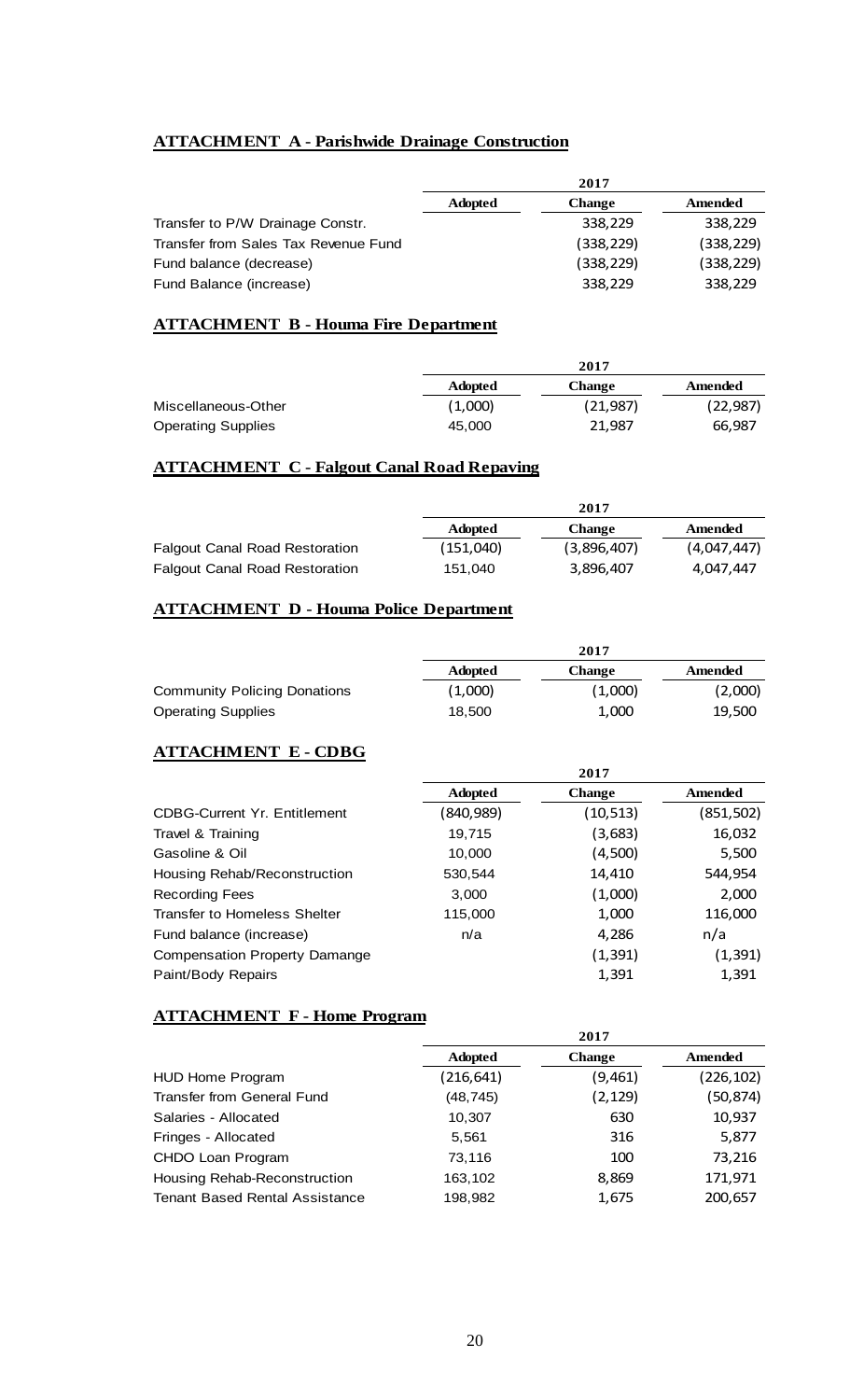# **ATTACHMENT G - Group Insurance Fund**

|                                   | 2017           |               |            |
|-----------------------------------|----------------|---------------|------------|
|                                   | <b>Adopted</b> | <b>Change</b> | Amended    |
| <b>Transfer from General Fund</b> |                | (400,000)     | (400,000)  |
| Claims-Gilsbar                    | 14.394.254     | 400,000       | 14.794.254 |
| Transfer to Group Insurance Fund  |                | 400,000       | 400,000    |
| Fund balance (decrease)           | n/a            | (400,000)     | n/a        |

## **ATTACHMENT H - Drainage Tax Fund**

|                         |                | $\sim$ $\blacksquare$ |         |
|-------------------------|----------------|-----------------------|---------|
|                         | <b>Adopted</b> | Change                | Amended |
| Pumps & Motors          | 277.131        | 500,000               | 777.131 |
| Fund Balance (decrease) | n/a            | (500,000)             | n/a     |

**2017**

# **ATTACHMENT I - CDBG Recovery Projects**

|                                     | 2017           |               |                          |
|-------------------------------------|----------------|---------------|--------------------------|
|                                     | <b>Adopted</b> | <b>Change</b> | Amended                  |
| Falgout Canal Pontoon Bridge        | 33,843         | (25, 281)     | 8,562                    |
| Cedar Grove Levee & Pump Station    | 85.526         | (82, 220)     | 3,306                    |
| Drainage P/S Cedar Grove to Ashland | 1,702,856      | (1,702,856)   | $\overline{\phantom{a}}$ |
| Falgout Canal Rd Levee Reach E      | 2,054,240      | 1,810,357     | 3,864,597                |

The Chairman recognized the public for comments on the following:

G. A proposed to amend Section 21-33 of Chapter 21, Recreation and Parks, Article II, Parish Generally, of the Parish Code to include a 10-court tennis complex located at 106 Southdown West Boulevard, among the list of recreational facilities for the use and enjoyment of the citizens of Terrebonne Parish.

There were no comments from the public on the proposed ordinance.

Mr. G. Michel moved, seconded by Mr. S. Dryden, "THAT the Council close the aforementioned public hearing."

The Chairman called for a vote on the motion offered by Mr. G. Michel. THERE WAS RECORDED: YEAS: D. W. Guidry, Sr., A. Marmande, D. J. Guidry, S. Trosclair, G. Michel, S. Dryden, and C. Duplantis-Prather. NAYS: None. ABSENT: J. Navy and A. Williams. The Chairman declared the motion adopted.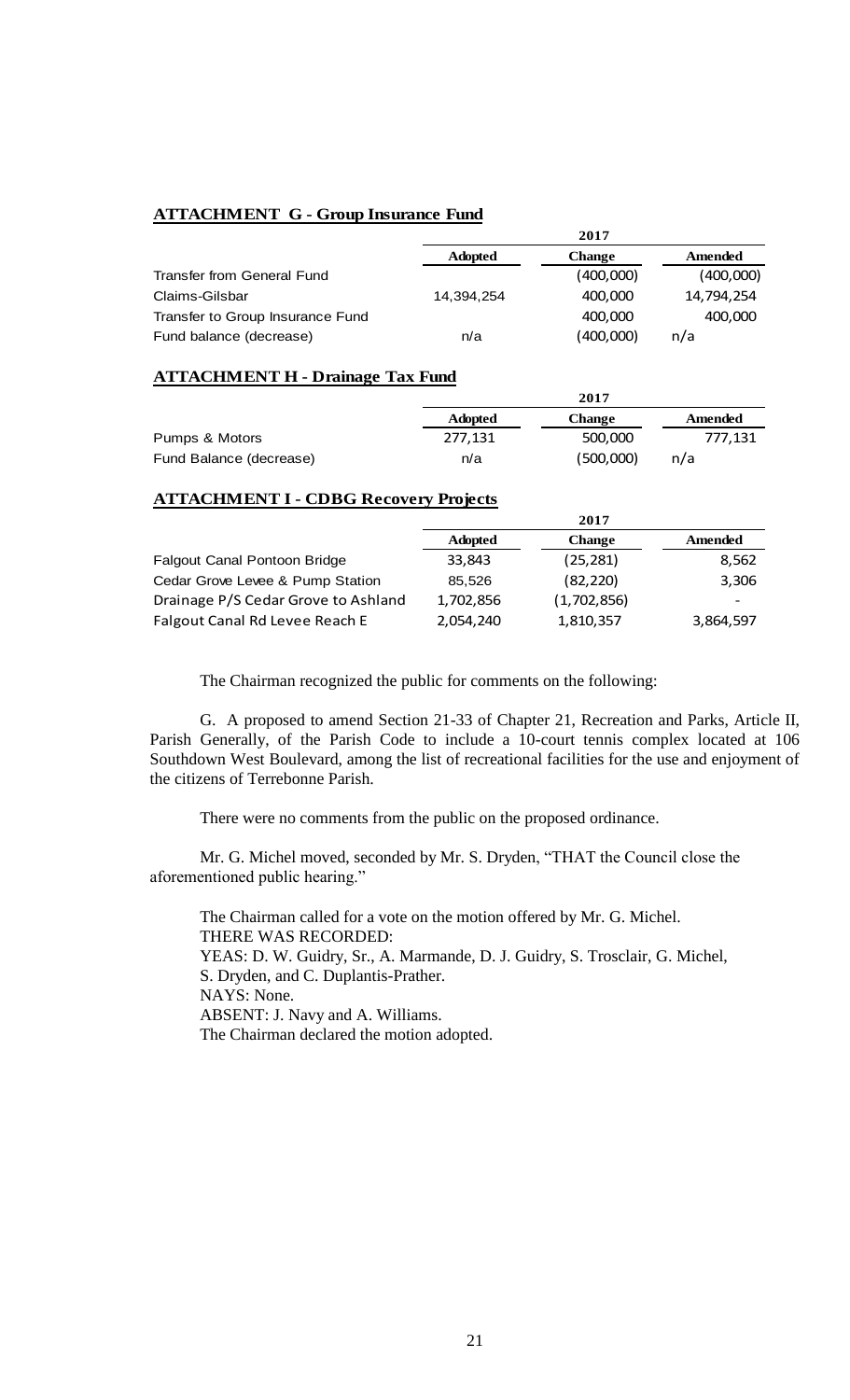| <b>OFFERED BY:</b>  | MR. G. MICHEL |
|---------------------|---------------|
| <b>SECONDED BY:</b> | MR. S. DRYDEN |

#### **ORDINANCE NO. 8885**

# AN ORDINANCE TO AMEND SECTION 21-33 OF CHAPTER 21, RECREATION AND PARKS, ARTICLE II PARISH GENERALLY, OF THE TERREBONNE PARISH CODE TO INCLUDE A CERTAIN RECREATIONAL FACILITY.

**WHEREAS**, Sec. 1-06 of the Home Rule Charter for the Parish of Terrebonne provides that parish government shall have the right, power and authority to pass all ordinances requisite or necessary to promote, protect and preserve the general welfare, safety, health, peace and good order of the parish, including, but not by way of limitation, the right, power and authority to pass ordinances on all subject matter necessary, requisite or proper for the management of parish affairs, and all other subject matter without exception, subject only to the limitation that the same shall not be inconsistent with the constitution or expressly denied by general law applicable to the parish; and

**WHEREAS**, the Terrebonne Parish Council and Terrebonne Parish Administration wishes to provide a 10-court tennis complex for the use and enjoyment of the citizens of Terrebonne Parish; and

**NOW, THEREFORE BE IT ORDAINED** by the Terrebonne Parish Council, on behalf of the Terrebonne Parish Consolidated Government, that the following be enacted:

### **SECTION I**

Chapter 21, Article II, Section 21-33 of the Terrebonne Parish Code be amended to read:

# **Sec. 21-33. - Recreational facilities.**

The following facilities and trails, maps of which are maintained in the parish planning department, are established as recreational facilities in Terrebonne Parish:

Southdown Bike Trail, including the Leland Robichaux Loop at Southdown Trail.

Westside Bike Trail.

Westside Boulevard Corridor Bike Route System.

Bayou Terrebonne Bayouwalk.

Courthouse Square, fronting on Main Street between Church Street and Goode Street in Houma, Louisiana.

### **Terrebonne Parish Tennis Complex.**

(Ord. No. 8421, § I, 4-23-14)

### **SECTION II**

If any word, clause, phrase, section or other portion of this ordinance shall be declared null, void, invalid, illegal or unconstitutional, the remaining words, clauses, phrases, sections and other portions of this ordinance shall remain in full force and effect, the provisions of this ordinance hereby being declared to be severable.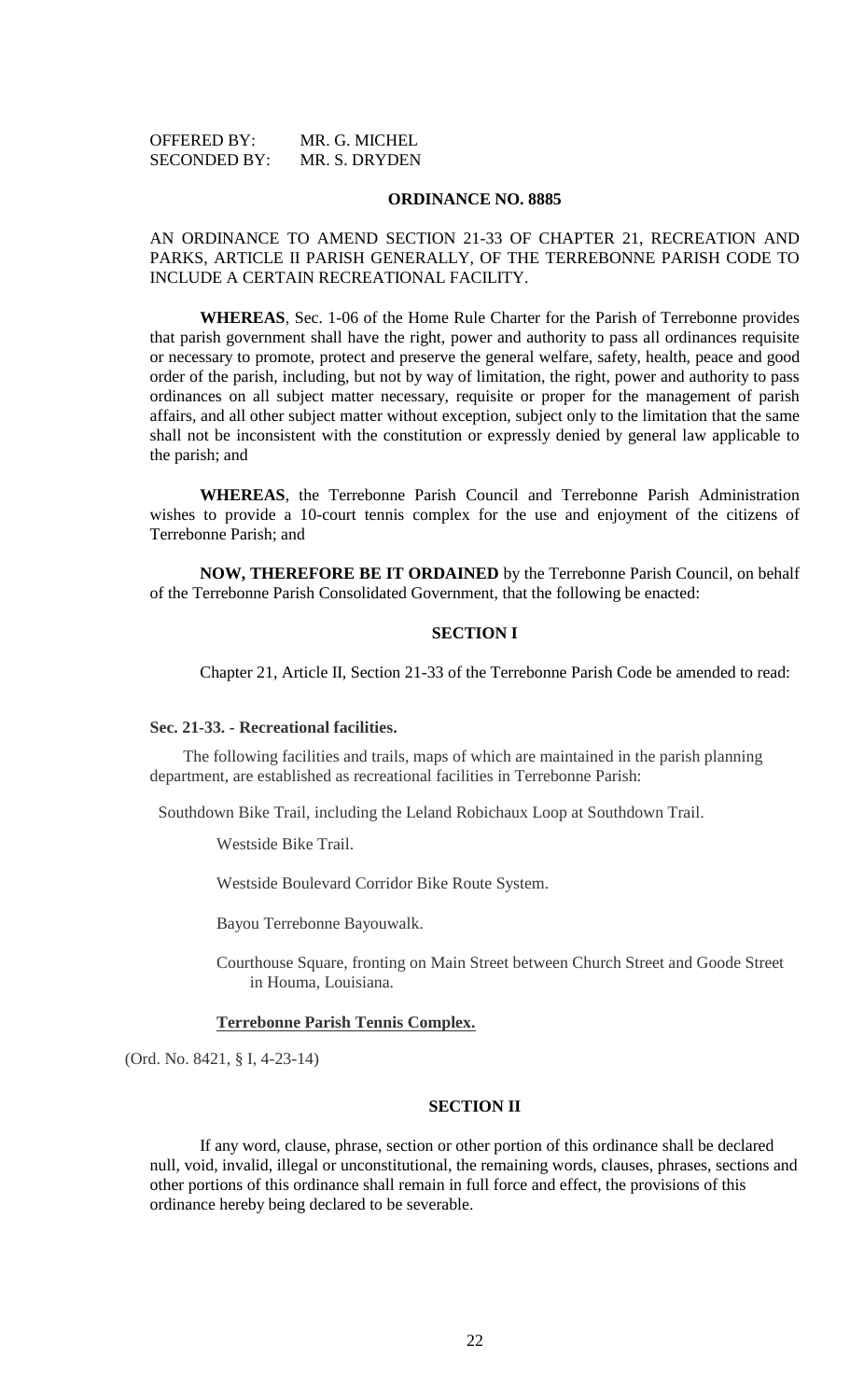# **SECTION III**

This ordinance shall become effective upon approval by the Parish President.

### **SECTION II**

If any word, clause, phrase, section or other portion of this ordinance shall be declared null, void, invalid, illegal, or unconstitutional, the remaining words, clauses, phrases, sections and other portions of this ordinance shall remain in full force and effect, the provisions of this ordinance hereby being declared to be severable.

# **SECTION III**

This ordinance shall become effective upon approval by the Parish President or as otherwise provided in Section 2-13(b) of the Home Rule Charter for a Consolidated Government for Terrebonne Parish, whichever occurs sooner.

This ordinance, having been introduced and laid on the table for at least two weeks, was voted upon as follows:

THERE WAS RECORDED:

YEAS: D.W. Guidry, Sr., A. Marmande, D.J. Guidry, S. Trosclair, G. Michel, S. Dryden and C. Duplantis. NAYS: None.

NOT VOTING: None.

ABSTAINING: None.

ABSENT: J. Navy and A. Williams.

The Chairman declared the ordinance adopted on this, the 27th day September 2017.

The Chairman recognized the public for comments on the following:

H. A proposed ordinance to create a "Handicapped Parking Only Zone" located at 521 Barrow, at 23 feet from the corner of Barrow Street and Wood Street.

There were no comments from the public on the proposed ordinance.

Ms. C. Duplantis-Prather moved, seconded by Mr. G. Michel, "THAT the Council close the aforementioned public hearing."

The Chairman called for a vote on the motion offered by Ms. C. Duplantis-Prather. THERE WAS RECORDED: YEAS: D. W. Guidry, Sr., A. Marmande, D. J. Guidry, S. Trosclair, G. Michel, S. Dryden, and C. Duplantis-Prather. NAYS: None. ABSENT: J. Navy and A. Williams. The Chairman declared the motion adopted.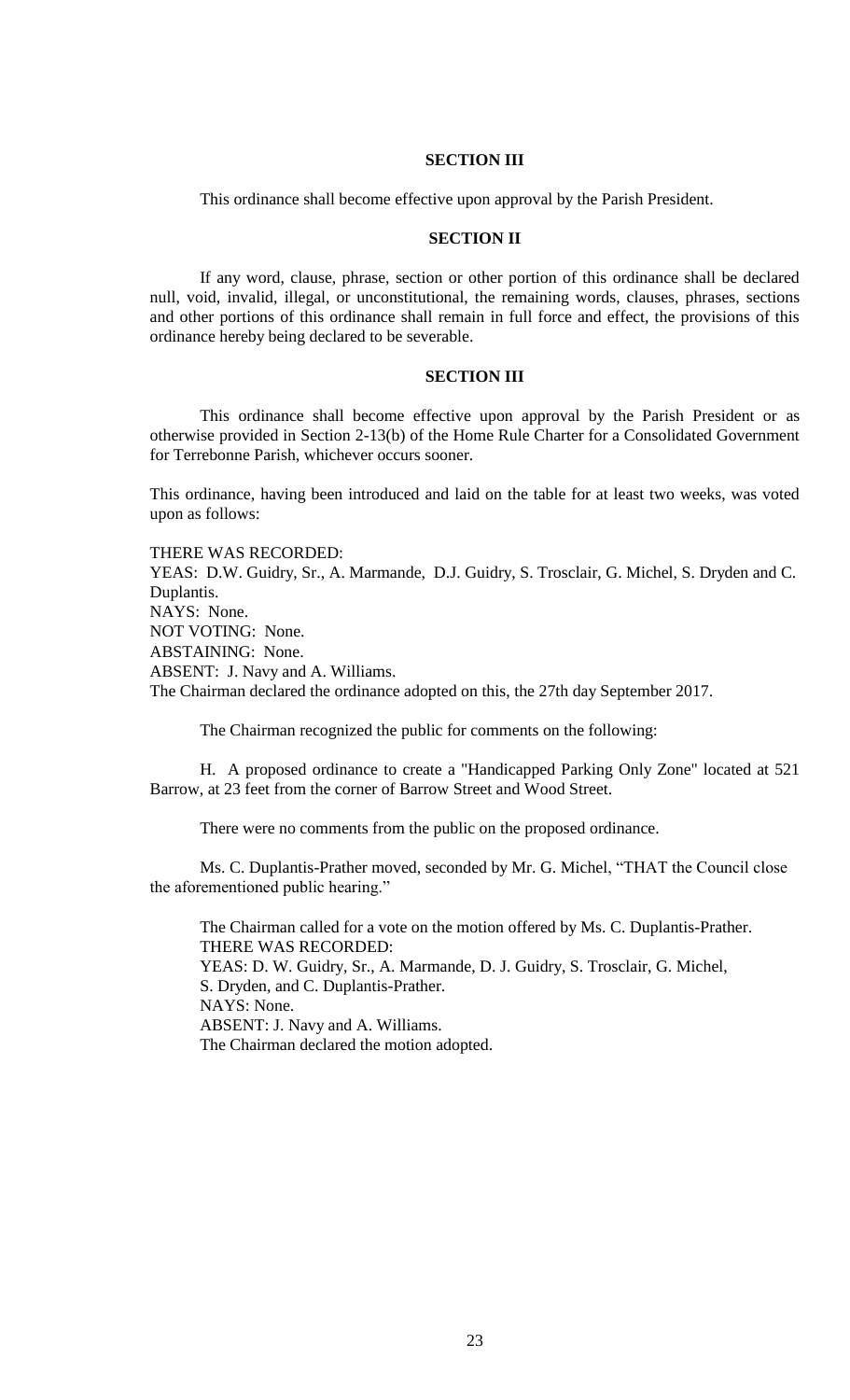# OFFERED BY: MS. C. DUPLANTIS-PRATHER SECONDED BY: MR. G. MICHEL

### **ORDINANCE NO. 8886**

AN ORDINANCE AMENDING THE PARISH CODE OF TERREBONNE PARISH, CHAPTER 18, ARTICLE V. STOPPING, STANDING, AND PARKING, DIVISION 1. GENERAL, SECTION 18-197 TO ESTABLISH A "HANDICAPPED PARKING ONLY ZONE" ON BARROW STREET TO AUTHORIZE THE INSTALLATION OF SAID SIGNS, AND TO ADDRESS OTHER MATTERS RELATIVE THERETO.

# SECTION I

**BE IT ORDAINED** by the Terrebonne Parish Council, in regular session convened, acting pursuant to the authority invested in it by the Constitution and laws of the State of Louisiana, the Home Rule Charter for a Consolidated Government for Terrebonne Parish, and including, but not limited to, LSA R.S. 33:1368 and other statutes of the State of Louisiana, to amend the Parish Code of Terrebonne Parish, Chapter 18, Article V, Section 18-197 (a) to create a "HANDICAPPED PARKING ONLY" zone on Barrow Street, as follows:

### **CHAPTER 18, Motor Vehicles and Traffic**

## **ARTICLE V, Stopping, Standing and Parking DIVISION I, General SECTION 18-197, "HANDICAPPED PARKING ONLY ZONES"**

# *(a) ADD TO EXISTING LIST OF LOCATIONS*

On the Barrow Street side of the property located at 521 Barrow Street, at 23 feet from the corner of Barrow Street and Wood Street shall be declared as a "Handicapped Parking Only" zone, and appropriate "Handicapped Only Parking" signs shall be erected and maintained at this location. Any vehicle traveling on Barrow Street shall adhere to the provisions of this ordinance.

### SECTION II

If any word, clause, phrase, section or other portion of this ordinance shall be declared null, void, invalid, illegal, or unconstitutional, the remaining words, clauses, phrases, sections or other portions of this ordinance shall remain in full force and effect, the provisions of this section hereby being declared to be severable.

### **SECTION III**

Any ordinance or part thereof in conflict herewith is hereby repealed.

# **SECTION IV**

This ordinance shall become effective upon approval by the Parish President or as otherwise provided in Section 2-13 (b) of the Home Rule Charter for Consolidated Government for Terrebonne Parish, whichever occurs sooner.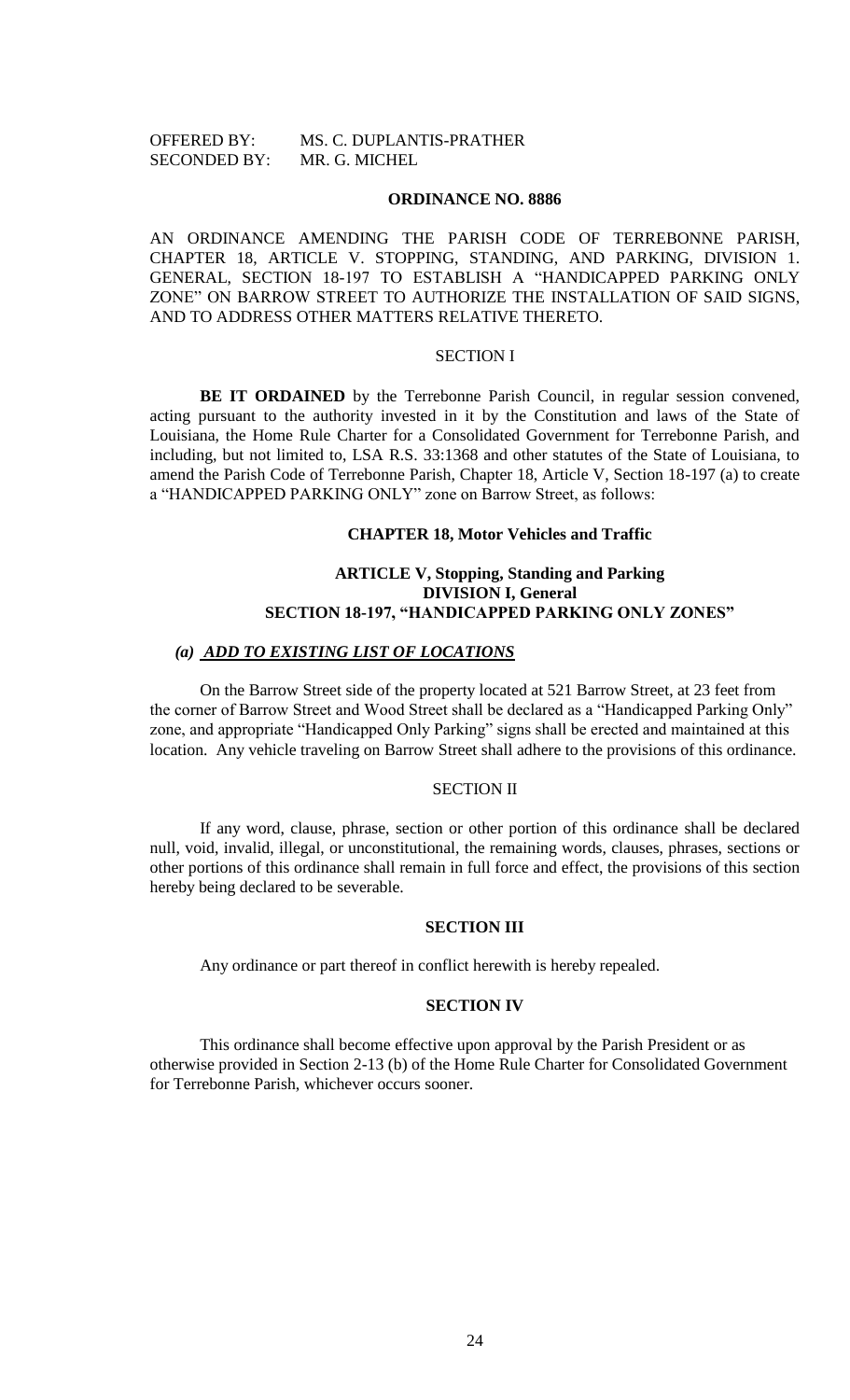This ordinance, having been introduced and laid on the table for at least two weeks, was voted upon as follows:

THERE WAS RECORDED:

YEAS: D.W. Guidry, Sr., A. Marmande, D.J. Guidry, S. Trosclair, G. Michel, S. Dryden and C. Duplantis. NAYS: None. NOT VOTING: None. ABSTAINING: None. ABSENT: J. Navy and A. Williams. The Chairman declared the ordinance adopted on this, the 27th day September 2017.

The Chairman recognized the public for comments on the following:

I. A proposed to accept the dedication and assume operation and maintenance of facilities within the sewer servitudes for Blimp Road Sewer Improvements and Blimp Road Sewer Extension, Phase 2.

There were no comments from the public on the proposed ordinance.

Mr. S. Trosclair moved, seconded by Mr. S. Dryden, "THAT the Council close the aforementioned public hearing."

The Chairman called for a vote on the motion offered by Mr. S. Trosclair. THERE WAS RECORDED: YEAS: D. W. Guidry, Sr., A. Marmande, D. J. Guidry, S. Trosclair, G. Michel, S. Dryden, and C. Duplantis-Prather. NAYS: None. ABSENT: J. Navy and A. Williams. The Chairman declared the motion adopted.

OFFERED BY: MR. S. TROSCLAIR SECONDED BY: MR. S. DRYDEN

# **ORDINANCE NO. 8887**

AN ORDINANCE ACCEPTING THE DEDICATION AND ASSUMING OPERATION AND MAINTENANCE OF SEWER FACILITIES WITHIN THE SEWER SERVITUDES, FOR "BLIMP ROAD SEWER IMPROVEMENTS" and "BLIMP ROAD SEWER EXTENSION, PHASE 2", AS CONSTRUCTED BY HOUMA-TERREBONNE AIRPORT COMMISSION, TERREBONNE PARISH, LOUISIANA.

### **SECTION 1**

**BE IT ORDAINED**, that the Terrebonne Parish Council, on behalf of the Terrebonne Parish Consolidated Government, hereby accepts the dedication and assumes operation and maintenance of sewer facilities located within the sewer servitudes as depicted on the Servitude Drawings prepared by All South Consulting Engineers, LLC, dated February 25, 2013 and February 3, 2016 and titled "Blimp Road Sewer Improvements" and "Blimp Road Sewer Extension, Phase 2", Terrebonne Parish, Louisiana, a copy of which is attached hereto and made a part hereof.

# **SECTION II**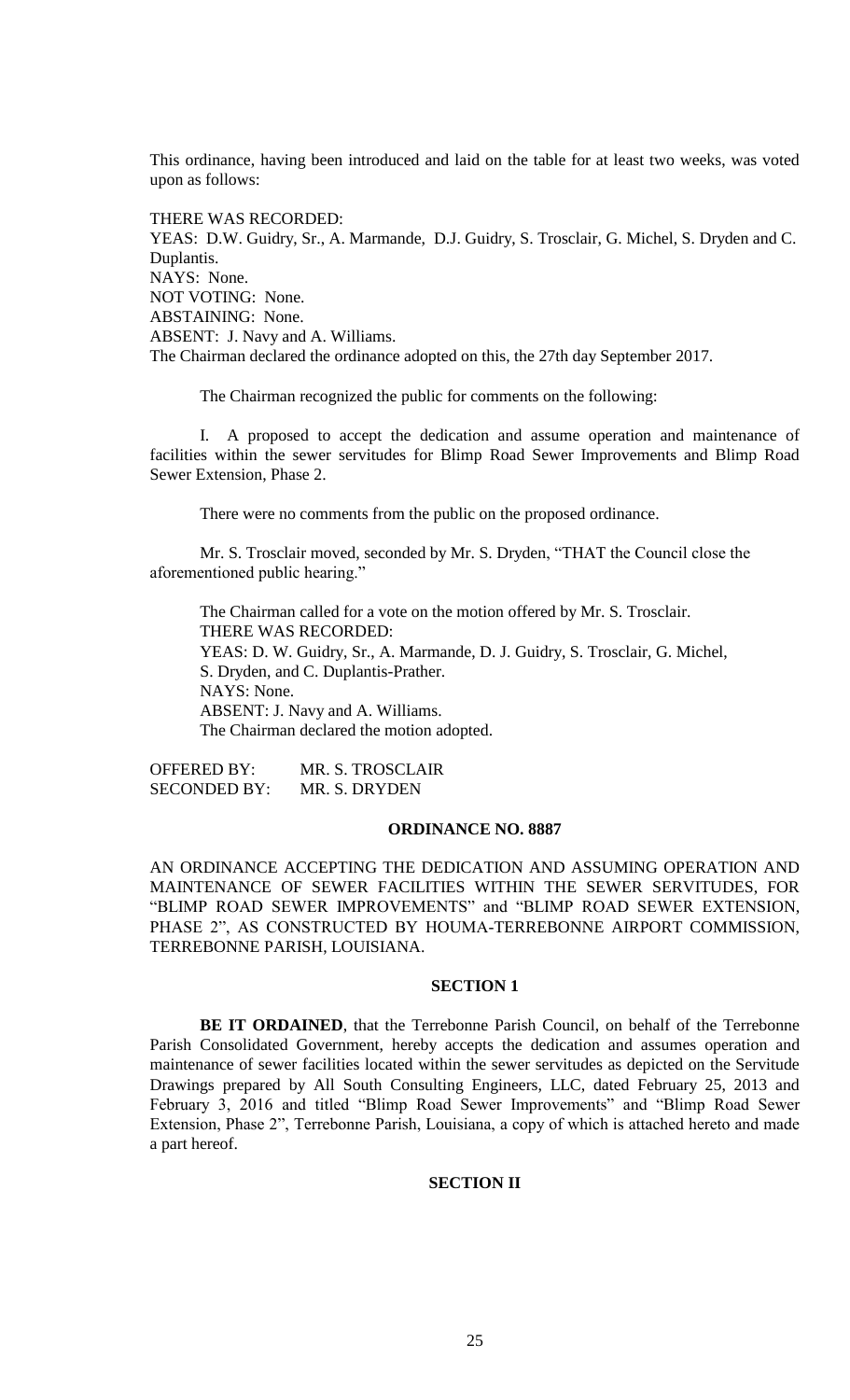If any word, clause, phrase, section or other portion of this ordinance shall be declared null, void, invalid, illegal, or unconstitutional, the remaining works, clauses, phrases, sections and other portions of this ordinance shall remain in full force and effect, the provisions of this ordinance hereby being declared to be severable.

#### **SECTION III**

This ordinance shall become effective upon approval by the Parish President or as otherwise provided in Section 2-13(b) of the Home Rule Charter for a Consolidated Government for Terrebonne Parish, whichever occurs sooner.

This ordinance, having been introduced and laid on the table for at least two weeks, was voted upon as follows:

THERE WAS RECORDED: YEAS: D.W. Guidry, Sr., A. Marmande, D.J. Guidry, S. Trosclair, A. Williams, G. Michel, S. Dryden and C. Duplantis. NAYS: None. NOT VOTING: None. ABSTAINING: None. ABSENT: J. Navy. The Chairman declared the ordinance adopted on this, the 27th day September 2017.

Mr. D. W. Guidry, Sr. moved, seconded by Mr. S. Trosclair, "THAT the Council continue with the regular order of business."

The Chairman called for a vote on the motion offered by Mr. D. W. Guidry, Sr. THERE WAS RECORDED: YEAS: D. W. Guidry, Sr., A. Marmande, D. J. Guidry, S. Trosclair, J. Navy, A. Williams, G. Michel, S. Dryden, and C. Duplantis-Prather. NAYS: None. ABSENT: None. The Chairman declared the motion adopted.

The Chairman then opened the floor to public comment regarding a proposed resolution that would accept and approve the Parish's Multiyear Implementation Plan for RESTORE Act funds as recommended by the Houma-Terrebonne Regional Planning Commission.

There were no public comments on the proposed resolution.

| OFFERED BY:         | MS. A. WILLIAMS  |
|---------------------|------------------|
| <b>SECONDED BY:</b> | MR. S. TROSCLAIR |

### **RESOLUTION NO. 17-319**

A RESOLUTION TO ACCEPT AND APPROVE THE PARISH'S MULTIYEAR IMPLEMENTATION PLAN FOR RESTORE ACT FUNDS AS RECOMMENDED BY THE HOUMA-TERREBONNE REGIONAL PLANNING COMMISSION.

**WHEREAS**, in order to receive funds under the RESTORE Act, Terrebonne Parish must prepare and submit the requisite Multiyear Implementation Plan (MYIP) for the expenditure of these funds; and,

**WHEREAS**, the Multiyear Implementation Plan was prepared by the TPCG Office of Coastal Restoration & Preservation and made available to the public at several venues around the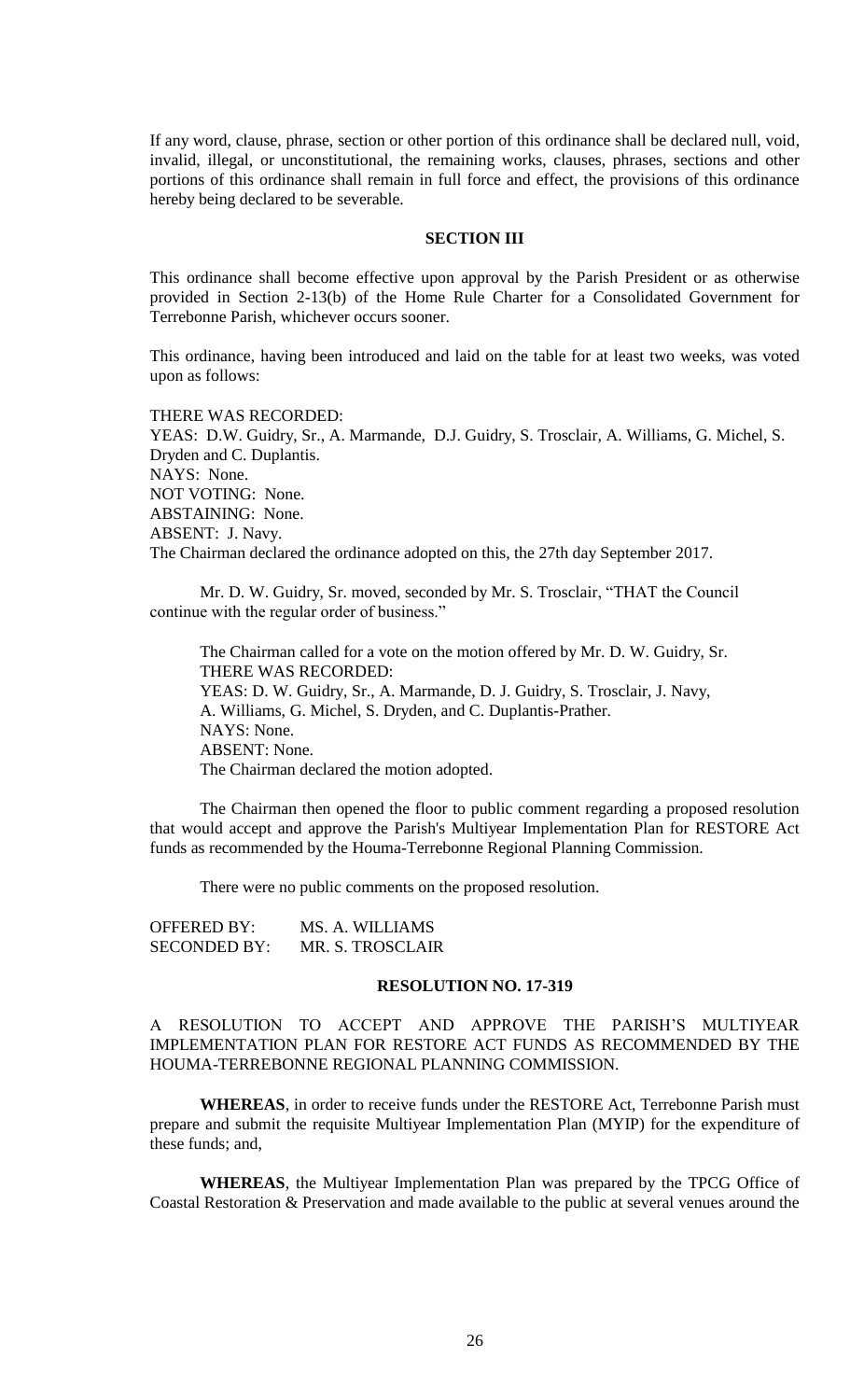parish for the requisite 45-day period in order to provide the people of the Parish an opportunity to review and offer comments on the MYIP; and,

**WHEREAS**, the Houma-Terrebonne Regional Planning Commission reviewed, offered the plan for public comment, accepted and approved the MYIP, and recommended similar action by the Parish Council.

**NOW, THEREFORE, BE IT RESOLVED** that, after receiving public comments, the Terrebonne Parish Council, on behalf of the Terrebonne Parish Consolidated Government, hereby accepts and approves the Parish's Multiyear Implementation Plan as per the requirements of the RESTORE Act.

#### **THERE WAS RECORDED:**

YEAS: D. W. Guidry, Sr., A. Marmande, D. J. Guidry, S. Trosclair, J. Navy, A. Williams, S. Dryden, and C. Duplantis-Prather. NAYS: None. ABSTAINING: None. ABSENT: G. Michel The Chairwoman declared the resolution adopted on this the 27th day of September 2017.

Mr. Travis Carrelle, Recreation District No. 5 Board Member, gave a presentation on the Recreation District No. 5 complex currently under construction.

Councilman S. Trosclair thanked Mr. Carrelle for the presentation and the work done by Recreation District No. 5, then shared his efforts relative to a perception shared by a Recreation board member at a recent meeting regarding the Parish's support for their district.

A discussion then ensued relative to the plans and future budgeting for the complex, then several Council members shared their support for Recreation District No. 5's work in funding the project and their hopes for additional recreational programs.

OFFERED BY: MR. A. MARMANDE SECONDED BY: MR. S. TROSCLAIR

# **RESOLUTION NO. 17-320**

A resolution declaring the necessity for emergency action pursuant to the authority set forth in LSA R.S. 38:2212(P) to address repairs to the Theriot Bridge which required immediate action to correct. Such emergency action includes the disassembly of the existing span, engineering of a remediation plan, and additional contracts for the necessary repairs to return the bridge to safe operations.

**WHEREAS**, the Theriot Bridge is operated and inventoried by the Terrebonne Parish Consolidated Government Roads & Bridges Division as a bascule span bridge, and

**WHEREAS**, the failure of structural, mechanical, and electrical elements has required the bridge to be closed to vehicles, and

**WHEREAS**, the Department of Public Works contacted Huval and Associates, Inc. to conduct an assessment and provide recommendations for remediation of the structure, and

**WHEREAS**, Huval and Associates, Inc. provided said recommendation, which included the immediate removal of the bascule span in the interest of public safety, as well as the replacement of many of the structural, mechanical, and electrical components of the bridge, and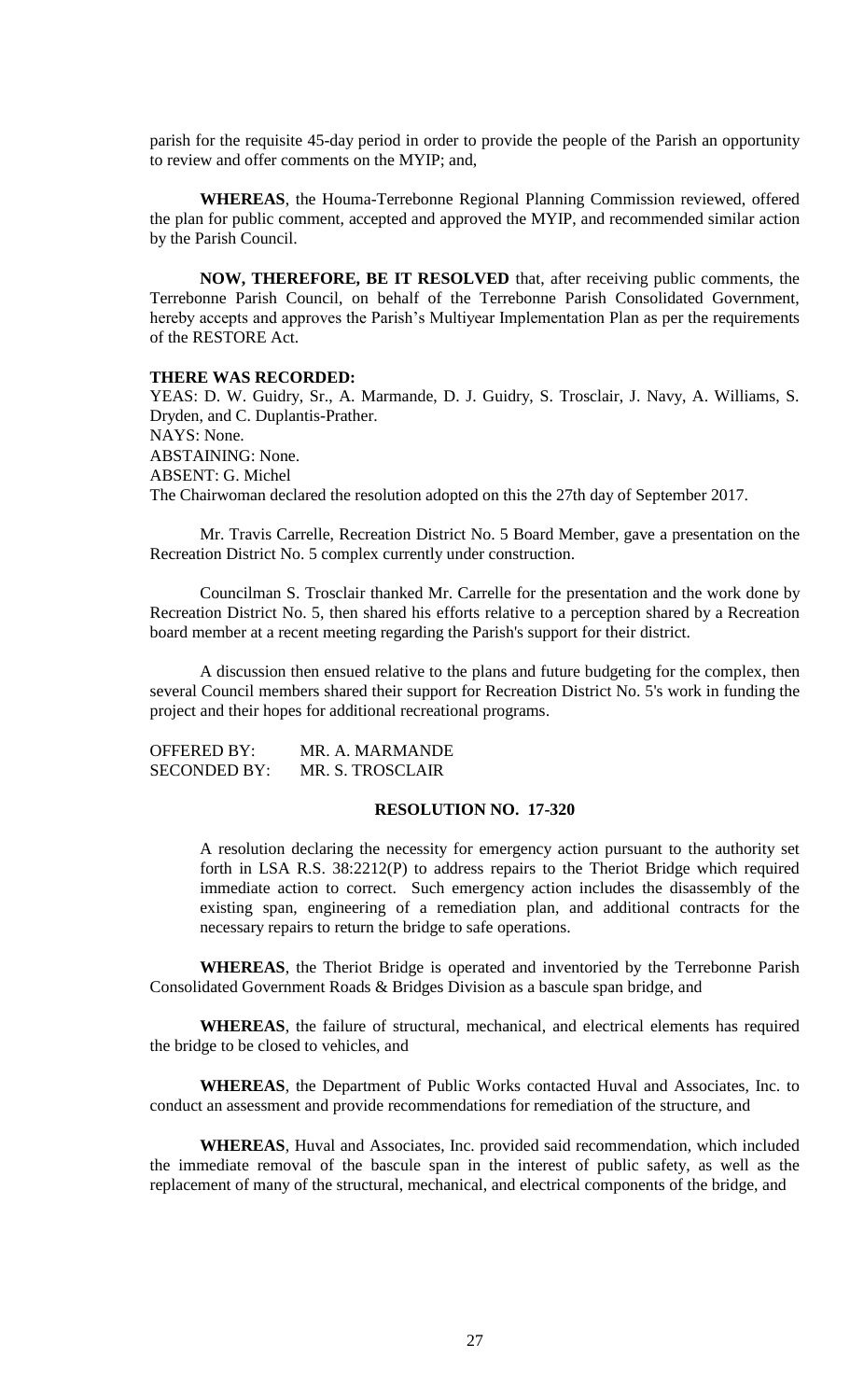**WHEREAS**, the Department of Public Works contacted Frisco Construction Company, Inc. to provide equipment, labor and materials for immediate removal of the bascule span, and

**WHEREAS**, Frisco Construction Company, Inc. is scheduled to complete the removal of the bascule span by October 4, 2017, and

**WHEREAS**, this emergency action will require additional engineering and construction contracts to successfully bring Theriot Bridge back into safe operations, and

**WHEREAS,** the Parish President approved the emergency repairs to the Theriot Bridge on September 22, 2017, and

**NOW, THEREFORE BE IT RESOLVED** that the Terrebonne Parish Council, on behalf of the Terrebonne Parish Consolidated Government, does hereby declare that the emergency repairs to the Theriot Bridge as an emergency purchase; and

### **THERE WAS RECORDED:**

YEAS: D. W. Guidry, Sr., A. Marmande, D. J. Guidry, S. Trosclair, J. Navy, A. Williams, G. Michel, S. Dryden, and C. Duplantis-Prather. NAYS: None. ABSTAINING: None. ABSENT: None. The Chairwoman declared the resolution adopted on this the 27th day of September 2017.

Councilman A. Marmande thanked Parish President G. Dove for his timely response in assisting with the actions required to see to the reparation to the Theriot Bridge.

Mr. Charles Bass, Houma resident, addressed the Council to request that the Chairman Dirk Guidry offer him a public apology and to voice his opposition against the Recreation Districts recommendation to not allow the Parish to take oversight of Recreation District No. 11.

Ms. C. Duplantis-Prather moved, seconded by Mr. S. Trosclair, "THAT the Council authorize the Terrebonne Parish Consolidated Government to co-sponsor the High Street Neighborhood Watch Group's National Night Out Against Crime event to be held at the Houma Municipal Auditorium on October 3, 2017, from 5:00 p.m. to 8:00 p.m."

The Chairman called for a vote on the motion offered by Ms. C. Duplantis-Prather. THERE WAS RECORDED: YEAS: D. W. Guidry, Sr., A. Marmande, D. J. Guidry, S. Trosclair, J. Navy, A. Williams, G. Michel, S. Dryden, and C. Duplantis-Prather. NAYS: None. ABSENT: None. The Chairman declared the motion adopted.

Mr. Charles Bass, Houma resident, shared with the Council his disappointment with his position on a previous meeting's agenda to speak on a drainage issue and asked for an apology by the Chairman for the oversight.

The Chairman apologized for the oversight, and a brief discussion ensued relative to the adherence to agenda items as printed and presented prior to public meetings. Council Clerk V. Chauvin also apologized for the oversight and stated that she would be more conscious in the future when compiling agendas.

Mr. Bass then shared his opinions relative to Recreation Districts' opposition to increased oversight and suggested that the properties under Recreation District No. 11 could be distributed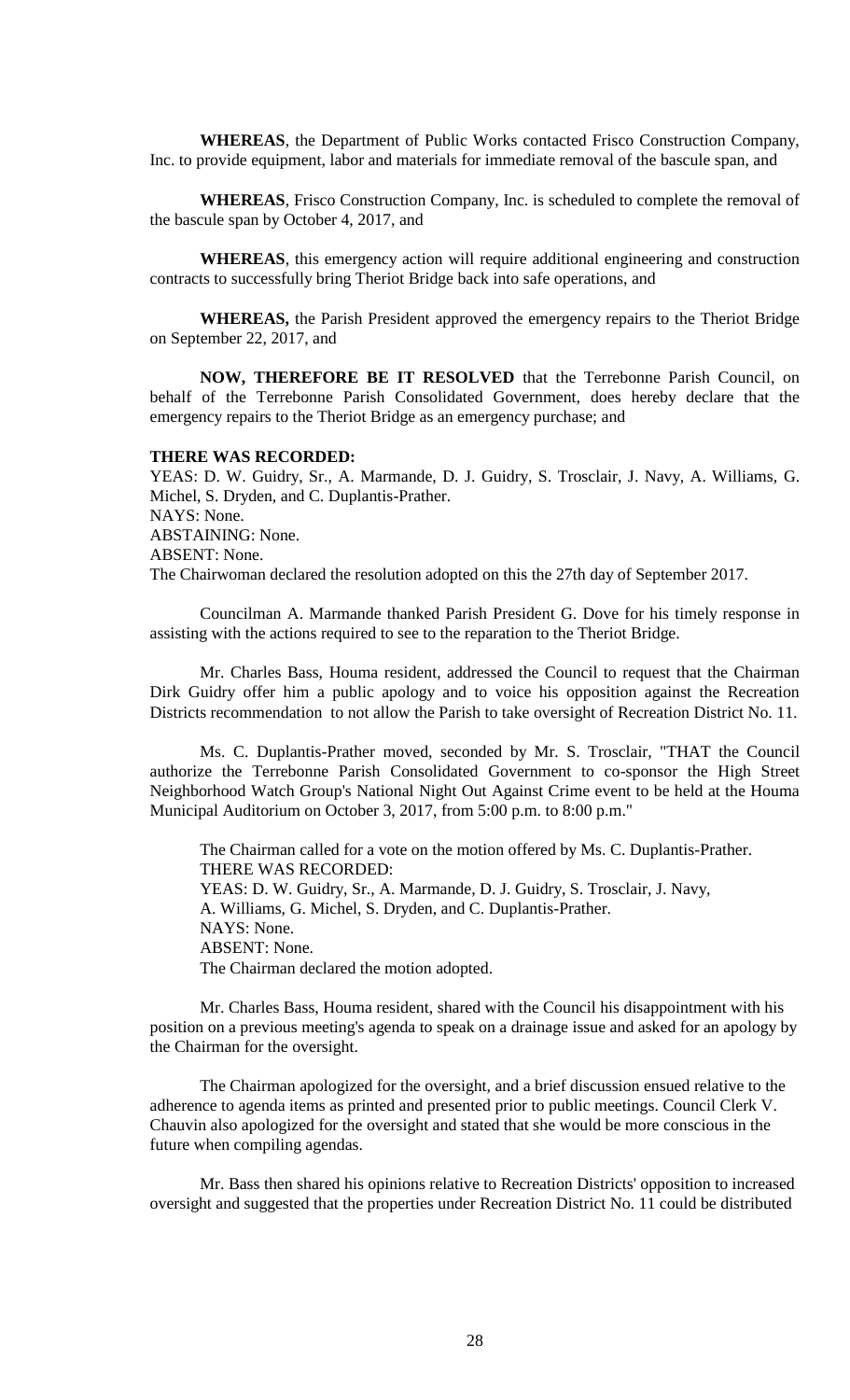to other districts which could alleviate budgetary issues regarding the accommodation of those properties.

Mr. S. Trosclair moved, seconded by Ms. A. Williams, "THAT Mr. Bass' time to speak be extended by one minute."

The Chairman called for a vote on the motion offered by Ms. C. Duplantis-Prather. THERE WAS RECORDED: YEAS: D. W. Guidry, Sr., A. Marmande, D. J. Guidry, S. Trosclair, J. Navy, A. Williams, G. Michel, S. Dryden, and C. Duplantis-Prather. NAYS: None. ABSENT: None. The Chairman declared the motion adopted.

Mr. Bass then shared his concerns for the future performance of the Recreation District No. 11 based on past experiences.

Mr. Clifton Pierce and Ms. Peggy Soudelier, Krewe of Mardi Gras members, announced that the Krewe of Mardi Gras' First Annual Halloween Weekend Kids' Trick or Treating Night will be held on October 6, 2017 from 6:00 p.m. to 9:00 p.m. at the Houma Airbase Park and invited the public to attend. Admission is free; food, soft drinks, and a security detail would be provided as well as games, music, and a costume contest with gift cards as prizes.

Councilman S. Trosclair thanked them for providing the event to the public and suggested that additional advertising be done in order to better spread the word of the event.

The Chairman called for a report on the Public Services Committee meeting held on 09/25/17, whereupon the Committee Chairman, noting ratification of minutes calls a public hearing on October 11, 2017 at 6:30 p.m., rendered the following:

## **PUBLIC SERVICES COMMITTEE**

### SEPTEMBER 25, 2017

The Chairman, Alidore "Al" Marmande, called the Public Services Committee meeting to order at 5:30 p.m. in the Terrebonne Parish Council Meeting Room with an Invocation offered by Committee member S. Trosclair and the Pledge of Allegiance led by Committee member S. Dryden. Upon roll call, Committee Members recorded as present were: D. W. Guidry, Sr., A. Marmande, D. J. Guidry, S. Trosclair, J. Navy, A. Williams, G. Michel, S. Dryden and C. Duplantis-Prather. A quorum was declared present.

| OFFERED BY:         | MR. S. DRYDEN |
|---------------------|---------------|
| <b>SECONDED BY:</b> | MR. G. MICHEL |

# **RESOLUTION NO. 17-321**

A resolution authorizing the execution of Change Order No. 4 (Balancing) for the Construction Agreement for Parish Project No. 07-EXT-22; Bayou Gardens Boulevard (Coteau to Bayou Blue Road), Terrebonne Parish, Louisiana.

**WHEREAS**, the Terrebonne Parish Consolidated Government entered into a contract dated September 30, 2015, with LA Contracting Enterprise, LLC, for Bayou Gardens Boulevard Project (Coteau to Bayou Blue Road), Parish Project No. 07-EXT-22, Terrebonne Parish, Louisiana, and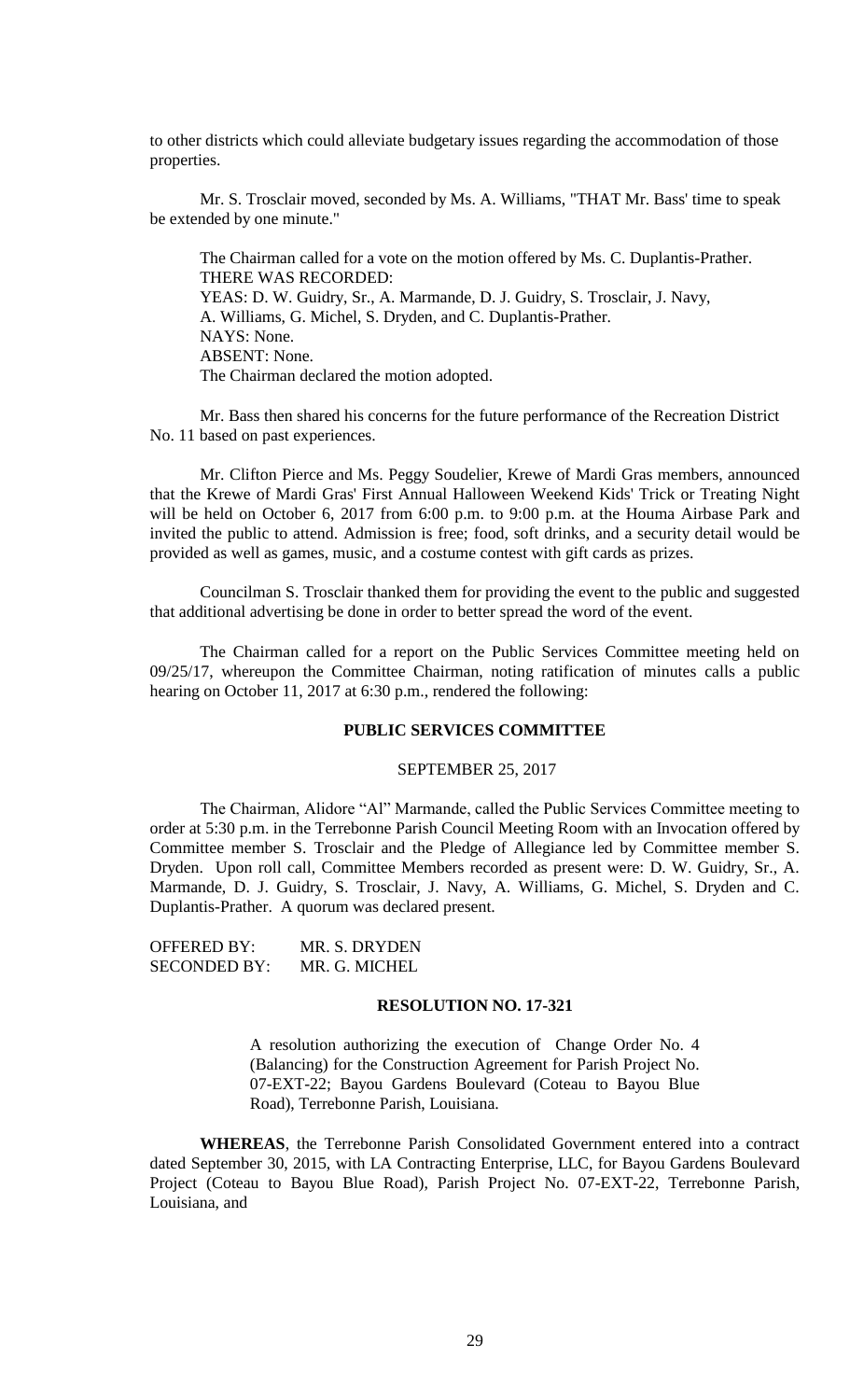**WHEREAS**, this change order is required to balance installed quantities with contract quantities, and

**WHEREAS**, this Change Order No. 4 (Balancing) has been recommended by the ENGINEER for this project, T. Baker Smith, LLC, and

**NOW, THEREFORE BE IT RESOLVED** that the Terrebonne Parish Council, on behalf of the Terrebonne Parish Consolidated Government, does hereby approve and authorize the execution by Terrebonne Parish President Gordon E. Dove of Change Order No. 4 (Balancing) to the construction agreement with LA Contracting Enterprise, LLC for Bayou Gardens Boulevard Project (Coteau to Bayou Blue Road) for a decrease of Two Hundred Sixteen Thousand, Four Hundred Eighty-Five Dollars and Thirty-Three Cents (\$216,485.33), with no change in Contract Time, and

**BE IT FURTHER RESOLVED** that a certified copy of the resolution be forwarded to the Engineer, T. Baker Smith, LLC.

#### **THERE WAS RECORDED:**

YEAS: D. W. Guidry, Sr., A. Marmande, D. J. Guidry, S. Trosclair, J. Navy, A. Williams, G. Michel, S. Dryden, and C. Duplantis-Prather. NAYS: None. ABSTAINING: None. ABSENT: None. The Chairwoman declared the resolution adopted on this the 25th day of September 2017.

**\* \* \* \* \* \***

Mr. S. Trosclair moved, seconded by Ms. A. Williams, "THAT, the Public Services introduce an ordinance to revoke the drainage servitude granted to the Terrebonne Parish Consolidated Government by Michael Raynaud being a portion of the former Lot 5, Block 2, Presque Bayou Estate, Addendum No. 1 Subdivision and call a public hearing on October 11, 2017 at 6:30 p.m."

The Chairman called for the vote on the motion offered by Mr. S. Trosclair. THERE WAS RECORDED: YEAS: D. W. Guidry, Sr., A. Marmande, D. J. Guidry, S. Trosclair, J. Navy, A. Williams, G. Michel, S. Dryden and C. Duplantis-Prather. NAYS: None. ABSENT: None. The Chairman declared the motion adopted.

OFFERED BY: MS. A. WILLIAMS SECONDED BY: MR. D. W. GUIDRY, SR.

#### **RESOLUTION NO. 17-322**

A resolution ratifying the appointment of the firm of Huval & Associates, Inc. to provide professional services for the Theriot Bridge; and authorizing execution of an agreement for these services.

**WHEREAS**, the Terrebonne Parish Consolidated Government is desirous of appointing a firm to provide professional services for the project entitled Theriot Bridge, and

**WHEREAS**, the substructure has deteriorated, and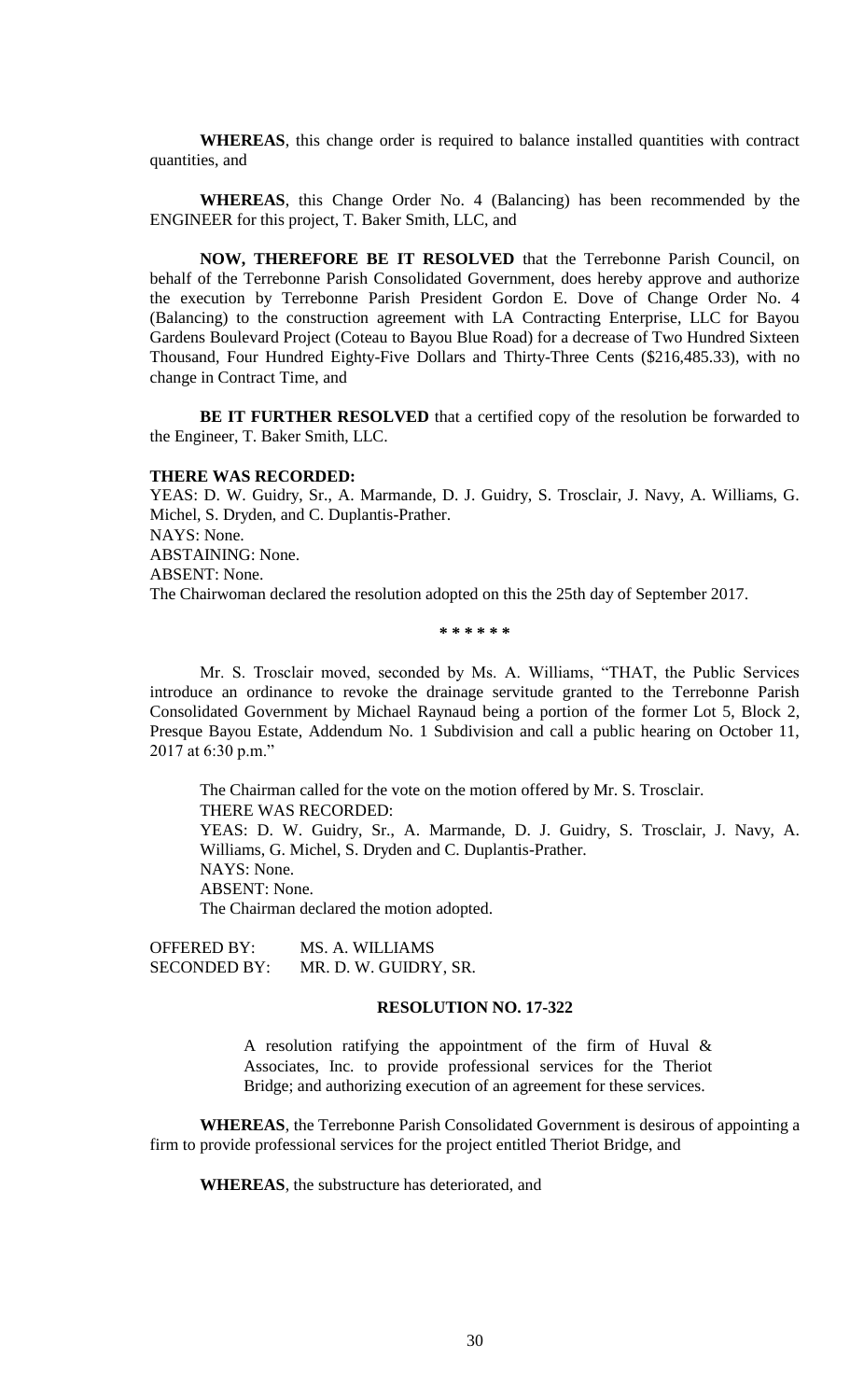**WHEREAS**, Terrebonne Parish Consolidated Government is desirous of improving this bridge, and

**WHEREAS**, the firm of Huval & Associates, Inc. has been selected by Terrebonne Parish President Gordon E. Dove to provide the professional services relative to said project, and

**NOW, THEREFORE BE IT RESOLVED** that the Terrebonne Parish Council does hereby ratify the appointment of the firm of Huval & Associates, Inc. by Terrebonne Parish President Gordon E. Dove for professional services for the Theriot Bridge, and

**BE IT FURTHER RESOLVED** that the Terrebonne Parish Council, on behalf of the Terrebonne Parish Consolidated Government, does hereby authorize the execution of an agreement with the firm of Huval & Associates, Inc. by Terrebonne Parish President Gordon E. Dove.

### **THERE WAS RECORDED:**

YEAS: D. W. Guidry, Sr., A. Marmande, D. J. Guidry, S. Trosclair, J. Navy, A. Williams, G. Michel, S. Dryden, and C. Duplantis-Prather. NAYS: None. ABSTAINING: None. ABSENT: None.

The Chairwoman declared the resolution adopted on this the 25th day of September 2017.

**\* \* \* \* \* \***

Mr. D. W. Guidry, Sr. moved, seconded by Mr. S. Trosclair, "THAT, the Public Services introduce an ordinance to authorize the acquisition of property, sites and/or servitudes required for Forced Drainage Project 1-1A (Statewide Flood Control) Phase 4 Pump Station, Parish Project No. 02-DRA-28; authorize the Parish President to execute any and all documents necessary to acquire sites, property and/or servitudes for the said purposes; to authorize the parish legal staff to commence expropriation proceedings in the event the sites, property and/or servitudes cannot be obtained conventionally; to declare that the taking, if required, is necessary and useful for the benefit of the public; and to provide for other matters relative thereto, and call a public hearing on October 11, 2017 AT 6:30 p.m."

The Chairman called for the vote on the motion offered by Mr. D. W. Guidry, Sr. THERE WAS RECORDED: YEAS: D. W. Guidry, Sr., A. Marmande, D. J. Guidry, S. Trosclair, J. Navy, A. Williams, G. Michel, S. Dryden and C. Duplantis-Prather. NAYS: None. ABSENT: None. The Chairman declared the motion adopted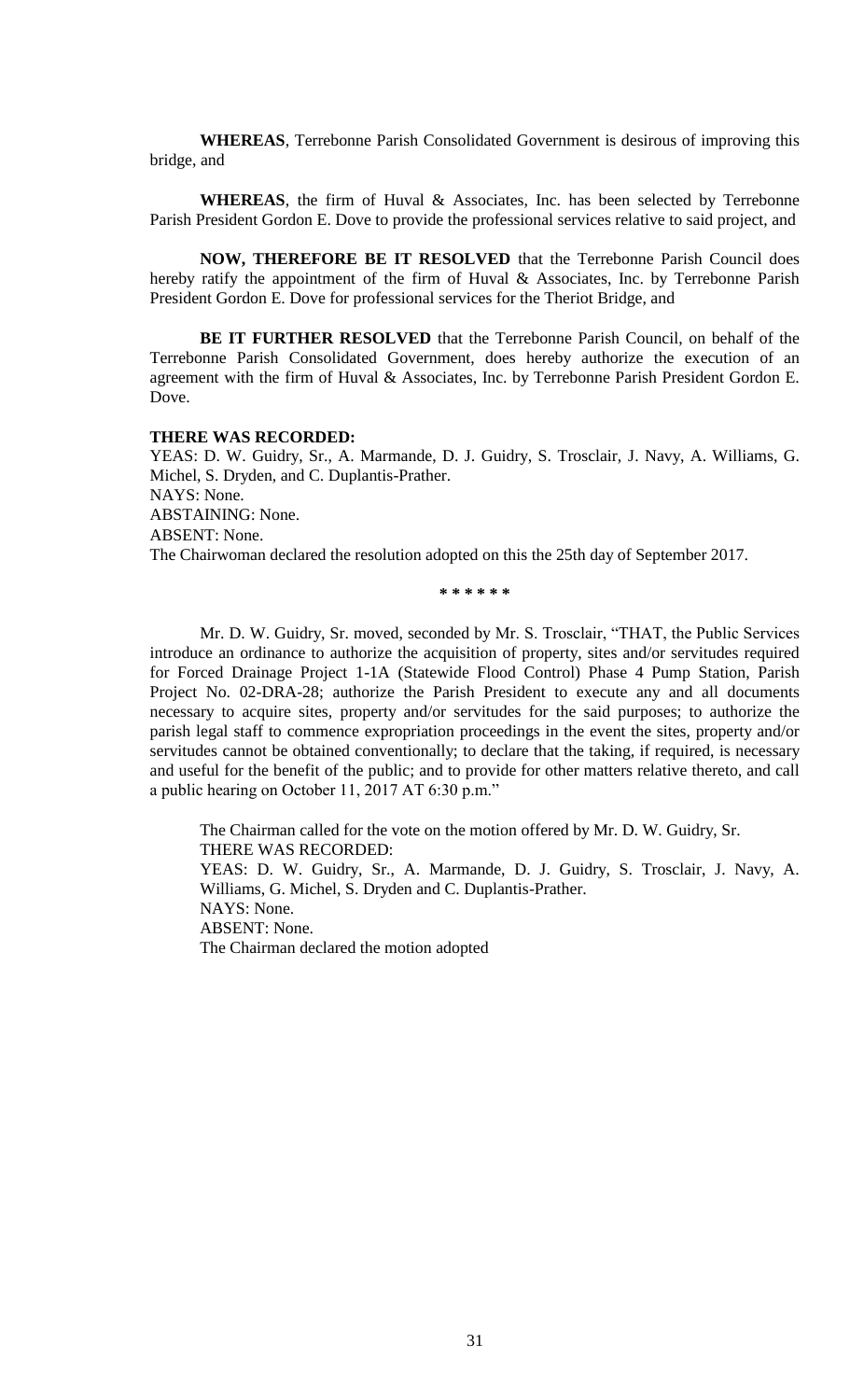OFFERED BY: MR. S. TROSCLAIR SECONDED BY: MR. G. MICHEL

### **RESOLUTION NO. 17-323**

A RESOLUTION TO AWARD PARISH PROJECT #17-RDS-30 FOR THE TERREBONNE PARISH CONSOLIDATED GOVERNMENT TO BARRIERE CONSTRUCTION CO., LLC IN THE AMOUNT OF ONE HUNDRED SEVENTY-SEVEN THOUSAND, ONE HUNDRED FORTY ONE DOLLARS AND ZERO CENTS (\$177,141.00).

**WHEREAS**, ON SEPTEMBER 18, 2017, BIDS WERE RECEIVED BY THE TERREBONNE PARISH CONSOLIDATED GOVERNMENT, PURCHASING DIVISION FOR PROJECT #17-RDS-30 FOR THE 2017 ASPHALT STREET PATCHING PROJECT, AND

**WHEREAS**, after careful review by the Public Works Department / Roads & Bridges Division it has been determined that the bid price of One Hundred Seventy-Seven Thousand, One Hundred Forty One Dollars and Zero Cents (\$177,141.00) from Barriere Construction Co., LLC should be accepted as per the attached documents, and

**WHEREAS,** quantities stated are given as a general guide for bidding, Terrebonne Parish Consolidated Government Public Works Department / Roads & Bridges Division reserves the right to increase or decrease quantities as needed at the same unit prices, and

**WHEREAS,** the Parish Administration has concurred with the recommendation that the bid of Barriere Construction, Co., LLC is the lowest responsive bid for Bid #17-RDS-30 2017 Asphalt Street Patching Project as per the attached bid forms, and

**NOW THEREFORE BE IT RESOLVED**, that the Terrebonne Parish Council on behalf of the Terrebonne Parish Consolidated Government, awards the above mentioned to Barriere Construction Co., LLC and that the Parish President and all other appropriate parties be and they are hereby, authorized to execute any and all contract documents associated therewith.

### **THERE WAS RECORDED:**

YEAS: D. W. Guidry, Sr., A. Marmande, D. J. Guidry, S. Trosclair, J. Navy, A. Williams, G. Michel, S. Dryden, and C. Duplantis-Prather. NAYS: None. ABSTAINING: None. ABSENT: None. The Chairwoman declared the resolution adopted on this the 25th day of September 2017.

**\* \* \* \* \* \***

| OFFERED BY:  | MS. C. DUPLANTIS-PRATHER |
|--------------|--------------------------|
| SECONDED BY: | MR. G. MICHEL            |

## **RESOLUTION NO. 17-324**

A resolution providing for the acceptance of work performed by Volute, Inc., in accordance with the Certificate of Substantial Completion for Parish Project 13-DRA-32, St. Louis Canal Drainage Improvements, Terrebonne Parish, Louisiana.

**WHEREAS**, the Terrebonne Parish Consolidated Government entered into a contract dated September 19, 2017 with Volute, Inc., for Parish Project 13-DRA-32, St. Louis Canal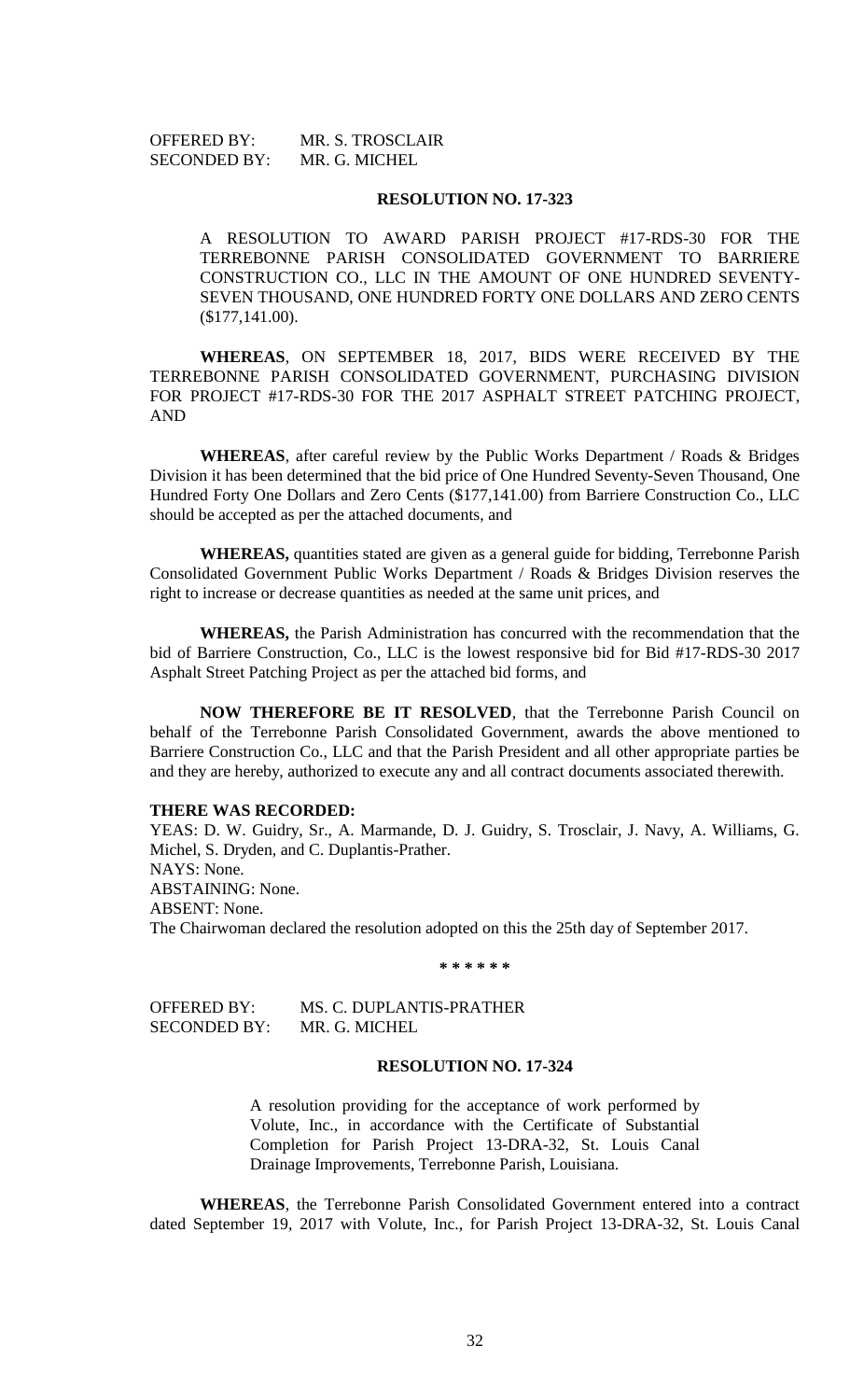Drainage Improvements, Terrebonne Parish, Louisiana, as will be seen by reference to said contract which is recorded under Entry No. 1516487 of the records of Terrebonne Parish, and

**WHEREAS**, the work performed has been inspected by authorized representatives of the Owner, Engineer, and Contractor and found to be substantially complete, and

**WHEREAS**, the Engineer for this project, All South Consulting Engineers, L.L.C., recommends the acceptance of the substantial completion,

**NOW, THEREFORE BE IT RESOLVED** that the Terrebonne Parish Council, on behalf of the Terrebonne Parish Consolidated Government, does hereby accept the work performed, effective as of the date of recording of this resolution, and does authorize and direct the Clerk of Court and Ex-Officio Recorder of Mortgages of Terrebonne Parish to note this acceptance thereof in the margin of the inscription of said contract under Entry No. 1516487 of the Records of Terrebonne Parish, Louisiana, and

**BE IT FURTHER RESOLVED** that a certified copy of the resolution be forwarded to the Engineer All South Consulting Engineers, L.L.C., and

**BE IT FURTHER RESOLVED** that a certified copy of the resolution be recorded in the office of the Clerk of Court of Terrebonne Parish to commence a 45-day clear lien period, and

**BE IT FURTHER RESOLVED** that the Administration is authorized to make payment of retainage upon the presentation of a Clear Lien Certificate.

#### **THERE WAS RECORDED:**

YEAS: D. W. Guidry, Sr., A. Marmande, D. J. Guidry, S. Trosclair, J. Navy, A. Williams, G. Michel, S. Dryden, and C. Duplantis-Prather. NAYS: None. ABSTAINING: None. ABSENT: None. The Chairwoman declared the resolution adopted on this the 25th day of September 2017.

**\* \* \* \* \* \***

OFFERED BY: MR. D. J. GUIDRY SECONDED BY: MR. S. TROSCLAIR

### **RESOLUTION NO. 17-325**

A resolution providing approval of Amendment No. 2 to the Engineering Agreement for Parish Project No. **13-DRA-22**, **Upper Little Caillou Pump Station (HMGP)**, Terrebonne Parish, Louisiana.

**WHEREAS**, the Terrebonne Parish Consolidated Government did enter into an original engineering agreement with Providence Engineering & Design, LLC dated June 17, 2013, recordation number 1429434, for the Upper Little Caillou Pump Station Project identified as Parish Project 13-DRA-22, and

**WHEREAS**, the Engineering Agreement between OWNER and ENGINEER provides for certain limitations for Basic Services and specific Additional Services, and

**WHEREAS,** TPCG received funds from the Hazard Mitigation Grant Program for the design and construction of the Upper Little Caillou Pump Station Project, and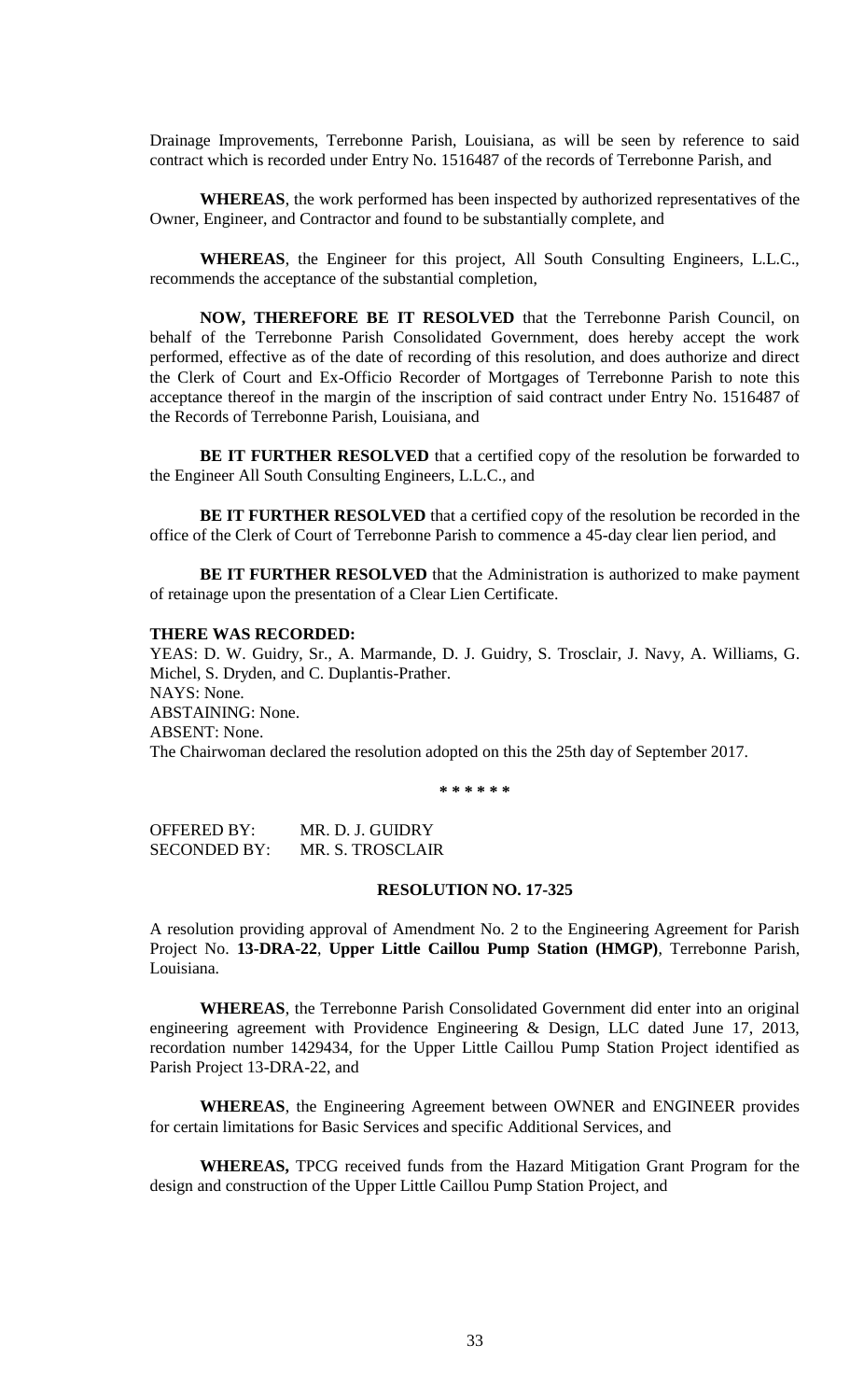**WHEREAS,** TPCG requested reimbursement from GOHSEP/FEMA for work that have been completed on the project, and

**WHEREAS**, the Utility Coordination and Topographic & Elevation Survey upset limits in the engineering agreement are exceeded, and

**WHEREAS,** in order to receive reimbursement from FEMA, Forty-One Thousand Dollars (\$41,000.00) will need to be transferred from the Structure Cost/Damage Evaluation Useful Life and Environmental Records Review additional tasks to Utility Coordination and Topographic & Elevation Survey additional tasks, and

**WHEREAS,** in order to receive reimbursement from FEMA, TPCG desires to transfer funds from tasks that have underruns and transfer to the tasks that have overruns, and

**NOW, THEREFORE BE IT RESOLVED** that the Terrebonne Parish Council, on behalf of the Terrebonne Parish Consolidated Government, does hereby approve this Amendment No. 2 to the Engineering Agreement for an increase of \$0.00 in Additional Services authorizes Parish President Gordon E. Dove to execute this Amendment No. 2 to the Engineering Agreement for the St. Louis Canal Road Drainage Improvements Project Parish Project No. 13- DRA-22, with Providence Engineering & Design; and

**BE IT FURTHER RESOLVED** that a certified copy of the resolution be forwarded to the Engineer, Providence Engineering & Design, LLC.

# **THERE WAS RECORDED:**

YEAS: D. W. Guidry, Sr., A. Marmande, D. J. Guidry, S. Trosclair, J. Navy, A. Williams, G. Michel, S. Dryden, and C. Duplantis-Prather. NAYS: None. ABSTAINING: None. ABSENT: None. The Chairwoman declared the resolution adopted on this the 25th day of September 2017.

**\* \* \* \* \* \***

OFFERED BY: MS. A. WILLIAMS SECONDED BY: MS. C. DUPLANTIS-PRATHER

# **RESOLUTION NO. 17-326**

A resolution providing approval of Amendment No. 2 to the Architectural Agreement for Parish Project No. **12-PWCDBG-64, DPW Administration Building**, Terrebonne Parish, Louisiana.

**WHEREAS**, the Terrebonne Parish Consolidated Government did enter into an original architectural agreement with Duplantis Design Group, PC, dated March 14 2013, recordation number 1422111, for the DPW Administration Building Project identified as Parish Project 12- PWCDBG-64, and

**WHEREAS**, the Engineering Agreement between OWNER and ENGINEER provides for certain limitations for Basic Services and specific Additional Services, and

**WHEREAS,** the Parish is desirous of completing the construction of the DPW Administration Complex, and

**WHEREAS,** the Parish instructed the Architect to submit a design for a permanent generator to feed power to the DPW Administration, Drainage, and Classroom Buildings in case of an electrical outage, and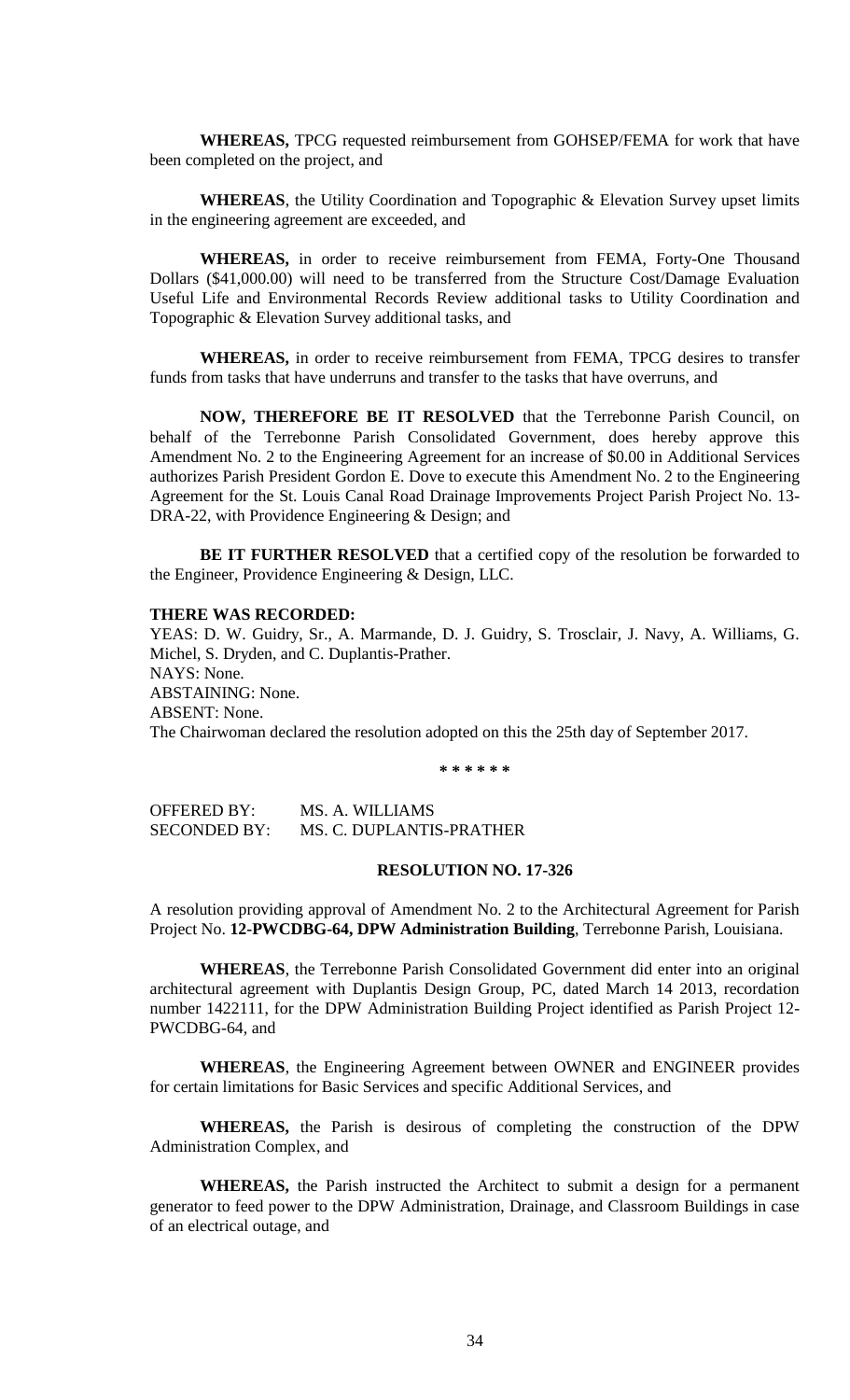**WHEREAS**, this above work will increase the basic services section of the contract by an additional \$10,000.00.

**NOW, THEREFORE BE IT RESOLVED** that the Terrebonne Parish Council, on behalf of the Terrebonne Parish Consolidated Government, does hereby approve this Amendment No. 1 to the Architectural Agreement for an increase of \$10,000.00 in Basic Services and authorizes Parish President Gordon E. Dove to execute this Amendment No. 2 to the Engineering Agreement for the DPW Administration Building, Project Parish Project No. 12- PWCDBG-64, with Duplantis Design Group, PC, and

**BE IT FURTHER RESOLVED** that a certified copy of the resolution be forwarded to the Architect, Duplantis Design Group, PC.

#### **THERE WAS RECORDED:**

YEAS: D. W. Guidry, Sr., A. Marmande, D. J. Guidry, S. Trosclair, J. Navy, A. Williams, G. Michel, S. Dryden, and C. Duplantis-Prather. NAYS: None. ABSTAINING: None. ABSENT: None. The Chairwoman declared the resolution adopted on this the 25th day of September 2017.

**\* \* \* \* \* \***

Committee Member D. Guidry offered a resolution strongly urging DOTD to immediately address safety concerns regarding traffic signalization at the intersection of Thompson Road and La. Highway 56 and 57. \**(Resolution offered and voted on after discussion)*

Committee member D. J. Guidry passionately expressed his concerns about the aforementioned intersection stating that it is dangerous and numerous accidents have occurred in this area; noted that previous correspondence has been sent to the Department of Transportation and Development (DOTD) and that they have not responded. Mr. Guidry stated that he has also been in contact with members of the Louisiana Delegation to see if there is a way to get a traffic light placed in this area. He added that he also has a letter from the area Fire Department expressing a need for a traffic light being placed in this area as well.

Discussion ensued with Committee members stating that there have been five accidents in the area of Highway 56 and that trying to get the Department of Transportation and Development to "act" upon request is a process and may take a time.

Parish President G. Dove stated that he has been in contact with Dr. Shawn Wilson, Secretary for the Department of Transportation and Development, and he is going to try and find a viable solution to help with this matter.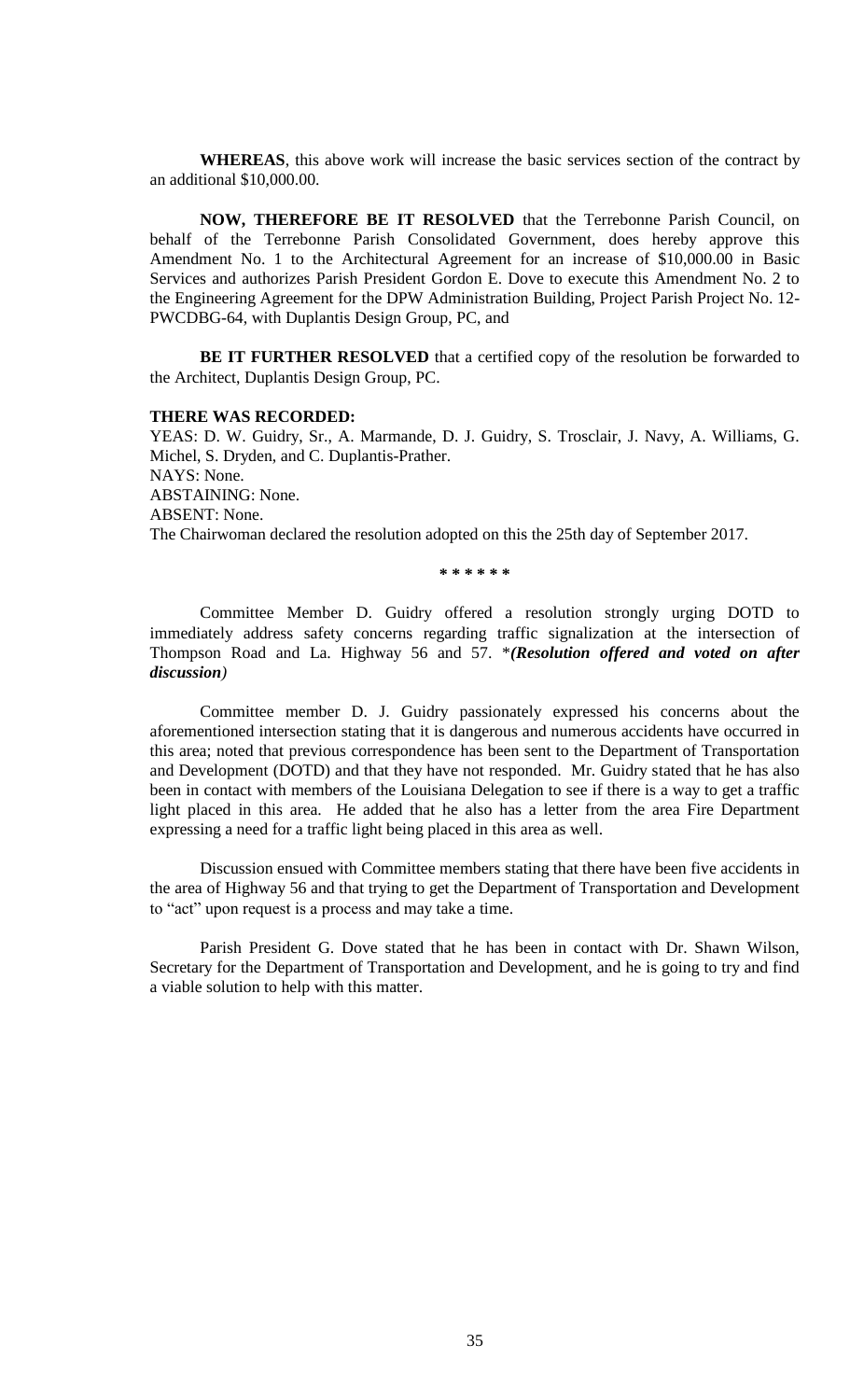| <b>OFFERED BY:</b>  | MR. D. J. GUIDRY |
|---------------------|------------------|
| <b>SECONDED BY:</b> | UNANIMOUSLY      |

#### **RESOLUTION NO. 17-327**

# RESOLUTION ONCE AGAIN STRONGLY URGING DOTD TO IMMEDIATELY ADDRESS SAFETY CONCERNS REGARDING TRAFFIC SIGNALIZATION AT THE INTERSECTION OF THOMPSON ROAD AND LA. HIGHWAY 56.

**WHEREAS**, due to many concerns of motorists who travel LA. Highways 56 and 57, the Parish Council recently adopted resolutions and ordinances addressing traffic signals at these intersections and speed limits on Thompson Road (copies attached), and

**WHEREAS,** just recently there have been two major accidents at the intersection of Highway 56 and Thompson Road, one where a vehicle flipped over, and

**WHEREAS**, although the Parish Council believes that traffic signals should be installed at both intersections of Thompson Rd. and LA Hwy 56, as well as Thompson Rd. and La. Hwy 57, for the safety of the traveling public, in order to expedite addressing safety concerns for motorists, the Parish Council pleads with LA. DOTD to move the existing traffic signal at Woodlawn Ranch Road and LA. Highway 56 to Thompson Road and LA. Highway 56, and

**WHEREAS,** the Council, once again, requests an additional traffic signal at LA. Highway 57 and Thompson Road still be considered at this intersection.

**NOW, THEREFORE BE IT RESOLVED,** by the Terrebonne Parish Council, on behalf of the Terrebonne Parish Consolidated Government, that the LA. Department of Transportation and Development is strongly urged to move the traffic light from Woodlawn Ranch Road and Thompson Road to Thompson Road and LA. Highway 56 to immediately address safety concerns.

### **THERE WAS RECORDED:**

YEAS: D. W. Guidry, Sr., A. Marmande, D. J. Guidry, S. Trosclair, J. Navy, A. Williams, G. Michel, S. Dryden, and C. Duplantis-Prather. NAYS: None. ABSTAINING: None. ABSENT: None. The Chairwoman declared the resolution adopted on this the 25th day of September 2017.

#### **\* \* \* \* \* \***

Mr. S. Trosclair moved, seconded by Mr. D. J. Guidry, "THAT, there being no further business to come before the Public Services Committee, the meeting be adjourned."

The Chairman called for the vote on the motion offered by Mr. S. Trosclair. THERE WAS RECORDED: YEAS: D. W. Guidry, Sr., A. Marmande, D. J. Guidry, S. Trosclair, J. Navy, A. Williams, G. Michel, S. Dryden and C. Duplantis-Prather. NAYS: None. ABSENT: None. The Chairman declared the motion adopted and the meeting was adjourned at 5:44 p.m.

Alidore Marmande, Chairman

Tammy E. Triggs, Minute Clerk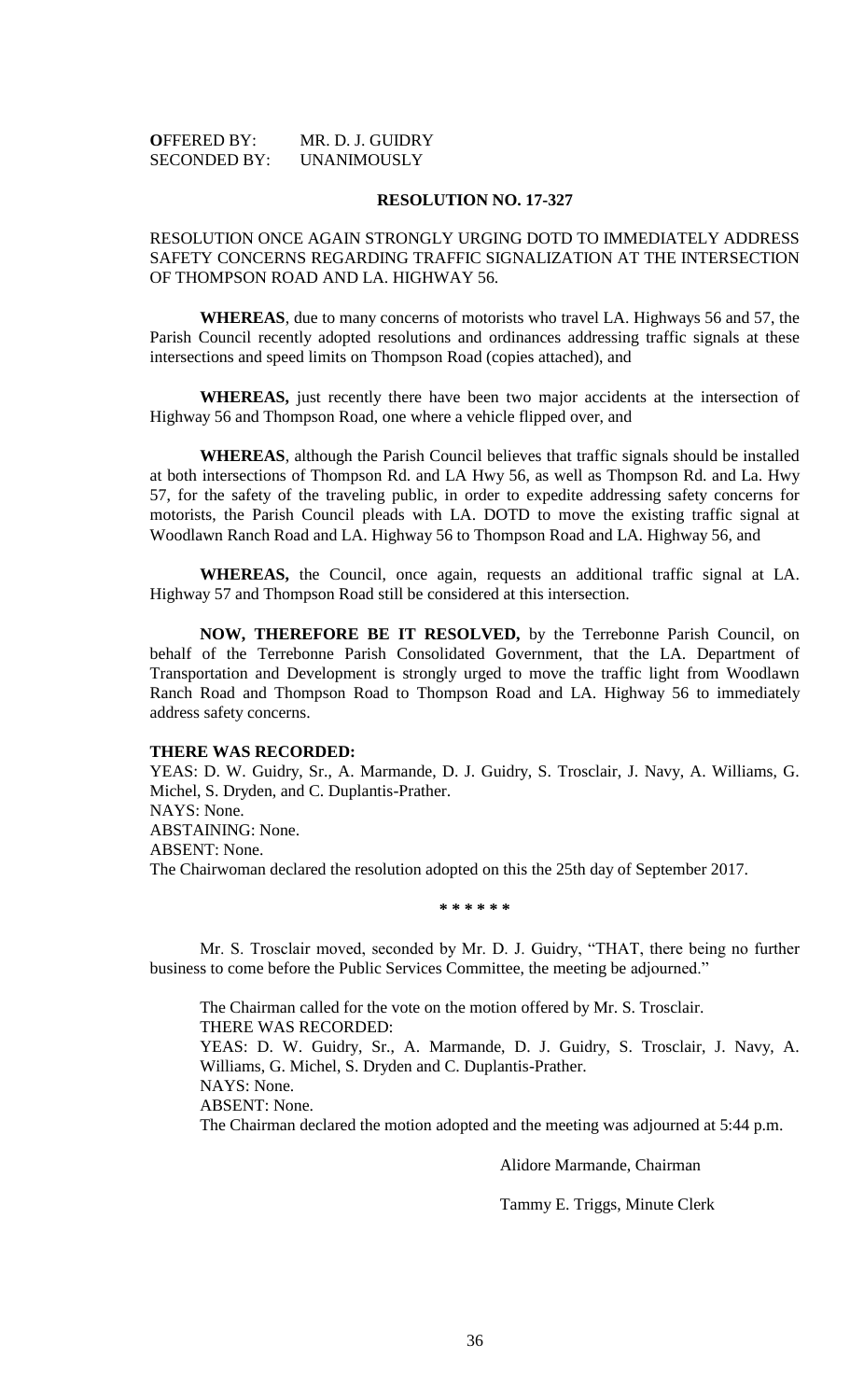Mr. A. Marmande moved, seconded by Mr. S. Dryden, "THAT the Council accept and ratify the minutes of the Public Services Committee meeting held on 09/25/17."

The Chairman called for a vote on the motion offered by Mr. A. Marmande. THERE WAS RECORDED: YEAS: D. W. Guidry, Sr., A. Marmande, D. J. Guidry, S. Trosclair, J. Navy, A. Williams, G. Michel, S. Dryden, and C. Duplantis-Prather. NAYS: None. ABSENT: None. The Chairman declared the motion adopted.

The Chairman called for a report on the Community Development and Planning Committee meeting held on 09/25/17, whereupon the Committee Chairman noting ratification of minutes calls a public hearing on October 11, 2017 at 6:30 p.m. rendered the following:

# COMMUNITY DEVELOPMENT & PLANNING COMMITTEE

#### SEPTEMBER 25, 2017

The Chairman, Steve Trosclair, called the Community Development & Planning Committee meeting to order at 5:45 p.m. in the Terrebonne Parish Council Meeting Room with an Invocation offered by Committee member A. Williams and the Pledge of Allegiance by Committee member G. Michel. Upon roll call, Committee Members recorded as present were: D. W. Guidry, Sr., A. Marmande, D. J. Guidry, S. Trosclair, J. Navy A. Williams, G. Michel, S. Dryden and C. Duplantis-Prather. A quorum was declared present.

| <b>OFFERED BY:</b>  | MR. D. J. GUIDRY |
|---------------------|------------------|
| <b>SECONDED BY:</b> | MR. A. MARMANDE  |

#### **RESOLUTION NO. 17-328**

A RESOLUTION OBLIGATING THE NECESSARY FUNDING UNDER THE TERREBONNE PARISH PREDISASTER MITIGATION GRANT PROGRAM, PROJECT NO. PDM-06-LA-2014-002 AND ISAAC LMI COST SHARE GRANT TO COMPLETE THE STRUCTURE ELEVATION OF 515 WOODHAVEN DRIVE, HOUMA, LA 70363.

**WHEREAS**, the Terrebonne Parish Consolidated Government has been formally notified by FEMA that the Pre-Disaster Mitigation (PDM) Grant Program, Project No. PDM-06-LA-2014-002 And Isaac LMI Cost Share Grant, can proceed with the mitigation of the following property:

| <b>ADDRESS:</b> | 515 WOODHAVEN DRIVE    |
|-----------------|------------------------|
|                 | <b>HOUMA, LA 70363</b> |

**OWNED BY:** BRUCE AND TINA MURRELL

**WHEREAS**, under the administrative guidance of Solutient, the required "Elevation Packet" has been prepared and executed for the property owner recommending elevation through the Hazard Mitigation Assistance PDM Program; and

**WHEREAS**, the State has confirmed that the owners qualify as low to moderate income residents eligible for the Isaac LMI Cost Share Grant offered through the Office of Community Development Disaster Recovery Unit;

**NOW, THEREFORE, BE IT RESOLVED**, by the Terrebonne Parish Council that the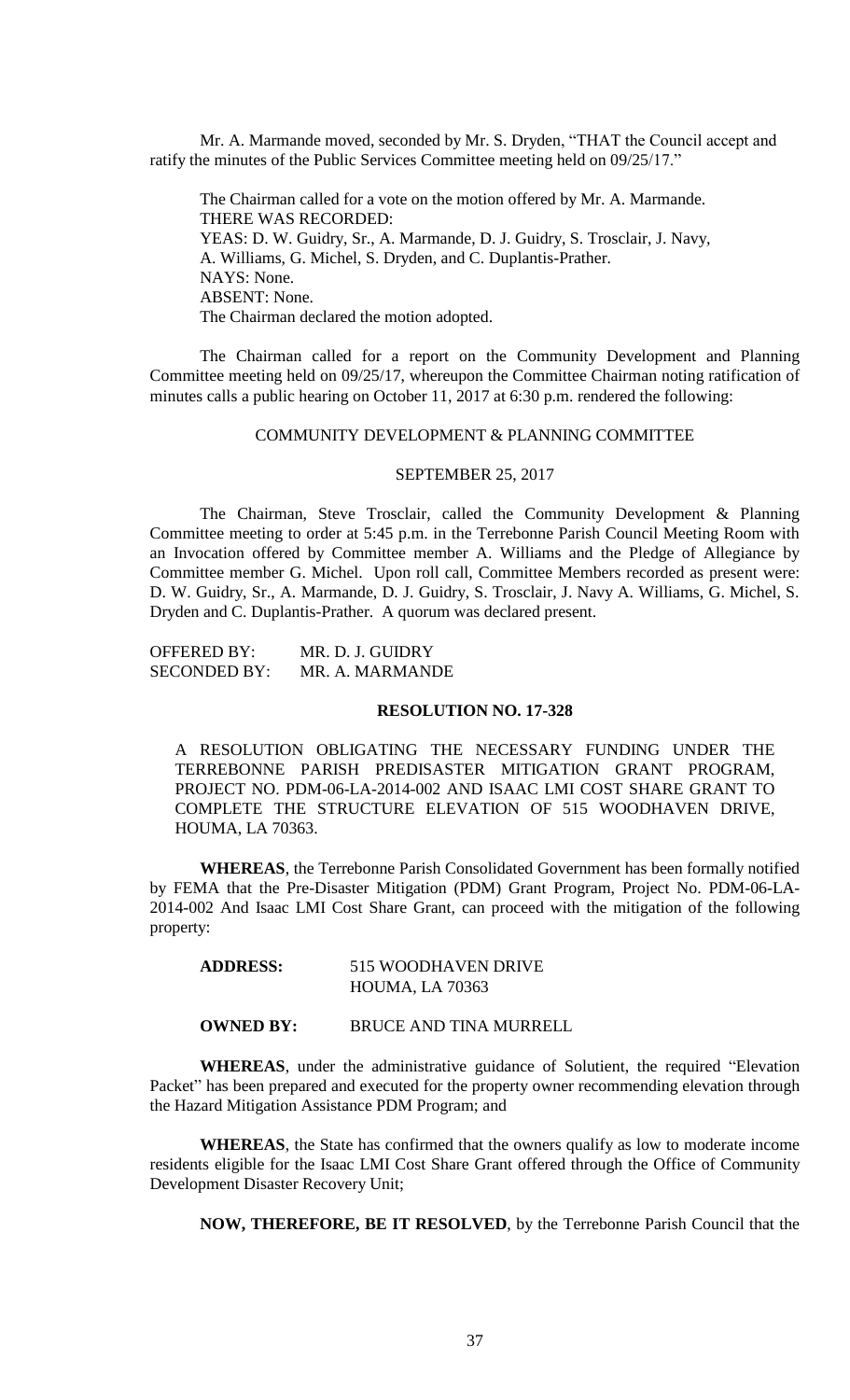necessary funding under the Terrebonne Parish Pre-Disaster Mitigation Grant Program, Project No. PDM-06-LA-2014-002 and Isaac LMI Cost Share Grant is hereby obligated to mitigate the property above.

### **THERE WAS RECORDED:**

YEAS: D. W. Guidry, Sr., A. Marmande, D. J. Guidry, S. Trosclair, A. Williams, G. Michel, S. Dryden, and C. Duplantis-Prather. NAYS: None. ABSTAINING: None. ABSENT: J. Navy. The Chairwoman declared the resolution adopted on this the 25th day of September 2017.

\*\*\*\*\*\*\*\*\*\*\*\*\*\*\*\*

OFFERED BY: MR. D. J. GUIDRY SECONDED BY: MR. S. DRYDEN

#### **RESOLUTION NO. 17-329**

A RESOLUTION GIVING NOTICE OF INTENT TO ADOPT AN ORDINANCE TO AMEND SECTION 21-33 OF CHAPTER 21, RECREATION AND PARKS, ARTICLE II PARISH GENERALLY, OF THE TERREBONNE PARISH CODE TO PROVIDE FOR CERTAIN RECREATIONAL FACILITIES AND ACTIVITIES.

**THEREFORE, BE IT RESOLVED** by the Terrebonne Parish Council (Community Development and Planning Committee), on behalf of the Terrebonne Parish Consolidated Government, that Notice of Intent is given for adopting an Ordinance to amend Section 21-33 of Chapter 21, Recreation and Parks, Article II Parish Generally, of the Terrebonne Parish Code to provide for designation of the following properties as recreational facilities for gardening: 109, 111, 112, and 113 Kennedy Street in Montegut, LA 70377 and,

**BE IT FURTHER RESOLVED** that a public hearing on said ordinance be called for Wednesday, October  $11<sup>th</sup>$  at 6:30 p.m.

### **THERE WAS RECORDED:**

YEAS: D. W. Guidry, Sr., A. Marmande, D. J. Guidry, S. Trosclair, A. Williams, G. Michel, S. Dryden, and C. Duplantis-Prather. NAYS: None. ABSTAINING: None. ABSENT: J. Navy. The Chairwoman declared the resolution adopted on this the 25th day of September 2017.

\*\*\*\*\*\*\*\*\*\*\*\*\*\*\*\*

| OFFFERED BY:        | MS. C. DUPLANTIS-PRATHER |
|---------------------|--------------------------|
| <b>SECONDED BY:</b> | MS. A. WILLIAMS          |

### **RESOLUTION NO. 17-340**

**WHEREAS**, the Terrebonne Parish Consolidated Government recognizes the need to provide services to help eliminate poverty and promote self-sufficiency in the Parish, and

**WHEREAS**, the Louisiana Workforce Commission's Community Services Block Grant Program has awarded \$371,847 in Regular CSBG Funds to Terrebonne Parish to provide services from October 1, 2017 through September 30, 2019.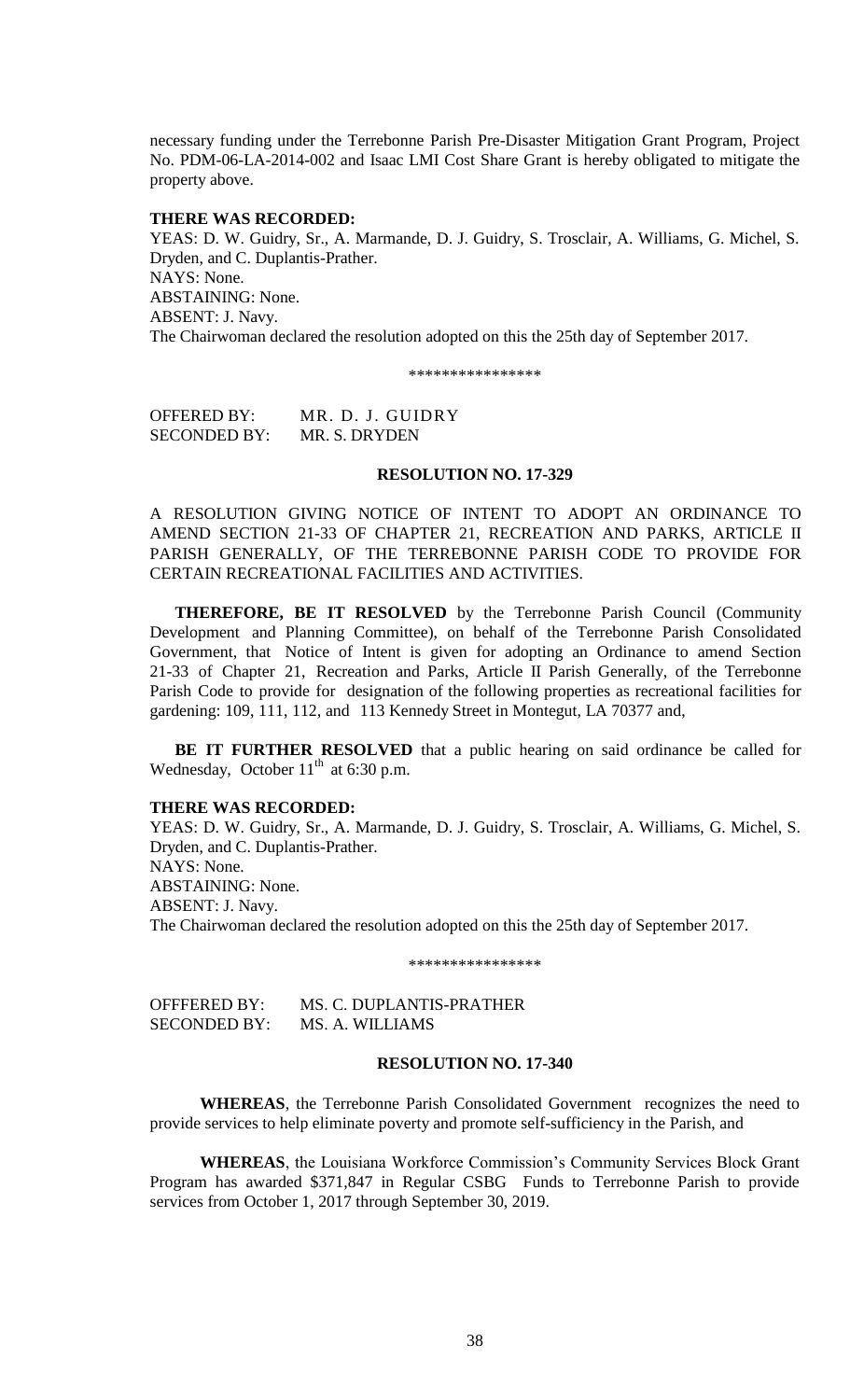**NOW, THEREFORE BE IT RESOLVED** that the Terrebonne Parish Council (Community Planning and Development Committee), on behalf of the Terrebonne Parish Consolidated Government, does hereby authorize the Parish President, Gordon E. Dove, to sign and submit the Contract with the effective date of October 1, 2017.

**BE IT FURTHER RESOLVED** that the Terrebonne Parish Consolidated Government does hereby authorize the Parish President, Gordon E. Dove to execute any and all grant agreements, certifications, modifications, and documents necessary between Terrebonne Parish Consolidated Government and the Louisiana Workforce Commission resulting from approval of this Agreement.

#### **THERE WAS RECORDED:**

YEAS: D. W. Guidry, Sr., A. Marmande, D. J. Guidry, S. Trosclair, A. Williams, G. Michel, S. Dryden, and C. Duplantis-Prather. NAYS: None. ABSTAINING: None. ABSENT: J. Navy. The Chairwoman declared the resolution adopted on this the 25th day of September 2017.

\*\*\*\*\*\*\*\*\*\*\*\*\*\*\*\*\*\*\*\*\*\*\*\*\*\*

Mr. S. Dryden moved, seconded by Mr. A. Marmande, "THAT, there being no further business to come before the Community Development & Planning Committee, the meeting be adjourned."

The Chairman called for the vote on the motion offered by Mr. S. Dryden. THERE WAS RECORDED:

YEAS: D. W. Guidry, Sr., A. Marmande, D. J. Guidry, S. Trosclair, J. Navy, A. Williams, G. Michel, S. Dryden and C. Duplantis-Prather. NAYS: None.

ABSENT: None.

The Chairman declared the motion adopted and the meeting was adjourned at 5:48 p.m.

Steve Trosclair, Chairman

Tammy E. Triggs, Minute Clerk

Mr. S. Trosclair moved, seconded by Mr. S. Dryden, "THAT the Council accept and ratify the minutes of the Community Development and Planning Committee meeting held on 09/25/17."

The Chairman called for a vote on the motion offered by Mr. S. Trosclair. THERE WAS RECORDED: YEAS: D. W. Guidry, Sr., A. Marmande, D. J. Guidry, S. Trosclair, J. Navy, A. Williams, G. Michel, S. Dryden, and C. Duplantis-Prather. NAYS: None. ABSENT: None. The Chairman declared the motion adopted.

The Chairman called for a report on the Budget and Finance Committee meeting held on 09/25/17, whereupon the Committee Chairwoman, noting ratification of minutes calls a public hearing on October 11, 2017 at 6:30 p.m., rendered the following: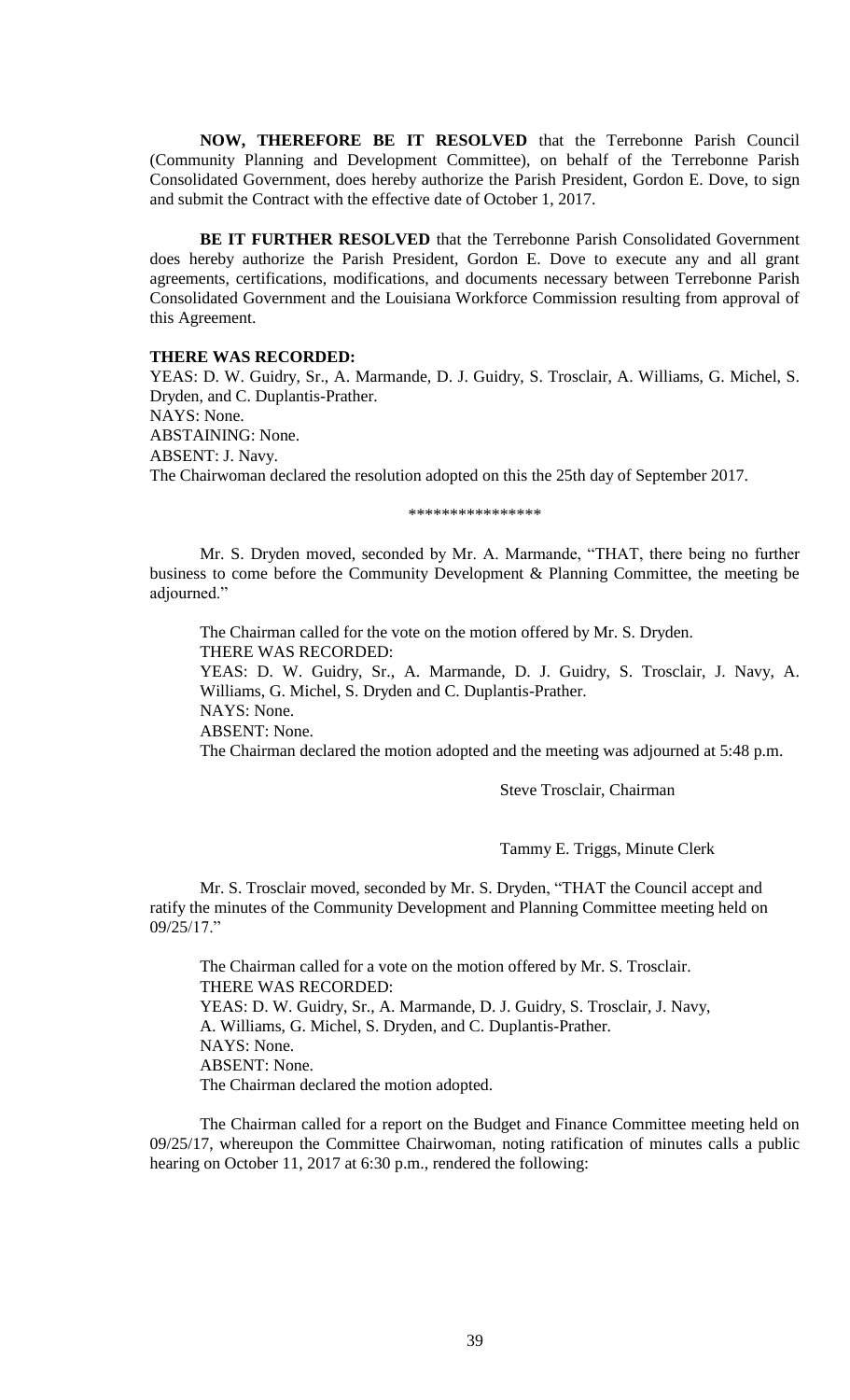### BUDGET & FINANCE COMMITTEE

### SEPTEMBER 25, 2017

The Chairwoman, Arlanda Williams, called the Budget & Finance Committee meeting to order at 5:49 p.m. in the Terrebonne Parish Council Meeting Room with an Invocation offered by Committee member G. Michel and the Pledge of Allegiance led by Committee member D. J. Guidry. Upon roll call, Committee Members recorded as present were: D. W. Guidry, Sr., A, Marmande, D. J. Guidry, S. Trosclair, J Navy, A. Williams, G. Michel, S. Dryden and C. Duplantis-Prather. A quorum was declared present.

| <b>OFFERED BY:</b>  | MR. S. TROSCLAIR      |
|---------------------|-----------------------|
| <b>SECONDED BY:</b> | MR. D. W. GUIDRY, SR. |

### **RESOLUTION NO. 17-341**

**WHEREAS,** on September 8, 2017 bids were received electronically via Central Auction House by the Terrebonne Parish Consolidated Government for Bid 17-WHSE-32 Purchase of New/Unused Gas Material Inventory (12-Month Requirements Contract), and

**WHEREAS,** after careful review by Purchasing Division and Gas Distribution Division it has been determined that the bids of Louisiana Utilities Supply Company (LUSCO) and John H. Carter Company are the lowest qualified bids on various items as listed for Bid 17-WHSE-32 Purchase of New/Unused Gas Material Inventory (12-Month Requirements Contract) and the bid of Winwater Works Company must be rejected for failure to comply with the "Requirements and Instructions for Bidders" and,

**WHEREAS,** should the awarded vendor be unable to supply the Warehouse Division with the required gas material inventory, the Warehouse Division shall be authorized to award the item(s) to the next lowest qualified bidder, and

**WHEREAS,** Parish Administration has concurred with the recommendation to award the bids of Louisiana Utilities Supply Company and John H. Carter Company and reject the bid of Winwater Works Company for the aforementioned bid as per the attached documents, and

**NOW, THEREFORE BE IT RESOLVED** by the Terrebonne Parish Council (Budget & Finance Committee), on behalf of the Terrebonne Parish Consolidated Government that the recommendation of Parish Administration be accepted for the purchase of gas material for warehouse inventory, as per attached documents

#### **THERE WAS RECORDED:**

YEAS: D. W. Guidry, Sr., A. Marmande, D. J. Guidry, S. Trosclair, J. Navy, A. Williams, G. Michel, S. Dryden, and C. Duplantis-Prather. NAYS: None. ABSTAINING: None. ABSENT: None. The Chairwoman declared the resolution adopted on this the 25th day of September 2017.

\* \* \* \* \* \* \* \* \*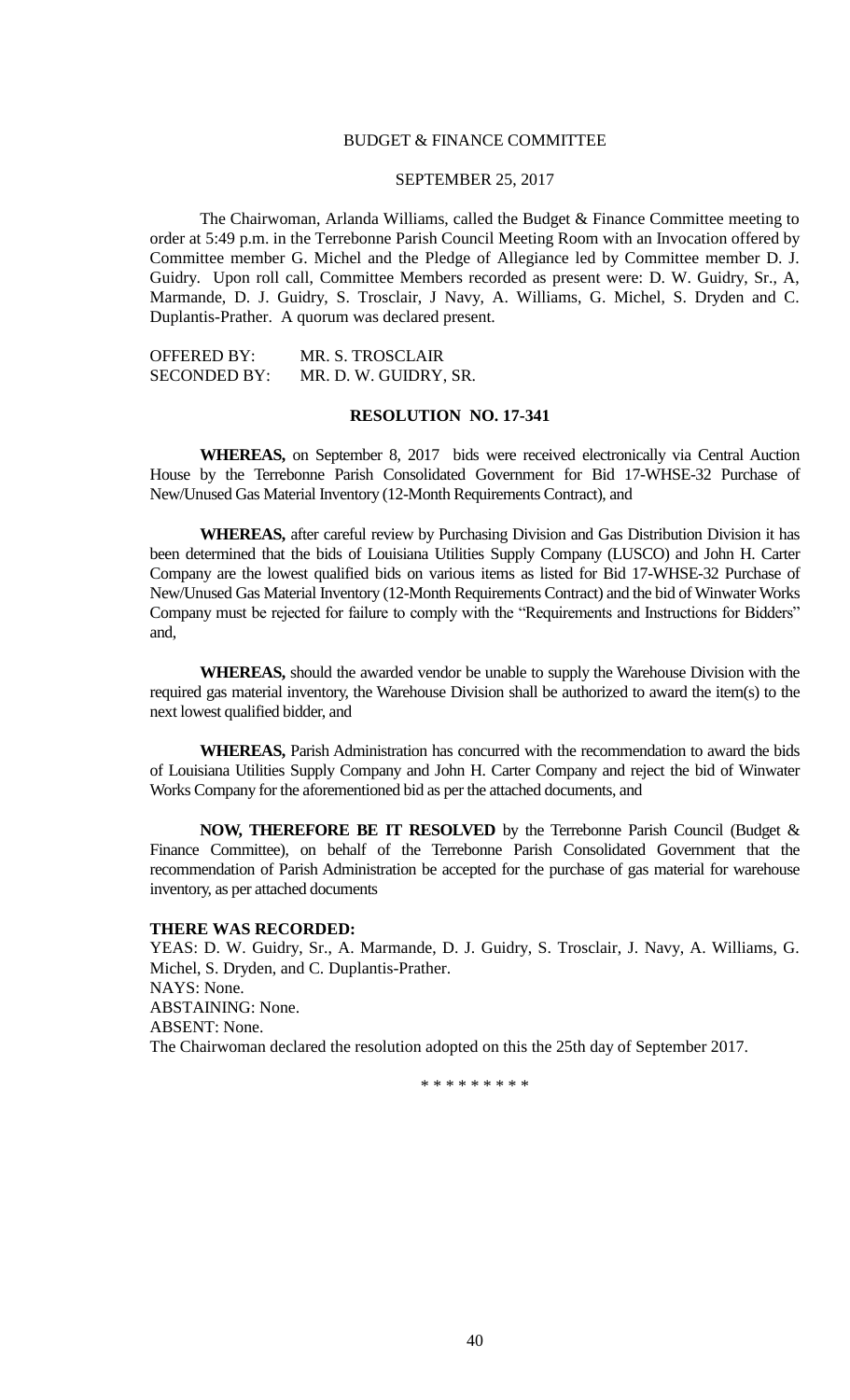| <b>OFFERED BY:</b>  | MR. G. MICHEL           |
|---------------------|-------------------------|
| <b>SECONDED BY:</b> | <b>MR. S. TROSCLAIR</b> |

### **RESOLUTION NO. 17-342**

**WHEREAS,** on September 7, 2017 bids were received by the Terrebonne Parish Consolidated Government (TPCG) for Bid 17-PLAN-23 Service for Grass Cutting Offensive Accumulations (2017) for the Nuisance Abatement Division of the Planning and Zoning Department, and

**WHEREAS**, after careful review by the Purchasing Division it has been determined that all bid must be rejected due to revisions needed to the bid documents and request authorization to re-bid at a later date, and

**WHEREAS**, Parish Administration has concurred with the recommendation that all bids be rejected for Bid 17-PLAN-23 Service for Grass Cutting Offensive Accumulations (2017) and authorizes re-bid at a later date, as per attached documents, and

**NOW, THEREFORE BE IT RESOLVED** by Terrebonne Parish Council (Budget and Finance Committee), on behalf of the Terrebonne Parish Consolidated Government, that the recommendation of the Parish Administration be accepted to reject the bids for offensive accumulations grass cutting service and authorize re-bid at a later date.

#### **THERE WAS RECORDED:**

YEAS: D. W. Guidry, Sr., A. Marmande, D. J. Guidry, S. Trosclair, J. Navy, A. Williams, G. Michel, S. Dryden, and C. Duplantis-Prather. NAYS: None. ABSTAINING: None. ABSENT: None. The Chairwoman declared the resolution adopted on this the 25th day of September 2017. \* \* \* \* \* \* \* \* \*

Mr. S. Dryden moved, seconded by Ms. C. Duplantis-Prather, "THAT, the Budget & Finance Committee introduce an ordinance to amend the 2017 Adopted Operating Budget and 2017 Budgeted positions of the Terrebonne Parish Consolidated Government for the following items and to provide for related matters:

Parishwide Recreation Fund, \$73,328 Emergency Preparedness Department – EMPG, \$36,107 Houma Fire Department, \$4,738

and call a public hearing on said matter on October 11, 2017 at 6:30 p.m."

The Chairwoman called for the vote on the motion offered by Mr. S. Dryden. THERE WAS RECORDED: YEAS: D. W. Guidry, Sr., A. Marmande, D. J. Guidry, S. Trosclair, J. Navy, A. Williams, G. Michel, S. Dryden and C. Duplantis-Prather. NAYS: None. ABSENT: None. The Chairwoman declared the motion adopted.

Mr. G. Michel moved, seconded by Mr. S. Trosclair, "THAT, the Budget & Finance Committee approve the authorization of the co-sponsorship of 2018 high school graduation ceremonies and the waiver of rental fees (with the exception of fees for set-up services), as per a request from the Terrebonne Parish School Board."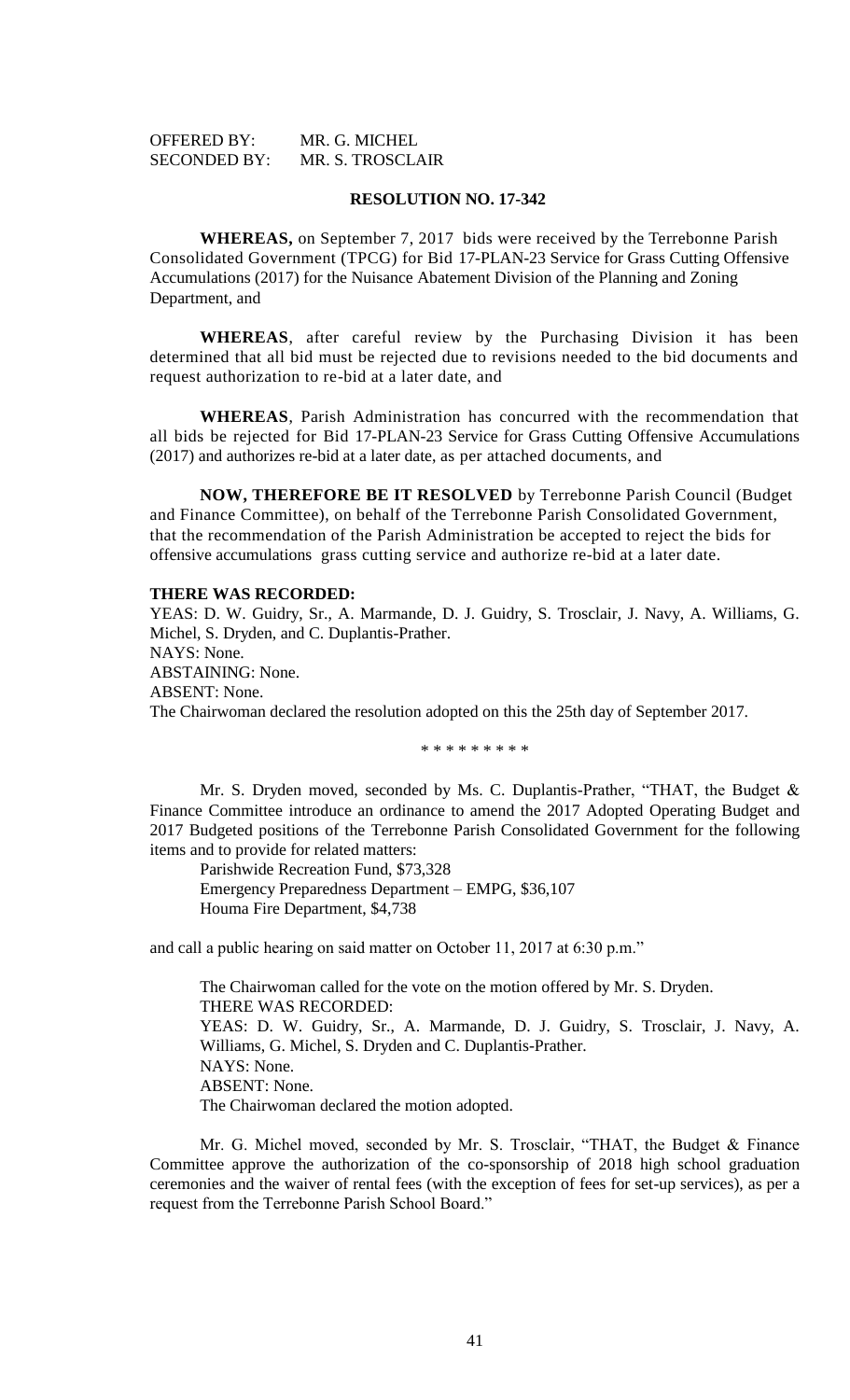The Chairwoman called for the vote on the motion offered by Mr. G. Michel. THERE WAS RECORDED: YEAS: D. W. Guidry, Sr., A. Marmande, D. J. Guidry, S. Trosclair, J. Navy, A. Williams, G. Michel and C. Duplantis-Prather. NAYS: None. ABSENT: None. ABSTAINING: S. Dryden. The Chairwoman declared the motion adopted.

Mr. G. Michel moved, seconded by Mr. S. Trosclair, "THAT, there being no further business to come before the Budget & Finance Committee, the meeting be adjourned."

The Chairwoman called for the vote on the motion offered by Mr. G. Michel. THERE WAS RECORDED: YEAS: D. W. Guidry, Sr., A. Marmande, D. J. Guidry, S. Trosclair, J. Navy, A. Williams, G. Michel, S. Dryden and C. Duplantis-Prather. NAYS: None. ABSENT: None. The Chairwoman declared the motion adopted and the meeting was adjourned at 5:52 p.m.

Arlanda J. Williams, Chairwoman

Tammy E. Triggs, Minute Clerk

Ms. A. Williams moved, seconded by Mr. S. Trosclair, "THAT the Council accept and ratify the minutes of the Budget and Finance Committee meeting held on 09/25/17."

The Chairman called for a vote on the motion offered by Ms. A. Williams. THERE WAS RECORDED: YEAS: D. W. Guidry, Sr., A. Marmande, D. J. Guidry, S. Trosclair, J. Navy, A. Williams, G. Michel, S. Dryden, and C. Duplantis-Prather. NAYS: None. ABSENT: None. The Chairman declared the motion adopted.

Mr. S. Trosclair moved, seconded by Ms. A. Williams, "THAT the Council approve the following street light list:"

### **STREET LIGHT LIST 09-27-17**

INSTALL ONE STREET LIGHT ON LAVERENE ST. ON LEFT HAND SIDE (STUB OUT STREET OFF OF ESTATE DRIVE) ENTERGY; RLD #3A; CHRISTA DUPLANTIS-PRATHER; DISTRICT 5

INSTALL STREET LIGHT AT 9057 EAST MAIN ST.; ENTERGY RLD #3A; JOHN NAVY; DISTRICT 1

INSTALL STREET LIGHT ON EXISTING POLE AT 203 CONSTANCE ST.; SLECA; RLD #9; AL MARMANDE, DISTRICT 7

UPGRADE STREET LIGHT TO 250W HPS, TURNING ON BAYOU BLUE BRIDGE FROM WEST MAIN SOUTH, GRAY, LA., RLD #1; ENTERGY; ARLANDA WILLIAMS; DISTRICT 2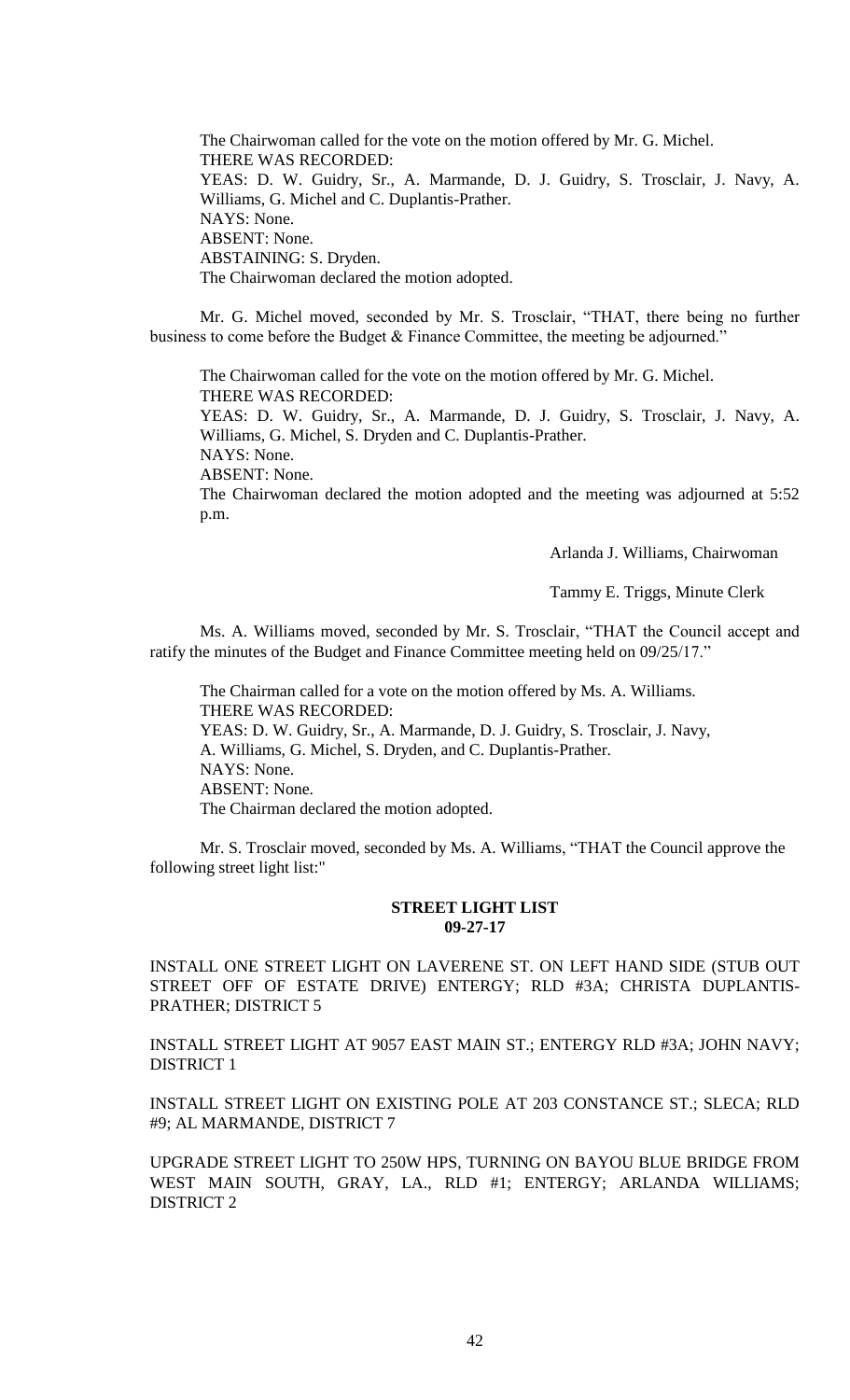# UPGRADE SEVEN LIGHTS TO W HPS, THE WEST SIDE OF THUNDERBIRD; RLD # 3A; TPCG UTILITIES; DIRK GUIDRY; DISTRICT 8

The Chairman called for a vote on the motion offered by Mr. S. Trosclair. THERE WAS RECORDED: YEAS: D. W. Guidry, Sr., A. Marmande, D. J. Guidry, S. Trosclair, J. Navy, A. Williams, G. Michel, S. Dryden, and C. Duplantis-Prather. NAYS: None. ABSENT: None. The Chairman declared the motion adopted.

Mr. D. W. Guidry, Sr. moved, seconded by Mr. A. Marmande, "THAT the Council hold nominations open for two weeks for the one unexpired term on the Recreation District #3A Board."

The Chairman called for a vote on the motion offered by Mr. D. W. Guidry, Sr. THERE WAS RECORDED: YEAS: D. W. Guidry, Sr., A. Marmande, D. J. Guidry, S. Trosclair, J. Navy, A. Williams, G. Michel, S. Dryden, and C. Duplantis-Prather. NAYS: None. ABSENT: None. The Chairman declared the motion adopted.

Mr. S. Trosclair moved, seconded by Ms. A. Williams, "THAT the Council hold nominations open for two weeks for the two unexpired terms on the Recreation District #7 Board."

The Chairman called for a vote on the motion offered by Mr. S. Trosclair. THERE WAS RECORDED: YEAS: D. W. Guidry, Sr., A. Marmande, D. J. Guidry, S. Trosclair, J. Navy, A. Williams, G. Michel, S. Dryden, and C. Duplantis-Prather. NAYS: None. ABSENT: None. The Chairman declared the motion adopted.

Mr. S. Trosclair moved, seconded by Ms. A. Williams, "THAT the Council hold nominations open for two weeks for the one vacancy due to a resignation on the Recreation District #6 Board."

The Chairman called for a vote on the motion offered by Mr. S. Trosclair. THERE WAS RECORDED: YEAS: D. W. Guidry, Sr., A. Marmande, D. J. Guidry, S. Trosclair, J. Navy, A. Williams, G. Michel, S. Dryden, and C. Duplantis-Prather. NAYS: None. ABSENT: None. The Chairman declared the motion adopted.

Mr. J. Navy moved, seconded by Ms. C. Duplantis-Prather, "THAT the Council hold nominations open for two weeks for the one vacancy due to a resignation on the Fire Protection District #10 Board."

The Chairman called for a vote on the motion offered by Mr. J. Navy. THERE WAS RECORDED: YEAS: D. W. Guidry, Sr., A. Marmande, D. J. Guidry, S. Trosclair, J. Navy, A. Williams, G. Michel, S. Dryden, and C. Duplantis-Prather. NAYS: None.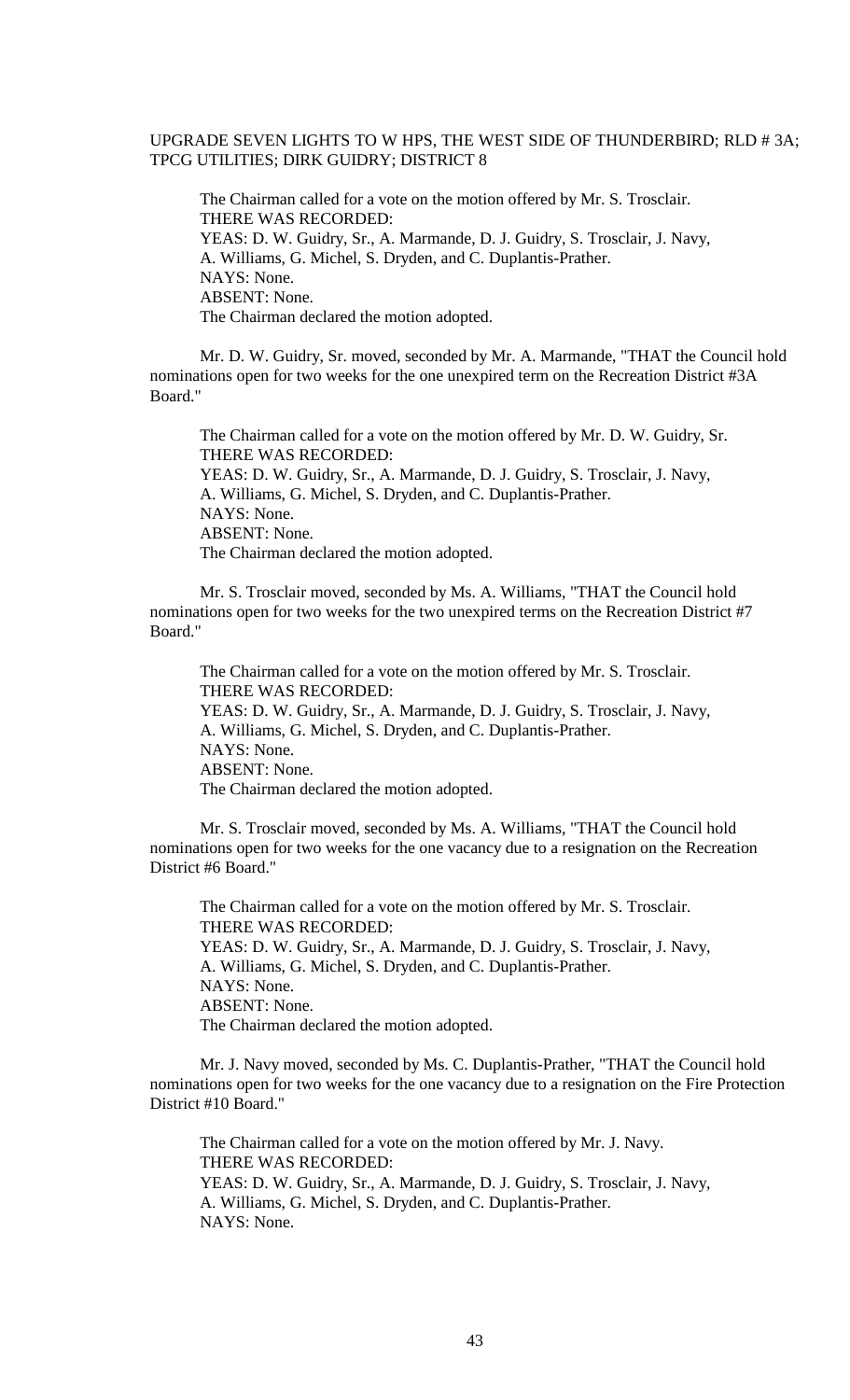ABSENT: None. The Chairman declared the motion adopted.

Ms. A. Williams moved, seconded by Ms. C. Duplantis-Prather, "THAT the Council open nominations for the one expiring term on the Houma Terrebonne Airport Commission, nominate Mr. Joshua Alford, close nominations, and appoint Mr. Alford to serve another term on the aforementioned board."

The Chairman called for a vote on the motion offered by Ms. A. Williams. THERE WAS RECORDED: YEAS: D. W. Guidry, Sr., A. Marmande, D. J. Guidry, S. Trosclair, J. Navy, A. Williams, G. Michel, S. Dryden, and C. Duplantis-Prather. NAYS: None. ABSENT: None. The Chairman declared the motion adopted.

Ms. A. Williams moved, seconded by Ms. C. Duplantis-Prather, "THAT the Council open nominations for the four expiring terms on the Coastal Zone Management & Restoration Board, nominate Mr. Jerry Ledet (Recreational Fishing), Mr. Matt Benoit (Property Owner), Mr. Robert Champagne, Jr. (Public), and Mr. Ernest Babin (Public), close nominations, and reappoint Mr. Ledet, Mr. Benoit, Mr. Champagne, and Mr. Babin to serve another term on the aforementioned board."

The Chairman called for a vote on the motion offered by Ms. A. Williams. THERE WAS RECORDED: YEAS: D. W. Guidry, Sr., A. Marmande, D. J. Guidry, S. Trosclair, J. Navy, A. Williams, G. Michel, S. Dryden, and C. Duplantis-Prather. NAYS: None. ABSENT: None. The Chairman declared the motion adopted.

The Chairman announced that there would be one term expiring on December 31, 2017 for the Houma Area Convention and Visitors Bureau, one opening to fill an unexpired term on the Consolidated Waterworks District No. 1 Board for Council District No. 6, and one vacancy due to a resignation on the Fire District No. 10. Board.

Councilman A. Marmande thanked the Levee District, Mr. Buddy Daisy, Parish President G. Dove, and their respective staffs for the approval of the raising of the East Lower Bayou Dularge Levee by twelve feet. He then announced that the Jimmy Dagate Floodgate was currently under construction and he expected to have the floodgate completed before the next hurricane season.

Councilman S. Trosclair asked the public to acknowledge and pray for those active military, veteran, first responder, and law enforcement personnel in the Parish and encouraged the public to show their appreciation for their service.

Councilman S. Dryden announced that Terrebonne High School would be holding the Trick or Treat Around the Track event on October 30, 2017. Cost of admission would be one dollar and one canned good, both of which would be donated to charities. He then wished the Terrebonne Tiger Football Team good luck with their upcoming game against Hahnville.

Councilman J. Navy announced the Night Out Against Crime event to be held on October 3, 2017 at the Mechanicville Gym and Multi-purpose Building from 6:00 p.m. to 7:30 p.m. where guest speakers and refreshments would be provided.